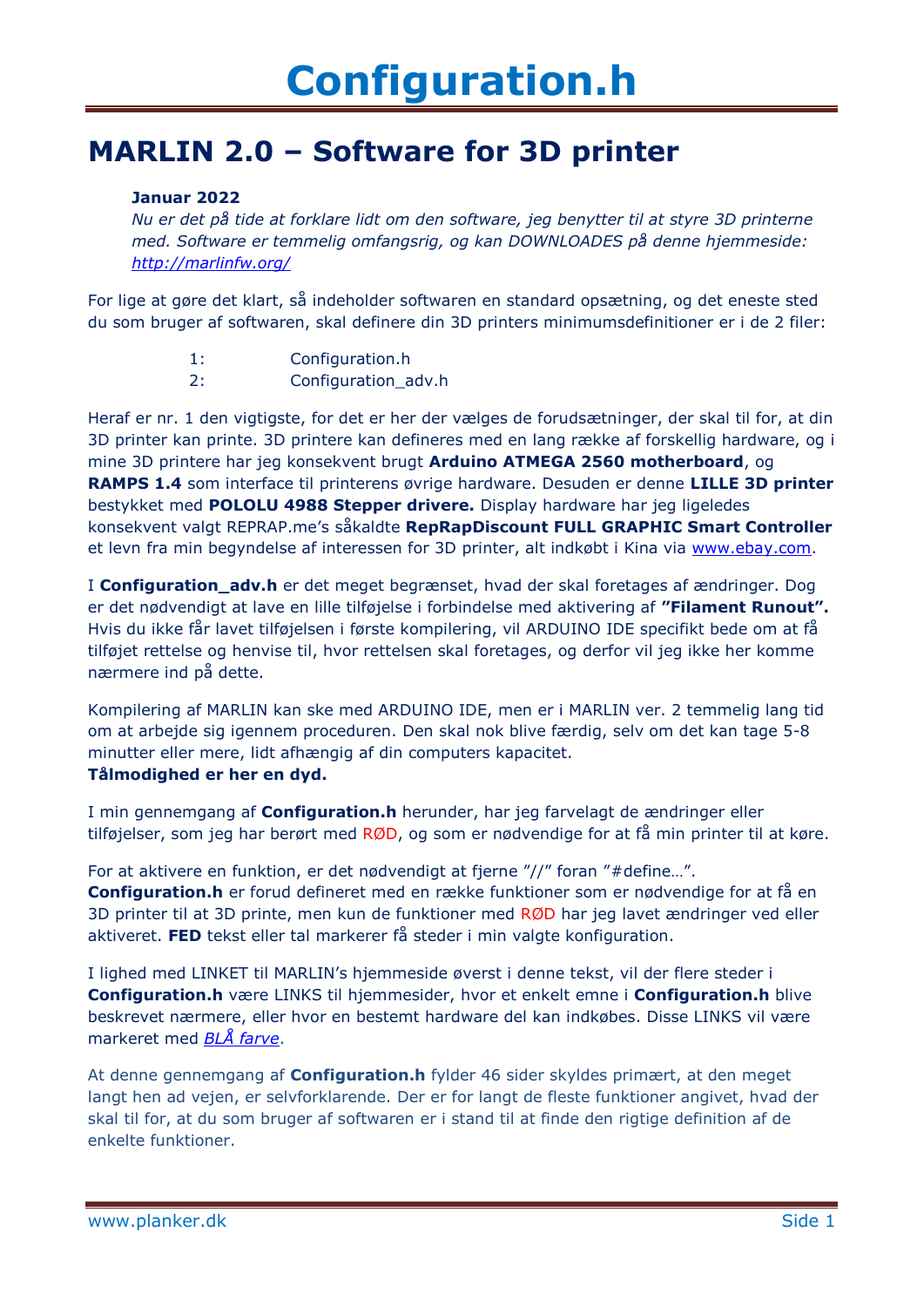Jeg har valgt altid at lægge resultatet af compilering ind øverst i **Configuration.h**. Hvis jeg senere vil foretage ændringer, har jeg stadig overblik over hukommelsesforbruget, og anden information, som her, hvor jeg nævner, at denne version er beregnet til **"Den LILLE 3D printer".**

Jeg håber, at du ved gennemgang af denne **Configuration.h**, får erfaring nok til, at din hjemmebyggede 3D printer kommer op og køre. Hvis ikke, så må du gerne kontakte mig: **e-mail: oz6ym@planker.dk**

/\*\* OZ6YM...: CONFIGURATION\_H\_VERSION 02000902 – ARDUINO IDE Compiling version - Just wait, it takes time... \* For LILLE HOMEMADE 3D-printer - Efterår og vinter 2021 \* ======================================================================== \* Sketch uses 136260 bytes (53%) of program storage space. Maximum is 253952 bytes. \* Global variables use 4996 bytes (60%) of dynamic memory, leaving 3196 ,bytes for local variables. \* Maximum is 8192 bytes. \* ======================================================================== \* Marlin 3D Printer Firmware \* Copyright (c) 2020 MarlinFirmware [ <https://github.com/MarlinFirmware/Marlin> ] \* \* Based on Sprinter and grbl. \* Copyright (c) 2011 Camiel Gubbels / Erik van der Zalm \* \* This program is free software: you can redistribute it and/or modify \* it under the terms of the GNU General Public License as published by \* the Free Software Foundation, either version 3 of the License, or \* (at your option) any later version. \* \* This program is distributed in the hope that it will be useful, \* but WITHOUT ANY WARRANTY; without even the implied warranty of \* MERCHANTABILITY or FITNESS FOR A PARTICULAR PURPOSE. See the \* GNU General Public License for more details. \* \* You should have received a copy of the GNU General Public License \* along with this program. If not, see < <https://www.gnu.org/licenses> >. \* \*/ #pragma once /\*\* \* Configuration.h \* \* Basic settings such as: \* \* - Type of electronics \* - Type of temperature sensor \* - Printer geometry \* - Endstop configuration \* - LCD controller \* - Extra features \* \* Advanced settings can be found in Configuration\_adv.h \*/ #define CONFIGURATION\_H\_VERSION 02000902 //======================================================== //====================== Getting Started ======================= //======================================================== /\*\* \* Here are some useful links to help get your machine configured and calibrated: \* \* Example Configs: <https://github.com/MarlinFirmware/Configurations/branches/all> \*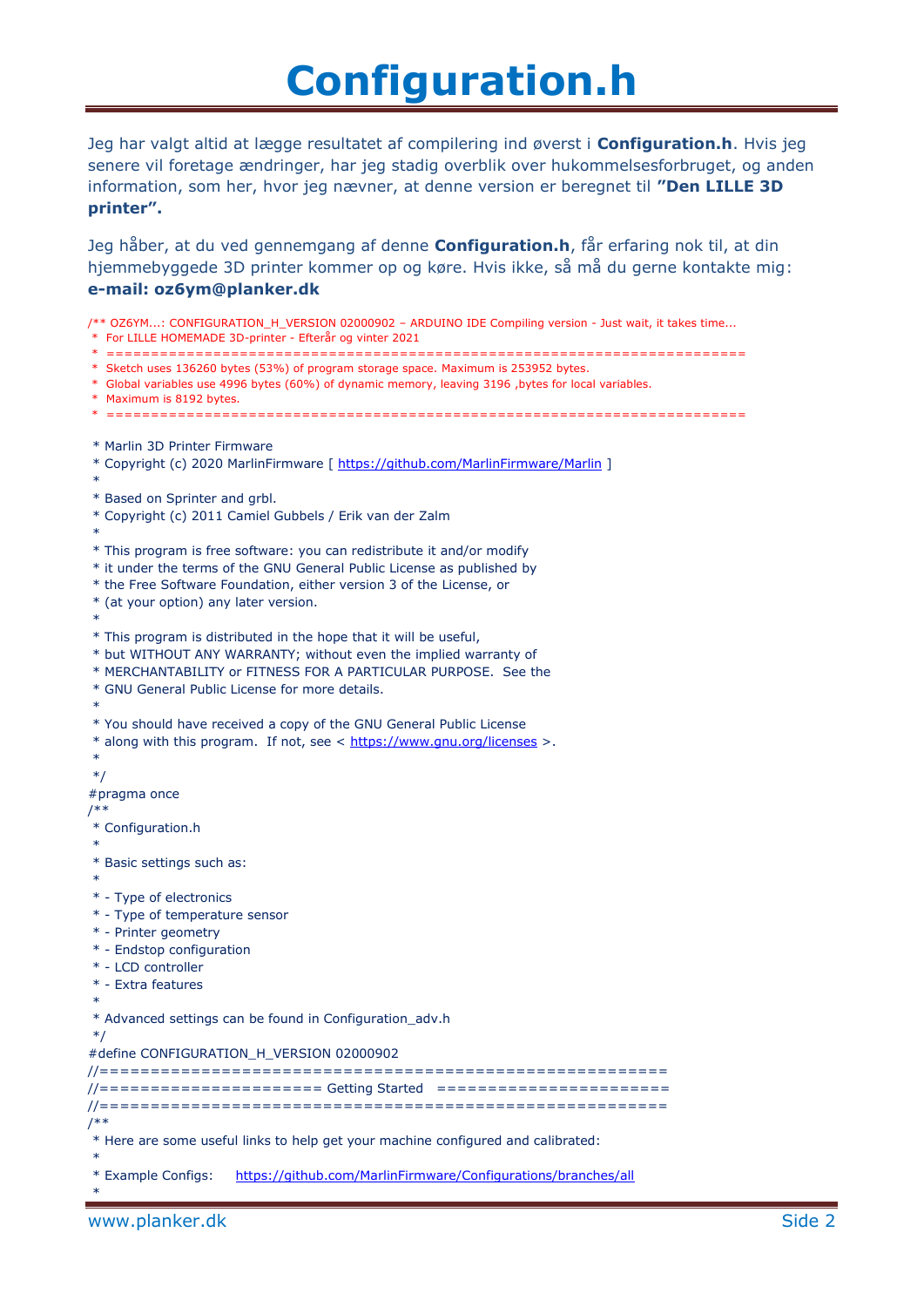| * Průša Calculator:<br>$\ast$                                                                 | https://blog.prusaprinters.org/calculator 3416/                                                                                                                                                                                                                                                                                          |
|-----------------------------------------------------------------------------------------------|------------------------------------------------------------------------------------------------------------------------------------------------------------------------------------------------------------------------------------------------------------------------------------------------------------------------------------------|
| $\ast$<br>$\ast$<br>$\ast$<br>$\ast$                                                          | * Calibration Guides: https://reprap.org/wiki/Calibration<br>https://reprap.org/wiki/Triffid Hunter%27s Calibration Guide<br>https://sites.google.com/site/repraplogphase/calibration-of-your-reprap<br>https://youtu.be/wAL9d7FgInk                                                                                                     |
| $\ast$<br>$*$ /                                                                               | * Calibration Objects: https://www.thingiverse.com/thing:5573<br>https://www.thingiverse.com/thing:1278865                                                                                                                                                                                                                               |
| $\prime\prime$<br>$\prime\prime$                                                              | //=================== DELTA / SCARA / TPARA ======================<br>// Download configurations from the link above and customize for your machine.<br>// Examples are located in config/examples/delta, /SCARA, and /TPARA.                                                                                                            |
| // @section info<br>$/**$<br>* *** VENDORS PLEASE READ ***<br>$\ast$                          | // Author info of this build printed to the host during boot and M115<br>#define STRING_CONFIG_H_AUTHOR "OZ6YM, Palle Andersen" // Who made the changes.<br>//#define CUSTOM_VERSION_FILE Version.h // Path from the root directory (no quotes)<br>* Marlin allows you to add a custom boot image for Graphical LCDs.                    |
| $*$                                                                                           | * With this option Marlin will first show your custom screen followed<br>* by the standard Marlin logo with version number and web URL.<br>* We encourage you to take advantage of this new feature and we also<br>* respectfully request that you retain the unmodified Marlin boot screen.                                             |
| #define SHOW BOOTSCREEN<br>//#define SHOW_CUSTOM_BOOTSCREEN<br>// @section machine<br>$^{**}$ | // Show the Marlin bootscreen on startup. ** ENABLE FOR PRODUCTION **<br>// Show the bitmap in Marlin/_Bootscreen.h on startup.<br>// Show the bitmap in Marlin/_Statusscreen.h on the status screen.<br>//#define CUSTOM_STATUS_SCREEN_IMAGE                                                                                            |
| $\ast$<br>$*$ : [-1, 0, 1, 2, 3, 4, 5, 6, 7]                                                  | * Select the serial port on the board to use for communication with the host.<br>* This allows the connection of wireless adapters (for instance) to non-default port pins.<br>* Serial port -1 is the USB emulated serial port, if available.<br>* Note: The first serial port (-1 or 0) will always be used by the Arduino bootloader. |
| $*$ /<br>#define SERIAL PORT 0                                                                |                                                                                                                                                                                                                                                                                                                                          |
| /**<br>* Serial Port Baud Rate<br>$\ast$                                                      | * This is the default communication speed for all serial ports.<br>* Set the baud rate defaults for additional serial ports below.                                                                                                                                                                                                       |
| $\ast$                                                                                        | * 250000 works in most cases, but you might try a lower speed if<br>* you commonly experience drop-outs during host printing.<br>* You may try up to 1000000 to speed up SD file transfer.                                                                                                                                               |
| $*$ /                                                                                         | *: [2400, 9600, 19200, 38400, 57600, 115200, 250000, 500000, 1000000]                                                                                                                                                                                                                                                                    |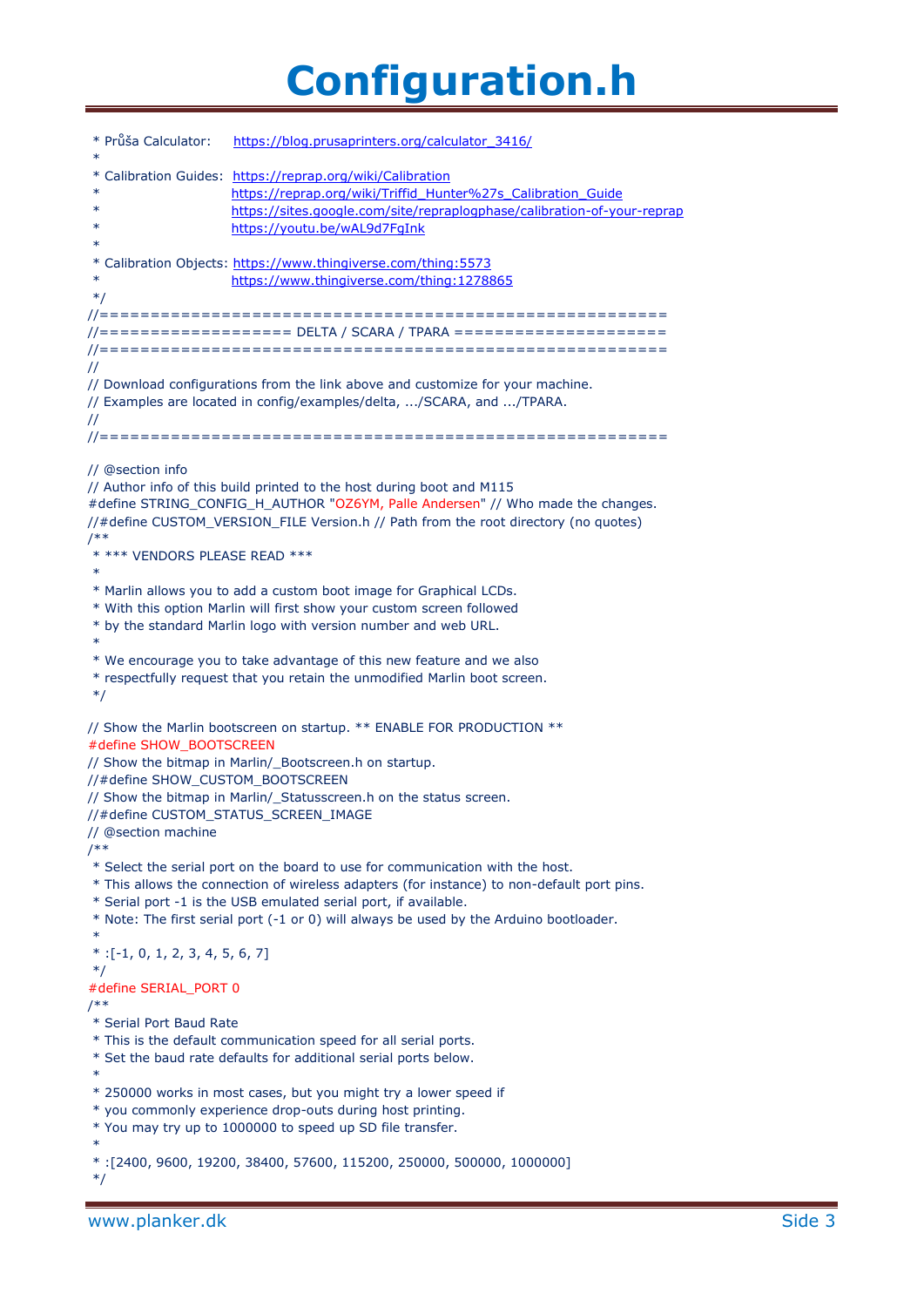#define BAUDRATE 115200 //#define BAUD\_RATE\_GCODE // Enable G-code M575 to set the baud rate /\*\* \* Select a secondary serial port on the board to use for communication with the host. \* Currently Ethernet (-2) is only supported on Teensy 4.1 boards.  $*$  :[-2, -1, 0, 1, 2, 3, 4, 5, 6, 7] \*/ //#define SERIAL\_PORT\_2 -1 //#define BAUDRATE\_2 250000 // Enable to override BAUDRATE /\*\* \* Select a third serial port on the board to use for communication with the host. \* Currently only supported for AVR, DUE, LPC1768/9 and STM32/STM32F1  $*$ :[-1, 0, 1, 2, 3, 4, 5, 6, 7] \*/ //#define SERIAL\_PORT\_3 1 //#define BAUDRATE\_3 250000 // Enable to override BAUDRATE // Enable the Bluetooth serial interface on AT90USB devices //#define BLUETOOTH // Choose the name from boards.h that matches your setup #ifndef MOTHERBOARD #define MOTHERBOARD BOARD\_RAMPS\_14\_EFF // Ramps 1.4 med FAN 1 og FAN 2 aktive #endif // Name displayed in the LCD "Ready" message and Info menu #define CUSTOM\_MACHINE\_NAME "LILLE HM 3D" // Printer's unique ID, used by some programs to differentiate between machines. // Choose your own or use a service like<https://www.uuidgenerator.net/version4> //#define MACHINE\_UUID "00000000-0000-0000-0000-000000000000" /\*\* \* Define the number of coordinated linear axes. \* See<https://github.com/DerAndere1/Marlin/wiki> \* Each linear axis gets its own stepper control and endstop: \* \* Steppers: \*\_STEP\_PIN, \*\_ENABLE\_PIN, \*\_DIR\_PIN, \*\_ENABLE\_ON \* Endstops: \*\_STOP\_PIN, USE\_\*MIN\_PLUG, USE\_\*MAX\_PLUG Axes: \*\_MIN\_POS, \*\_MAX\_POS, INVERT\_\*\_DIR Planner: DEFAULT\_AXIS\_STEPS\_PER\_UNIT, DEFAULT\_MAX\_FEEDRATE DEFAULT\_MAX\_ACCELERATION, AXIS\_RELATIVE\_MODES, MICROSTEP\_MODES, MANUAL\_FEEDRATE \*  $*:[3, 4, 5, 6]$ \*/ //#define LINEAR\_AXES 3 /\*\* \* Axis codes for additional axes: \* This defines the axis code that is used in G-code commands to \* reference a specific axis. \* 'A' for rotational axis parallel to X \* 'B' for rotational axis parallel to Y \* 'C' for rotational axis parallel to Z \* 'U' for secondary linear axis parallel to X \* 'V' for secondary linear axis parallel to Y \* 'W' for secondary linear axis parallel to Z \* Regardless of the settings, firmware-internal axis IDs are \* I (AXIS4), J (AXIS5), K (AXIS6). \*/ #if LINEAR  $AXES$  >= 4 #define AXIS4\_NAME 'A' // :['A', 'B', 'C', 'U', 'V', 'W'] #endif #if LINEAR  $AXES$  >= 5 #define AXIS5\_NAME 'B' // :['A', 'B', 'C', 'U', 'V', 'W']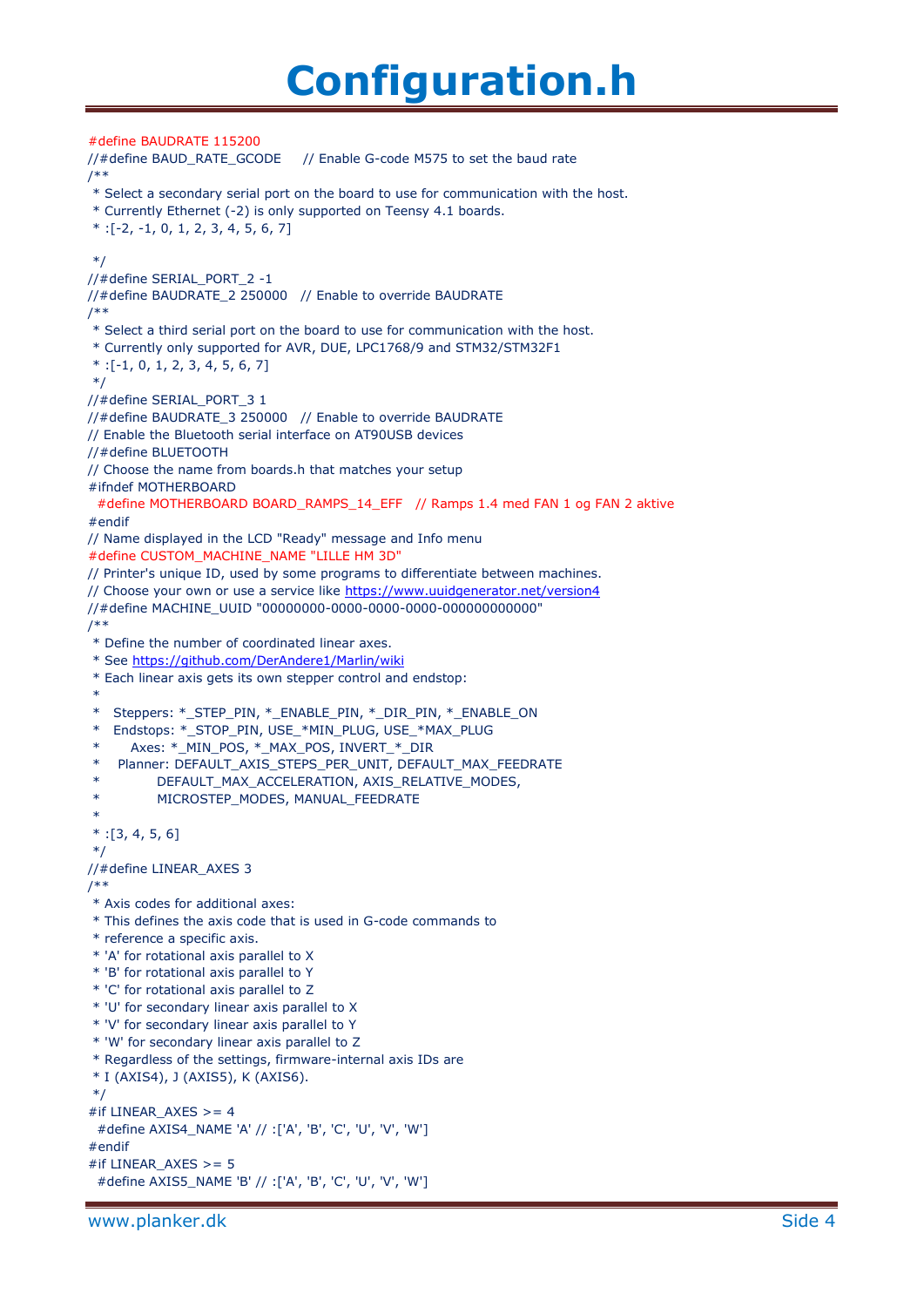#endif #if LINEAR\_AXES >= 6 #define AXIS6\_NAME 'C' // :['A', 'B', 'C', 'U', 'V', 'W'] #endif // @section extruder // This defines the number of extruders // :[0, 1, 2, 3, 4, 5, 6, 7, 8] #define EXTRUDERS 1 // Generally expected filament diameter (1.75, 2.85, 3.0, ...). Used for Volumetric, Filament // // Width Sensor, etc. #define DEFAULT\_NOMINAL\_FILAMENT\_DIA 1.75 // For Cyclops or any "multi-extruder" that shares a single nozzle. //#define SINGLENOZZLE // Save and restore temperature and fan speed on tool-change. // Set standby for the unselected tool with M104/106/109 T... #if ENABLED(SINGLENOZZLE) //#define SINGLENOZZLE\_STANDBY\_TEMP //#define SINGLENOZZLE\_STANDBY\_FAN #endif /\*\* \* Multi-Material Unit \* Set to one of these predefined models: \* \* PRUSA\_MMU1 : Průša MMU1 (The "multiplexer" version) \* PRUSA\_MMU2 : Průša MMU2 PRUSA\_MMU2S : Průša MMU2S (Requires MK3S extruder with motion sensor,  $XTRUDERS = 5$ EXTENDABLE\_EMU\_MMU2 : MMU with configurable number of filaments (ERCF, SMuFF or similar with Průša MMU2 compatible firmware) \* EXTENDABLE\_EMU\_MMU2S : MMUS with configurable number of filaments (ERCF, SMuFF or similar with Průša MMU2 compatible firmware) \* \* Requires NOZZLE\_PARK\_FEATURE to park print head in case MMU unit fails. \* See additional options in Configuration\_adv.h. \*/ //#define MMU\_MODEL PRUSA\_MMU2 // A dual extruder that uses a single stepper motor //#define SWITCHING\_EXTRUDER #if ENABLED(SWITCHING\_EXTRUDER) #define SWITCHING\_EXTRUDER\_SERVO\_NR 0 #define SWITCHING\_EXTRUDER\_SERVO\_ANGLES { 0, 90 } // Angles for E0, E1[, E2, E3] #if EXTRUDERS > 3 #define SWITCHING\_EXTRUDER\_E23\_SERVO\_NR 1 #endif #endif // A dual-nozzle that uses a servomotor to raise/lower one (or both) of the nozzles //#define SWITCHING\_NOZZLE #if ENABLED(SWITCHING\_NOZZLE) #define SWITCHING\_NOZZLE\_SERVO\_NR 0 //#define SWITCHING\_NOZZLE\_E1\_SERVO\_NR 1 // If two servos are used, the index // of the second #define SWITCHING\_NOZZLE\_SERVO\_ANGLES { 0, 90 } // Angles for E0, E1 (single servo) // or lowered/raised (dual servo) #endif /\*\* \* Two separate X-carriages with extruders that connect to a moving part \* via a solenoid docking mechanism. Requires SOL1\_PIN and SOL2\_PIN. \*/ //#define PARKING\_EXTRUDER /\*\* \* Two separate X-carriages with extruders that connect to a moving part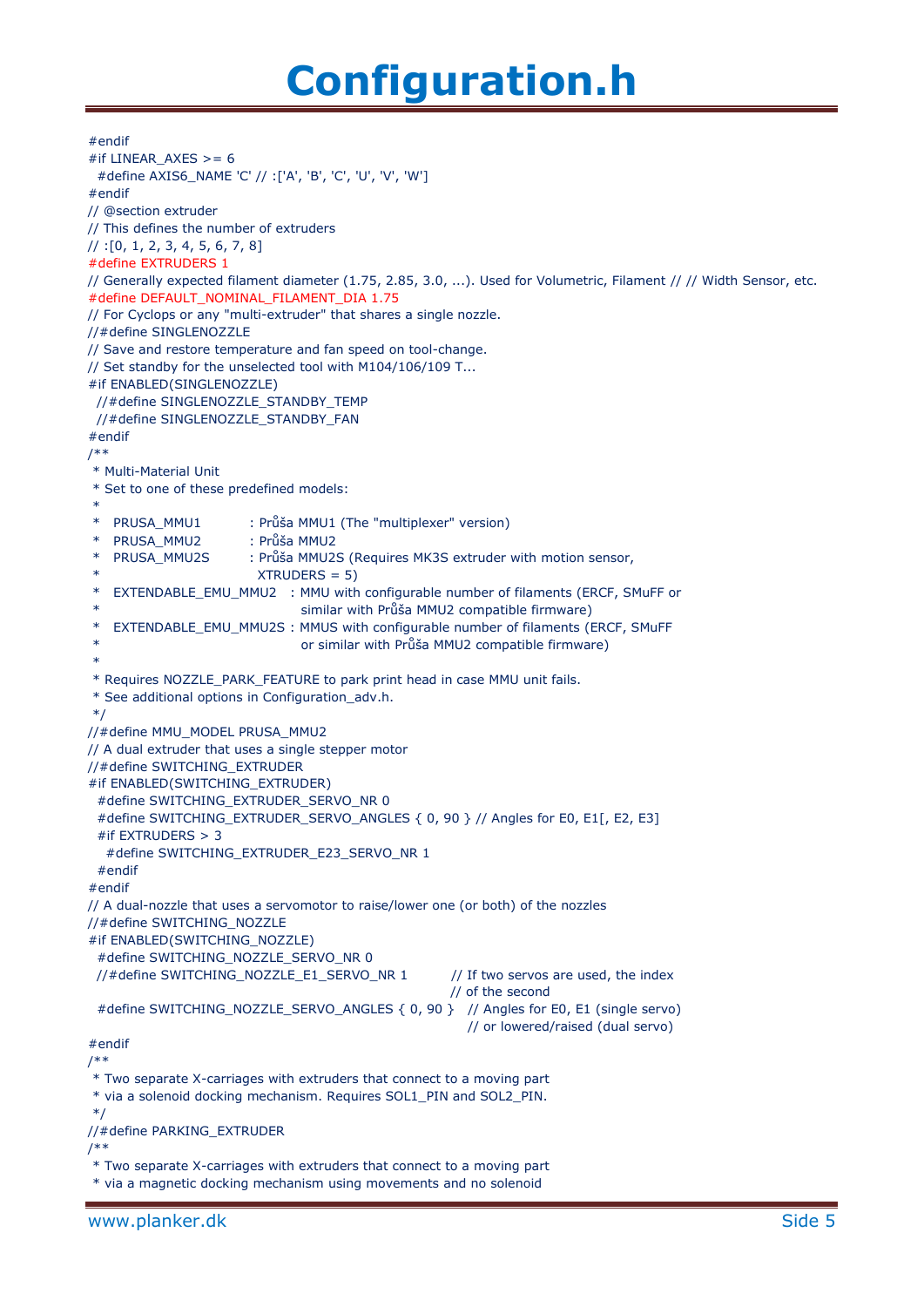\* \* project : <https://www.thingiverse.com/thing:3080893> \* movements : <https://youtu.be/0xCEiG9VS3k> <https://youtu.be/Bqbcs0CU2FE> \*/ //#define MAGNETIC\_PARKING\_EXTRUDER #if EITHER(PARKING\_EXTRUDER, MAGNETIC\_PARKING\_EXTRUDER) #define PARKING\_EXTRUDER\_PARKING\_X { -78, 184 } // X positions for parking the extruders #define PARKING\_EXTRUDER\_GRAB\_DISTANCE 1 // (mm) Distance to move beyond the parking point to // grab the extruder //#define MANUAL\_SOLENOID\_CONTROL // Manual control of docking solenoids with M380 S / M381 #if ENABLED(PARKING\_EXTRUDER) #define PARKING\_EXTRUDER\_SOLENOIDS\_INVERT // If enabled, the solenoid is NOT //magnetized with applied voltage #define PARKING\_EXTRUDER\_SOLENOIDS\_PINS\_ACTIVE LOW // LOW or HIGH pin signal energizes the coil #define PARKING\_EXTRUDER\_SOLENOIDS\_DELAY 250 // (ms) Delay for magnetic field. // No delay if 0 or not defined.<br>//#define MANUAL\_SOLENOID\_CONTROL // Manual control of docking sole // Manual control of docking solenoids with M380 S / M381 #elif ENABLED(MAGNETIC\_PARKING\_EXTRUDER) #define MPE\_FAST\_SPEED 9000 // (mm/min) Speed for travel before last distance point #define MPE\_SLOW\_SPEED 4500 // (mm/min) Speed for last distance travel to park and couple #define MPE\_TRAVEL\_DISTANCE 10 // (mm) Last distance point #define MPE\_COMPENSATION 0 // Offset Compensation -1 , 0 , 1 (multiplier) only for coupling #endif #endif /\*\* \* Switching Toolhead \* \* Support for swappable and dockable toolheads, such as \* the E3D Tool Changer. Toolheads are locked with a servo. \*/ //#define SWITCHING\_TOOLHEAD /\*\* \* Magnetic Switching Toolhead \* \* Support swappable and dockable toolheads with a magnetic \* docking mechanism using movement and no servo. \*/ //#define MAGNETIC\_SWITCHING\_TOOLHEAD /\*\* \* Electromagnetic Switching Toolhead \* \* Parking for CoreXY / HBot kinematics. \* Toolheads are parked at one edge and held with an electromagnet. \* Supports more than 2 Toolheads. See<https://youtu.be/JolbsAKTKf4> \*/ //#define ELECTROMAGNETIC\_SWITCHING\_TOOLHEAD #if ANY(SWITCHING\_TOOLHEAD, MAGNETIC\_SWITCHING\_TOOLHEAD, ELECTROMAGNETIC\_SWITCHING\_TOOLHEAD) #define SWITCHING\_TOOLHEAD\_Y\_POS 235 // (mm) Y position of the toolhead dock #define SWITCHING\_TOOLHEAD\_Y\_SECURITY 10 // (mm) Security distance Y axis #define SWITCHING\_TOOLHEAD\_Y\_CLEAR 60 // (mm) Minimum distance from dock for nobstructed X axis #define SWITCHING\_TOOLHEAD\_X\_POS  $\{215, 0\}$  // (mm) X positions for parking the extruders #if ENABLED(SWITCHING\_TOOLHEAD) #define SWITCHING\_TOOLHEAD\_SERVO\_NR 2 // Index of the servo connector #define SWITCHING\_TOOLHEAD\_SERVO\_ANGLES { 0, 180 } // (degrees) Angles for Lock, Unlock #elif ENABLED(MAGNETIC\_SWITCHING\_TOOLHEAD) #define SWITCHING\_TOOLHEAD\_Y\_RELEASE 5 // (mm) Security distance Y axis #define SWITCHING\_TOOLHEAD\_X\_SECURITY { 90, 150 } // (mm) Security distance X axis (T0,T1) //#define PRIME\_BEFORE\_REMOVE // Prime the nozzle before release from the dock #if ENABLED(PRIME\_BEFORE\_REMOVE) #define SWITCHING\_TOOLHEAD\_PRIME\_MM 20 // (mm) Extruder prime length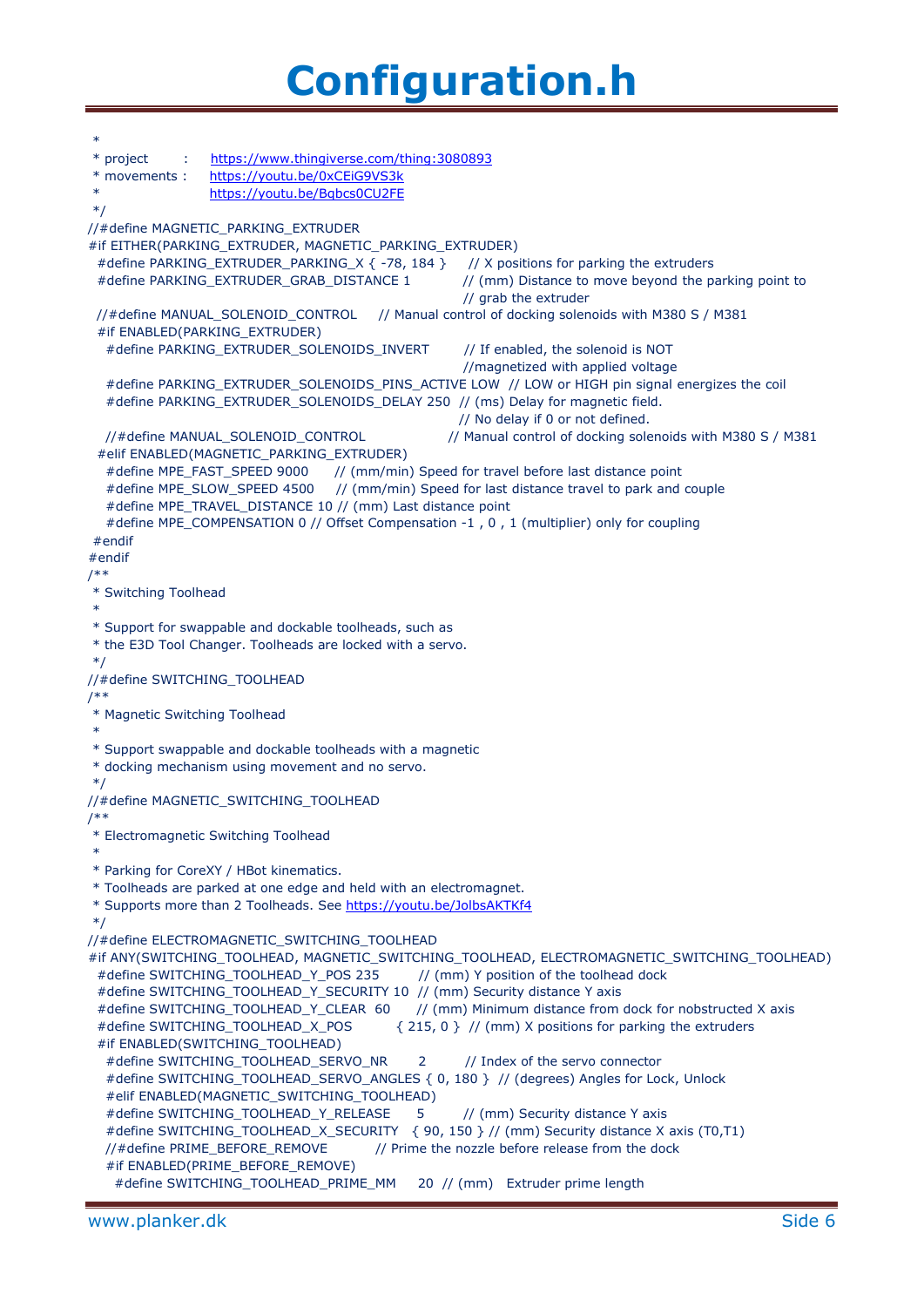```
 #define SWITCHING_TOOLHEAD_RETRACT_MM 10 // (mm) Retract after priming length
     #define SWITCHING_TOOLHEAD_PRIME_FEEDRATE 300 // (mm/min) Extruder prime federate
   #define SWITCHING_TOOLHEAD_RETRACT_FEEDRATE 2400 // (mm/min) Extruder retract federate
   #endif
  #elif ENABLED(ELECTROMAGNETIC_SWITCHING_TOOLHEAD)
  #define SWITCHING_TOOLHEAD_Z_HOP 2 // (mm) Z raise for switching
  #endif
#endif
/**
* "Mixing Extruder"
* - Adds G-codes M163 and M164 to set and "commit" the current mix factors.
 * - Extends the stepping routines to move multiple steppers in proportion to the mix.
 * - Optional support for Repetier Firmware's 'M164 S<index>' supporting virtual tools.
  - This implementation supports up to two mixing extruders.
* - Enable DIRECT_MIXING_IN_G1 for M165 and mixing in G1 (from Pia Taubert's reference
     implementation).
*/
//#define MIXING_EXTRUDER
#if ENABLED(MIXING_EXTRUDER)
 #define MIXING STEPPERS 2 // Number of steppers in your mixing extruder
 #define MIXING_VIRTUAL_TOOLS 16 // Use the Virtual Tool method with M163 and M164
  //#define DIRECT_MIXING_IN_G1 // Allow ABCDHI mix factors in G1 movement commands
 //#define GRADIENT_MIX // Support for gradient mixing with M166 and LCD
 //#define MIXING_PRESETS // Assign 8 default V-tool presets for 2 or 3 MIXING_STEPPERS
 #if ENABLED(GRADIENT_MIX)
  //#define GRADIENT_VTOOL // Add M166 T to use a V-tool index as a Gradient alias
  #endif
#endif
// Offset of the extruders (uncomment if using more than one and relying on firmware to 
// position when changing).
// The offset has to be X=0, Y=0 for the extruder 0 hotend (default extruder).
// For the other hotends it is their distance from the extruder 0 hotend.
//#define HOTEND_OFFSET_X { 0.0, 20.00 } // (mm) relative X-offset for each nozzle
//#define HOTEND_OFFSET_Y { 0.0, 5.00 } // (mm) relative Y-offset for each nozzle
//#define HOTEND_OFFSET_Z { 0.0, 0.00 } // (mm) relative Z-offset for each nozzle
// @section machine
/**
* Power Supply Control
 *
* Enable and connect the power supply to the PS_ON_PIN.
* Specify whether the power supply is active HIGH or active LOW.
*/
//#define PSU_CONTROL
//#define PSU_NAME "Power Supply"
#if ENABLED(PSU_CONTROL)
  //#define MKS_PWC // Using the MKS PWC add-on
  //#define PS_OFF_CONFIRM // Confirm dialog when power off
  //#define PS_OFF_SOUND // Beep 1s when power off
  #define PSU_ACTIVE_STATE LOW // Set 'LOW' for ATX, 'HIGH' for X-Box
 //#define PSU_DEFAULT_OFF // Keep power off until enabled directly with M80
  //#define PSU_POWERUP_DELAY 250 // (ms) Delay for the PSU to warm up to full power
  //#define PSU_POWERUP_GCODE "M355 S1" // G-code to run after power-on (e.g., case light on)
  //#define PSU_POWEROFF_GCODE "M355 S0" // G-code to run before power-off (e.g., case light off)
  //#define AUTO_POWER_CONTROL // Enable automatic control of the PS_ON pin
  #if ENABLED(AUTO_POWER_CONTROL)
  #define AUTO_POWER_FANS // Turn on PSU if fans need power
  #define AUTO_POWER_E_FANS
  #define AUTO_POWER_CONTROLLERFAN
  #define AUTO_POWER_CHAMBER_FAN
  #define AUTO_POWER_COOLER_FAN
  //#define AUTO_POWER_E_TEMP 50 // (°C) Turn on PSU if any extruder is over this temperature
```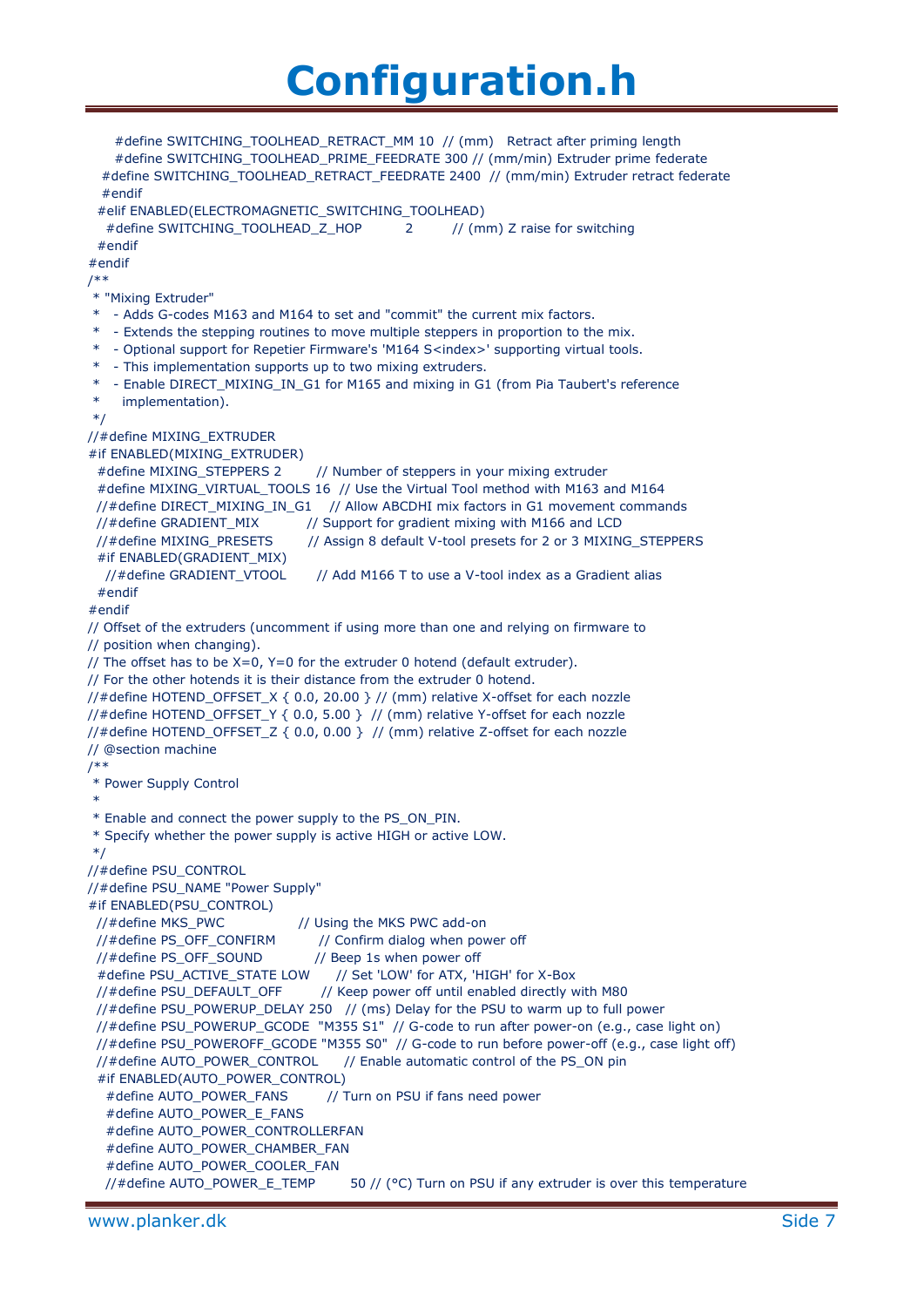//#define AUTO\_POWER\_CHAMBER\_TEMP 30 // (°C) Turn on PSU if the chamber is over this temperature //#define AUTO\_POWER\_COOLER\_TEMP 26 // (°C) Turn on PSU if the cooler is over this temperature #define POWER\_TIMEOUT 30 // (s) Turn off power if the machine is idle for this duration //#define POWER\_OFF\_DELAY 60 // (s) Delay of poweroff after M81 command. // Useful to let fans run for extra time. #endif #endif //========================================================= //======================= Thermal Settings ======================= //========================================================= // @section temperature //\*\* /\* --NORMAL IS 4.7kΩ PULLUP!-- 1kΩ pullup can be used on hotend sensor, using correct \* resistor and table \* \* Temperature sensors available: \* \* SPI RTD/Thermocouple Boards - IMPORTANT: Read the NOTE below! \* ------- -5 : MAX31865 with Pt100/Pt1000, 2, 3, or 4-wire (only for sensors 0-1) \* NOTE: You must uncomment/set the MAX31865\_\*\_OHMS\_n defines below. \* -3 : MAX31855 with Thermocouple, -200°C to +700°C (only for sensors 0-1) \* -2 : MAX6675 with Thermocouple, 0°C to +700°C (only for sensors 0-1) \* \* NOTE: Ensure TEMP\_n\_CS\_PIN is set in your pins file for each TEMP\_SENSOR\_n using an \* SPI Thermocouple. By default, Hardware SPI on the default serial bus is used. If you have also set TEMP\_n\_SCK\_PIN \* and TEMP\_n\_MISO\_PIN, Software SPI will be used on those ports instead. You can force Hardware SPI on the default bus in the Configuration adv.h file. At this time, separate Hardware SPI buses for sensors are not supported. \* \* Analog Themocouple Boards \* ------- \* -4 : AD8495 with Thermocouple \* -1 : AD595 with Thermocouple \* Analog Thermistors -  $4.7$ kΩ pullup – Normal \* ------- 1 : 100kΩ EPCOS - Best choice for EPCOS thermistors \* 331 : 100kΩ Same as #1, but 3.3V scaled for MEGA 332 : 100k $\Omega$  Same as #1, but 3.3V scaled for DUE 2 : 200kΩ ATC Semitec 204GT-2 \* 202 : 200kΩ Copymaster 3D 3 : ???Ω Mendel-parts thermistor 4 : 10kΩ Generic Thermistor !! DO NOT use for a hotend - it gives bad resolution at high temp. !! 5 : 100kΩ ATC Semitec 104GT-2/104NT-4-R025H42G - Used in ParCan, J-Head, and E3D, SliceEngineering 300°C \* 501 : 100kΩ Zonestar - Tronxy X3A \* 502 : 100kΩ Zonestar - used by hot bed in Zonestar Průša P802M \* 512 : 100kΩ RPW-Ultra hotend  $6 : 100kΩ$  EPCOS - Not as accurate as table #1 (created using a fluke thermocouple) 7 : 100kΩ Honeywell 135-104LAG-J01 71 : 100kΩ Honeywell 135-104LAF-J01 8 : 100kΩ Vishay 0603 SMD NTCS0603E3104FXT 9 : 100kΩ GE Sensing AL03006-58.2K-97-G1 10 : 100kΩ RS PRO 198-961 11 : 100kΩ Keenovo AC silicone mats, most Wanhao i3 machines - beta 3950, 1%  $12 : 100kΩ$  Vishay 0603 SMD NTCS0603E3104FXT (#8) - calibrated for Makibox hot bed 13 : 100kΩ Hisens up to 300°C - for "Simple ONE" & "All In ONE" hotend - beta 3950,1% 15 : 100kΩ Calibrated for JGAurora A5 hotend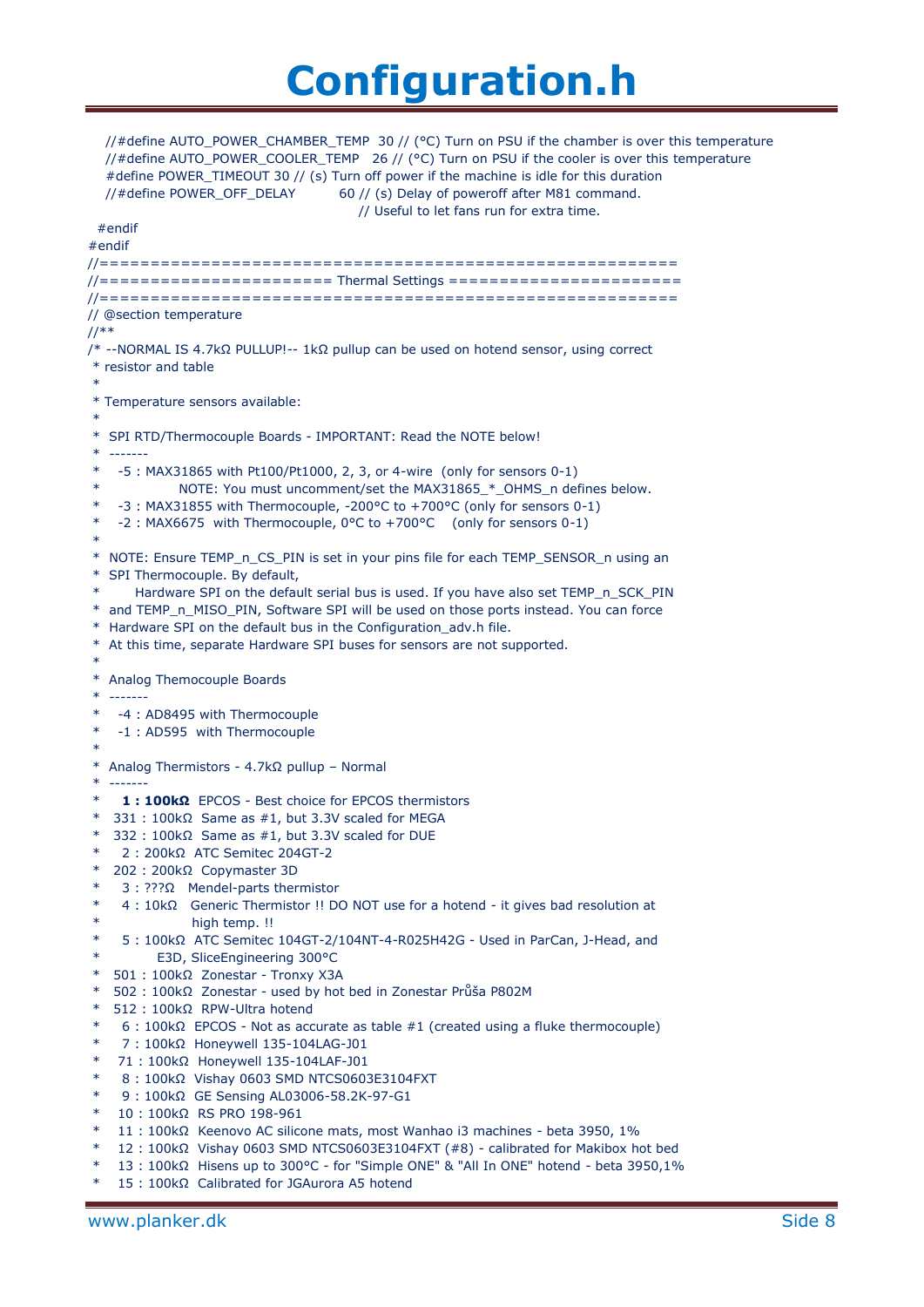\* 18 : 200kΩ ATC Semitec 204GT-2 Dagoma.Fr - MKS\_Base\_DKU001327 22 : 100kΩ GTM32 Pro vB - hotend - 4.7kΩ pullup to 3.3V and 220Ω to analog input 23 : 100kΩ GTM32 Pro vB - bed - 4.7kΩ pullup to 3.3v and 220Ω to analog input 30 : 100kΩ Kis3d Silicone heating mat 200W/300W with 6mm precision cast plate (EN AW 5083) NTC100K - beta 3950 \* 60 : 100kΩ Maker's Tool Works Kapton Bed Thermistor - beta 3950 \* 61 : 100kΩ Formbot/Vivedino 350°C Thermistor - beta 3950 \* 66 : 4.7MΩ Dyze Design High Temperature Thermistor \* 67 : 500kΩ SliceEngineering 450°C Thermistor 70 : 100kΩ bq Hephestos 2 75 : 100kΩ Generic Silicon Heat Pad with NTC100K MGB18-104F39050L32 \* 2000 : 100kΩ Ultimachine Rambo TDK NTCG104LH104KT1 NTC100K motherboard **Thermistor** \* \* Analog Thermistors - 1kΩ pullup - Atypical, and requires changing out the 4.7kΩ pullup for 1kΩ. (but gives greater accuracy and more stable PID) 51 : 100kΩ EPCOS (1kΩ pullup) 52 : 200kΩ ATC Semitec 204GT-2 (1kΩ pullup) 55 : 100kΩ ATC Semitec 104GT-2 - Used in ParCan & J-Head (1kΩ pullup) \* \* Analog Thermistors - 10kΩ pullup – Atypical \* ------- 99 : 100kΩ Found on some Wanhao i3 machines with a 10kΩ pull-up resistor \* \* Analog RTDs (Pt100/Pt1000) \* ------- \* 110 : Pt100 with 1kΩ pullup (atypical) \* 147 : Pt100 with 4.7kΩ pullup \* 1010 : Pt1000 with 1kΩ pullup (atypical) \* 1047 : Pt1000 with 4.7kΩ pullup (E3D)  $20$  : Pt100 with circuit in the Ultimainboard V2.x with mainboard ADC reference voltage = INA826 amplifier-board supply voltage. NOTE: (1) Must use an ADC input with no pullup. (2) Some INA826 amplifiers are unreliable at 3.3V so consider using sensor 147, 110, or 21. 21 : Pt100 with circuit in the Ultimainboard V2.x with 3.3v ADC reference voltage (STM32, LPC176x....) and 5V INA826 amplifier board supply. NOTE: ADC pins are not 5V tolerant. Not recommended because it's possible to damage the CPU by going over 500°C. 201 : Pt100 with circuit in Overlord, similar to Ultimainboard V2.x \* \* Custom/Dummy/Other Thermal Sensors \* ------  $0:$  not used \* 1000 : Custom - Specify parameters in Configuration\_adv.h \* \* !!! Use these for Testing or Development purposes. NEVER for production machine. !!! \* 998 : Dummy Table that ALWAYS reads 25°C or the temperature defined below. \* 999 : Dummy Table that ALWAYS reads 100°C or the temperature defined below. \* \*/ #define TEMP\_SENSOR\_0 1 #define TEMP\_SENSOR\_1 0 #define TEMP\_SENSOR\_2 0 #define TEMP\_SENSOR\_3 0 #define TEMP\_SENSOR\_4 0 #define TEMP\_SENSOR\_5 0 #define TEMP\_SENSOR\_6 0 #define TEMP\_SENSOR\_7 0 #define TEMP\_SENSOR\_BED 0 // NO BED HEADER #define TEMP\_SENSOR\_PROBE 0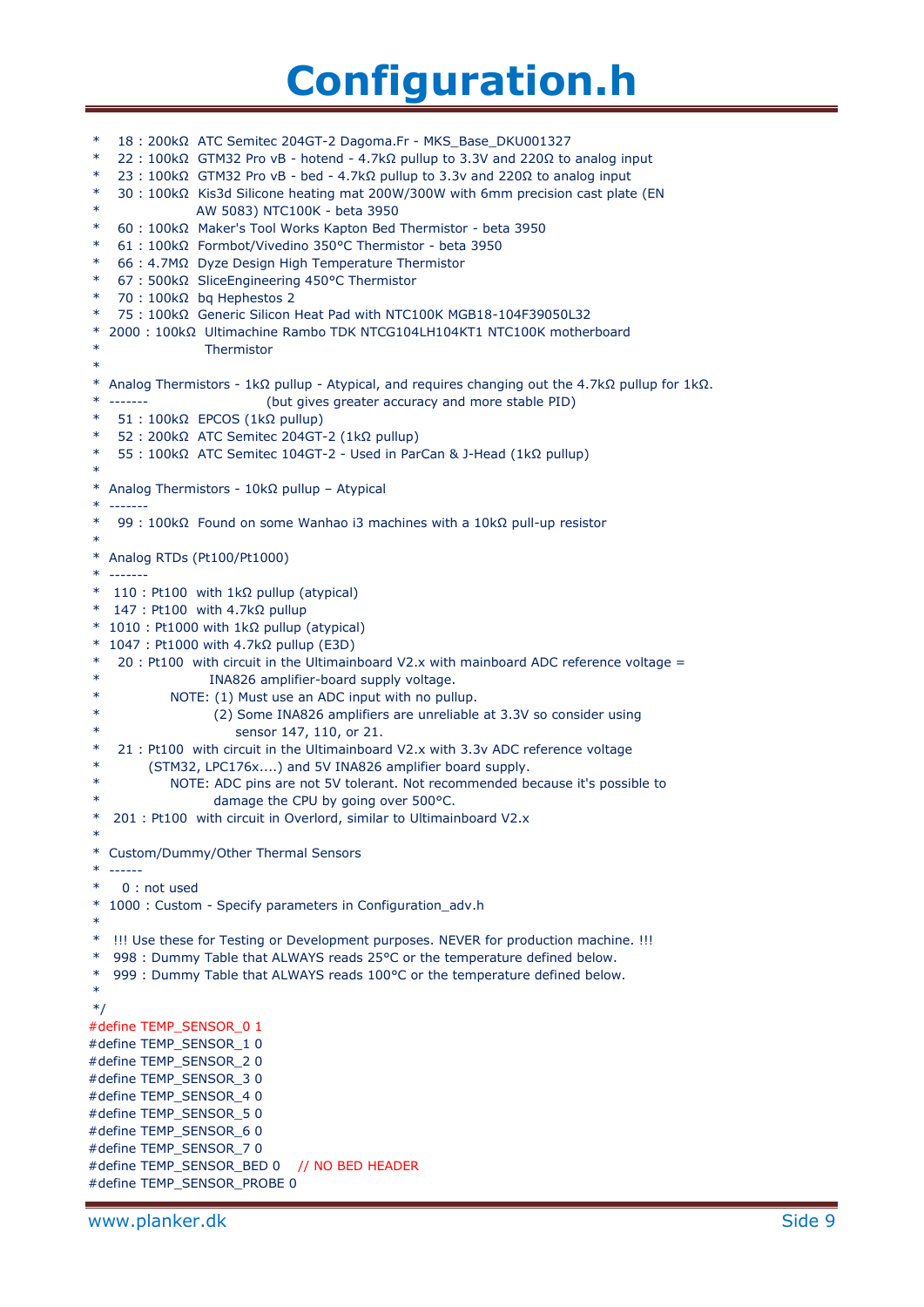#define TEMP\_SENSOR\_CHAMBER 0 #define TEMP\_SENSOR\_COOLER 0 #define TEMP\_SENSOR\_BOARD 0 #define TEMP\_SENSOR\_REDUNDANT 0 // Dummy thermistor constant temperature readings, for use with 998 and 999 #define DUMMY\_THERMISTOR\_998\_VALUE 25 #define DUMMY\_THERMISTOR\_999\_VALUE 100 // Resistor values when using MAX31865 sensors (-5) on TEMP\_SENSOR\_0 / 1 //#define MAX31865\_SENSOR\_OHMS\_0 100 // (Ω) Typically 100 or 1000 (PT100 or PT1000) //#define MAX31865\_CALIBRATION\_OHMS\_0 430 // (Ω) Typically 430 for Adafruit PT100; // 4300 for Adafruit PT1000 //#define MAX31865\_SENSOR\_OHMS\_1 100 //#define MAX31865\_CALIBRATION\_OHMS\_1 430 #define TEMP\_RESIDENCY\_TIME 10 // (seconds) Time to wait for hotend to "settle" in M109 #define TEMP\_WINDOW 1 // (°C) Temperature proximity for the "temperature reached" timer #define TEMP\_HYSTERESIS 3 // (°C) Temperature proximity considered "close nough" to the target #define TEMP\_BED\_RESIDENCY\_TIME 10 // (seconds) Time to wait for bed to "settle" in M190 #define TEMP\_BED\_WINDOW 1 // (°C) Temperature proximity for the "temperature reached" timer #define TEMP\_BED\_HYSTERESIS 3 // (°C) Temperature proximity considered "close enough" to the target #define TEMP\_CHAMBER\_RESIDENCY\_TIME 10 // (seconds) Time to wait for chamber to "settle" in M191 #define TEMP\_CHAMBER\_WINDOW 1 // (°C) Temperature proximity for the "temperature reached" timer #define TEMP\_CHAMBER\_HYSTERESIS 3 // (°C) Temperature proximity considered "close enough" to the target /\*\* \* Redundant Temperature Sensor (TEMP\_SENSOR\_REDUNDANT) \* \* Use a temp sensor as a redundant sensor for another reading. Select an unused temperature sensor, and another \* sensor you'd like it to be redundant for. If the two thermistors differ by TEMP\_SENSOR\_REDUNDANT\_MAX\_DIFF \* °C), the print will be aborted. Whichever sensor is selected will have its normal functions disabled; i.e. selecting \* the Bed sensor (-1) will disable bed heating/monitoring. \* \* For selecting source/target use: COOLER, PROBE, BOARD, CHAMBER, BED, E0, E1, E2, E3, E4, E5, E6, E7 \*/ #if TEMP\_SENSOR\_REDUNDANT #define TEMP\_SENSOR\_REDUNDANT\_SOURCE E1 // The sensor that will provide the redundant reading. #define TEMP\_SENSOR\_REDUNDANT\_TARGET E0 // The sensor that we are providing a redundant reading for. #define TEMP\_SENSOR\_REDUNDANT\_MAX\_DIFF 10 // (°C) Temperature difference that will trigger a print abort. #endif // Below this temperature the heater will be switched off // because it probably indicates a broken thermistor wire. #define HEATER\_0\_MINTEMP 5 #define HEATER\_1\_MINTEMP 5 #define HEATER\_2\_MINTEMP 5 #define HEATER\_3\_MINTEMP 5 #define HEATER\_4\_MINTEMP 5 #define HEATER\_5\_MINTEMP 5 #define HEATER\_6\_MINTEMP 5 #define HEATER\_7\_MINTEMP 5 #define BED\_MINTEMP 5 #define CHAMBER\_MINTEMP 5 // Above this temperature the heater will be switched off. // This can protect components from overheating, but NOT from shorts and failures. // (Use MINTEMP for thermistor short/failure protection.) #define HEATER\_0\_MAXTEMP 275 #define HEATER\_1\_MAXTEMP 275 #define HEATER\_2\_MAXTEMP 275 #define HEATER\_3\_MAXTEMP 275 #define HEATER\_4\_MAXTEMP 275 #define HEATER\_5\_MAXTEMP 275 #define HEATER\_6\_MAXTEMP 275 #define HEATER\_7\_MAXTEMP 275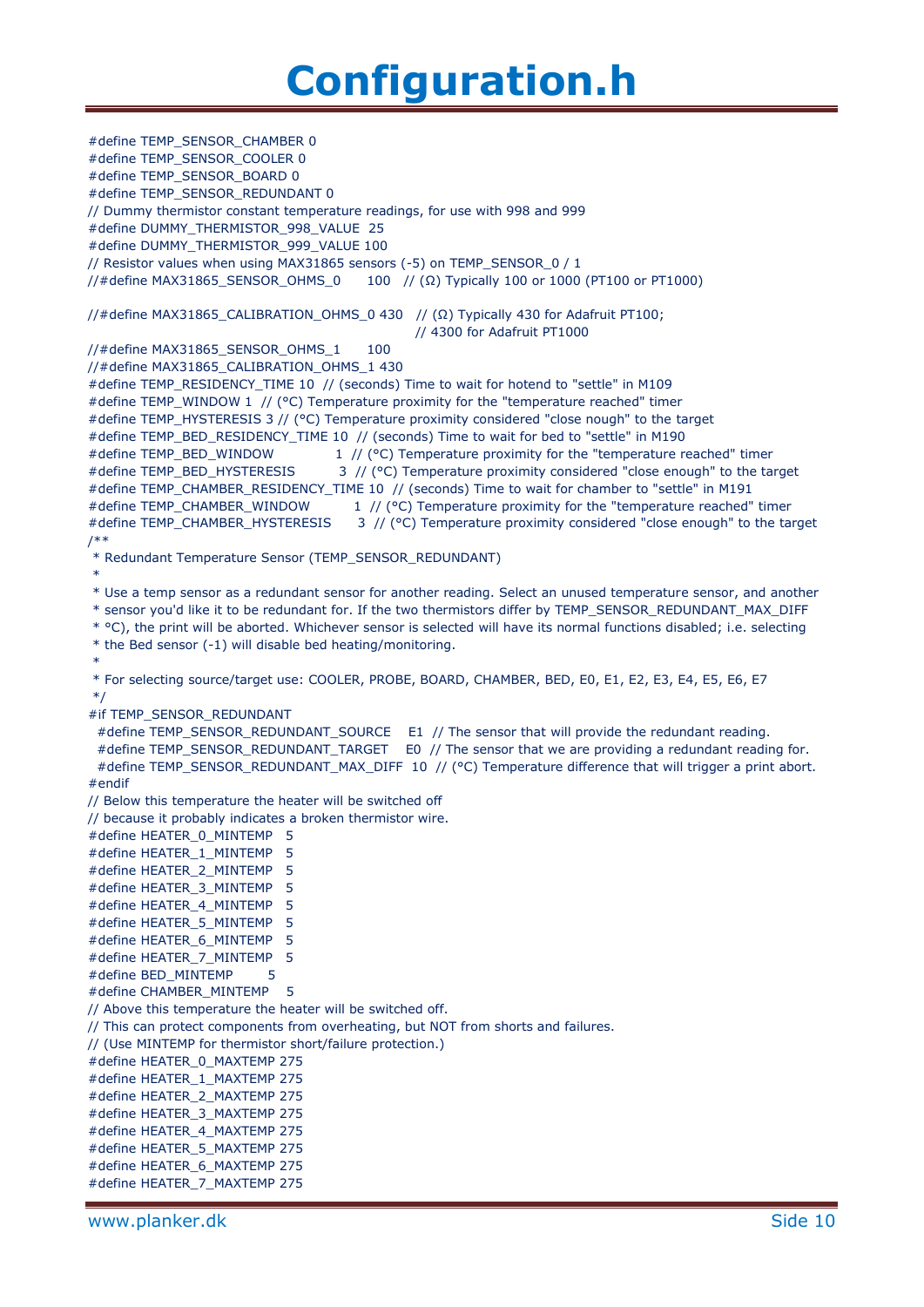#define BED\_MAXTEMP 150 #define CHAMBER\_MAXTEMP 60 /\*\* \* Thermal Overshoot \* During heatup (and printing) the temperature can often "overshoot" the target by many degrees \* (especially before PID tuning). Setting the target temperature too close to MAXTEMP guarantees \* a MAXTEMP shutdown! Use these values to forbid temperatures being set too close to MAXTEMP. \*/ #define HOTEND\_OVERSHOOT 15 // (°C) Forbid temperatures over MAXTEMP – OVERSHOOT #define BED\_OVERSHOOT 10 // (°C) Forbid temperatures over MAXTEMP – OVERSHOOT #define COOLER\_OVERSHOOT 2 // (°C) Forbid temperatures closer than OVERSHOOT //===================================================================== //============================= PID Settings ================================ //===================================================================== // PID Tuning Guide here: [https://reprap.org/wiki/PID\\_Tuning](https://reprap.org/wiki/PID_Tuning) // Comment the following line to disable PID and enable bang-bang. #define PIDTEMP #define BANG\_MAX 255 // Limits current to nozzle while in bang-bang mode; 255=full current #define PID\_MAX BANG\_MAX // Limits current to nozzle while PID is active (see PID\_FUNCTIONAL\_RANGE below); // 255=full current #define PID\_K1 0.95 // Smoothing factor within any PID loop #if ENABLED(PIDTEMP) //#define PID\_EDIT\_MENU // Add PID editing to the "Advanced Settings" menu. (~700 bytes of PROGMEM) //#define PID\_AUTOTUNE\_MENU // Add PID auto-tuning to the "Advanced Settings" menu. ( $\sim$ 250 bytes of // PROGMEM) //#define PID\_PARAMS\_PER\_HOTEND // Uses separate PID parameters for each extruder (useful for mismatched //extruders) // Set/get with gcode: M301 E[extruder number, 0-2] #if ENABLED(PID\_PARAMS\_PER\_HOTEND) // Specify up to one value per hotend here, according to your setup. // If there are fewer values, the last one applies to the remaining hotends. #define DEFAULT\_Kp\_LIST { 22.20, 22.20 } #define DEFAULT\_Ki\_LIST { 1.08, 1.08 } #define DEFAULT\_Kd\_LIST { 114.00, 114.00 } #else  **#define DEFAULT\_Kp 22.20 #define DEFAULT\_Ki 1.08 #define DEFAULT\_Kd 114.00** #endif #endif // PIDTEMP //================================================================ //====================== PID > Bed Temperature Control ====================== //================================================================ /\*\* \* PID Bed Heating \* \* If this option is enabled set PID constants below. \* If this option is disabled, bang-bang will be used and BED\_LIMIT\_SWITCHING will enable hysteresis. \* \* The PID frequency will be the same as the extruder PWM. \* If PID\_dT is the default, and correct for the hardware/configuration, that means 7.689Hz, \* which is fine for driving a square wave into a resistive load and does not significantly \* impact FET heating. This also works fine on a Fotek SSR-10DA Solid State Relay into a 250W \* heater. If your configuration is significantly different than this and you don't understand \* the issues involved, don't use bed PID until someone else verifies that your hardware works. \*/ //#define PIDTEMPBED //#define BED\_LIMIT\_SWITCHING /\*\* \* Max Bed Power \* Applies to all forms of bed control (PID, bang-bang, and bang-bang with hysteresis).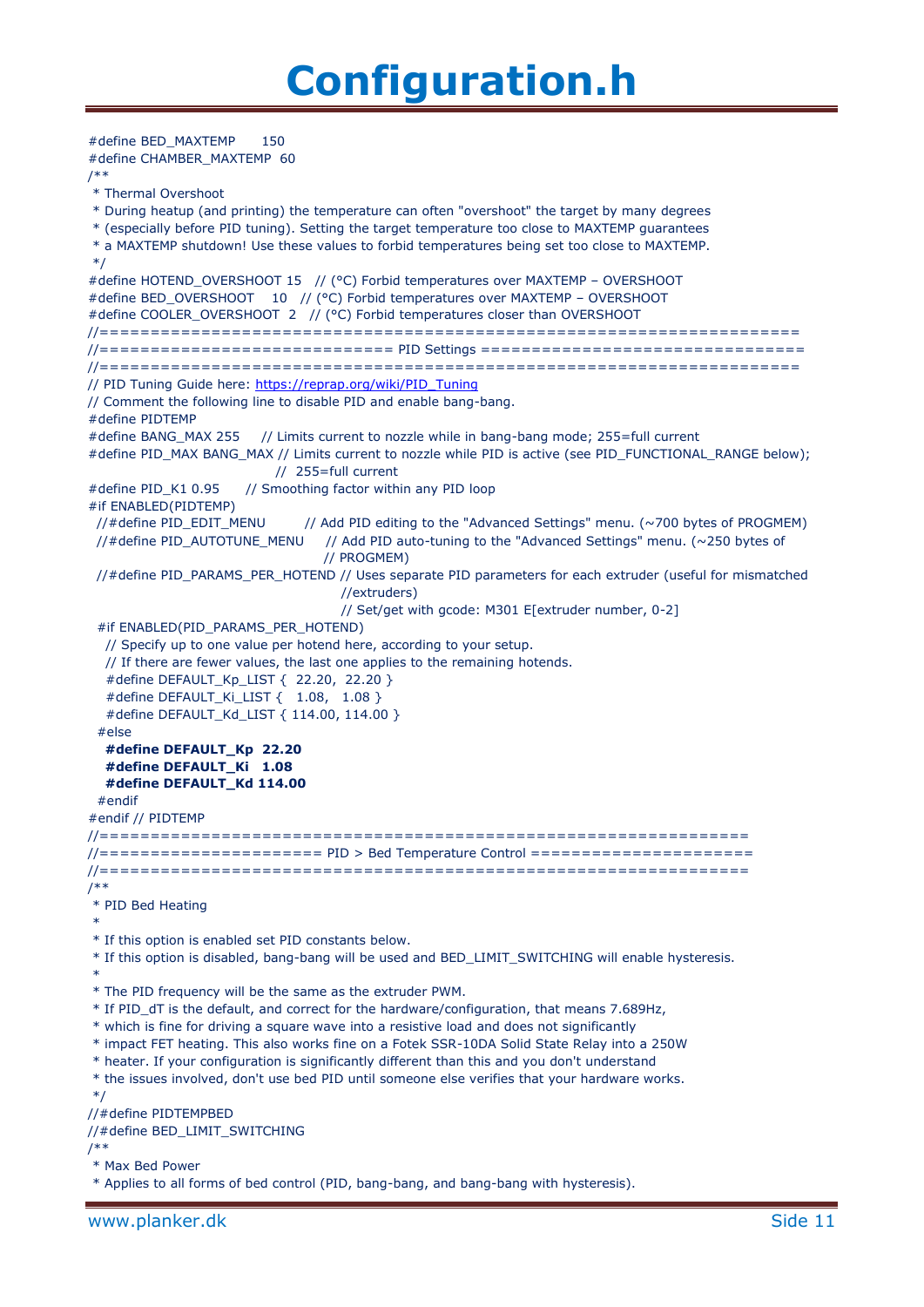\* When set to any value below 255, enables a form of PWM to the bed that acts like a divider \* so don't use it unless you are OK with PWM on your bed. (See the comment on enabling PIDTEMPBED) \*/ #define MAX\_BED\_POWER 255 // limits duty cycle to bed; 255=full current #if ENABLED(PIDTEMPBED) //#define MIN\_BED\_POWER 0 //#define PID\_BED\_DEBUG // Sends debug data to the serial port. // 120V 250W silicone heater into 4mm borosilicate (MendelMax 1.5+) // from FOPDT model - kp=.39 Tp=405 Tdead=66, Tc set to 79.2, aggressive factor of .15 (vs .1, 1, 10) #define DEFAULT\_bedKp 10.00 #define DEFAULT\_bedKi .023 #define DEFAULT\_bedKd 305.4 // FIND YOUR OWN: "M303 E-1 C8 S90" to run autotune on the bed at 90 degreesC for 8 cycles. #endif // PIDTEMPBED //======================================================================= //=========================== PID > Chamber Temperature Control ==================== //======================================================================= /\*\* \* PID Chamber Heating \* \* If this option is enabled set PID constants below. \* If this option is disabled, bang-bang will be used and CHAMBER\_LIMIT\_SWITCHING will enable \* hysteresis. \* \* The PID frequency will be the same as the extruder PWM. \* If PID\_dT is the default, and correct for the hardware/configuration, that means 7.689Hz, \* which is fine for driving a square wave into a resistive load and does not significantly \* impact FET heating. This also works fine on a Fotek SSR-10DA Solid State Relay into a 200W \* heater. If your configuration is significantly different than this and you don't understand \* the issues involved, don't use chamber PID until someone else verifies that your hardware works. \*/ //#define PIDTEMPCHAMBER //#define CHAMBER\_LIMIT\_SWITCHING /\*\* \* Max Chamber Power \* Applies to all forms of chamber control (PID, bang-bang, and bang-bang with hysteresis). \* When set to any value below 255, enables a form of PWM to the chamber heater that acts like a divider \* so don't use it unless you are OK with PWM on your heater. (See the comment on enabling PIDTEMPCHAMBER) \*/ #define MAX\_CHAMBER\_POWER 255 // limits duty cycle to chamber heater; 255=full current #if ENABLED(PIDTEMPCHAMBER) #define MIN\_CHAMBER\_POWER 0 //#define PID\_CHAMBER\_DEBUG // Sends debug data to the serial port. // Lasko "MyHeat Personal Heater" (200w) modified with a Fotek SSR-10DA to control only the heating element // and placed inside the small Creality printer enclosure tent. // #define DEFAULT\_chamberKp 37.04 #define DEFAULT\_chamberKi 1.40 #define DEFAULT\_chamberKd 655.17 // M309 P37.04 I1.04 D655.17 // FIND YOUR OWN: "M303 E-2 C8 S50" to run autotune on the chamber at 50 degreesC for 8 cycles. #endif // PIDTEMPCHAMBER #if ANY(PIDTEMP, PIDTEMPBED, PIDTEMPCHAMBER) //#define PID\_DEBUG // Sends debug data to the serial port. Use 'M303 D' to toggle activation. //#define PID\_OPENLOOP // Puts PID in open loop. M104/M140 sets the output power from 0 to PID\_MAX //#define SLOW\_PWM\_HEATERS // PWM with very low frequency (roughly 0.125Hz=8s) and minimum state time // of approximately 1s useful for heaters driven by a relay #define PID\_FUNCTIONAL\_RANGE 10 // If the temperature difference between the target temperature and the actual // temperature // is more than PID\_FUNCTIONAL\_RANGE then the PID will be shut off and the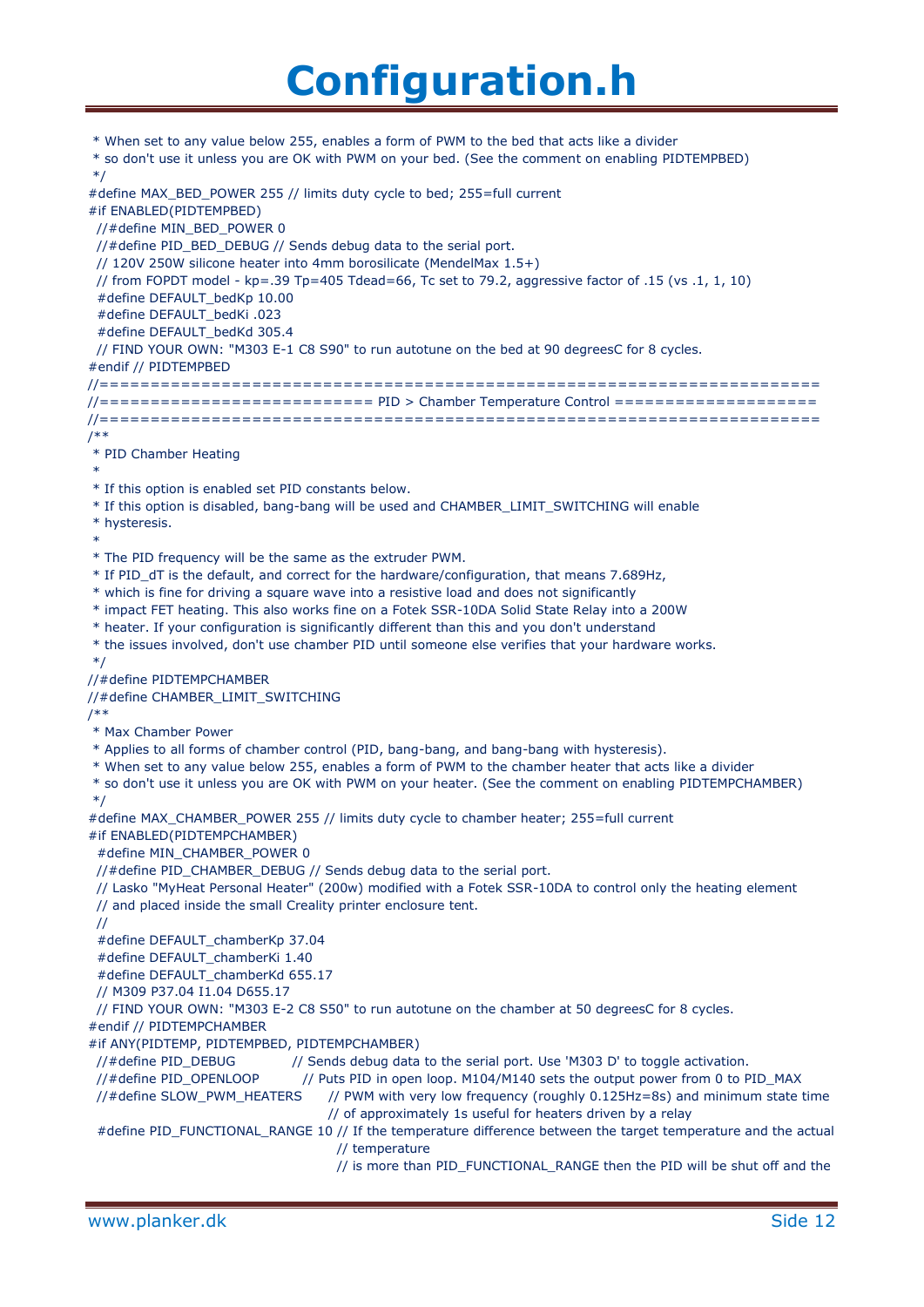// heater will be set to min/max.

// @section extruder /\*\* \* Prevent extrusion if the temperature is below EXTRUDE\_MINTEMP. \* Add M302 to set the minimum extrusion temperature and/or turn \* cold extrusion prevention on and off. \* \* \*\*\* IT IS HIGHLY RECOMMENDED TO LEAVE THIS OPTION ENABLED! \*\*\* \*/ #define PREVENT\_COLD\_EXTRUSION #define EXTRUDE\_MINTEMP 170 /\*\* \* Prevent a single extrusion longer than EXTRUDE\_MAXLENGTH. \* Note: For Bowden Extruders make this large enough to allow load/unload. \*/ #define PREVENT\_LENGTHY\_EXTRUDE #define EXTRUDE\_MAXLENGTH 200 //======================================================================= //======================== Thermal Runaway Protection ======================= //======================================================================= /\*\* \* Thermal Protection provides additional protection to your printer from damage \* and fire. Marlin always includes safe min and max temperature ranges which \* protect against a broken or disconnected thermistor wire. \* \* The issue: If a thermistor falls out, it will report the much lower \* temperature of the air in the room, and the the firmware will keep \* the heater on. \* \* If you get "Thermal Runaway" or "Heating failed" errors the \* details can be tuned in Configuration\_adv.h \*/ #define THERMAL\_PROTECTION\_HOTENDS // Enable thermal protection for all extruders #define THERMAL\_PROTECTION\_BED // Enable thermal protection for the heated bed #define THERMAL\_PROTECTION\_CHAMBER // Enable thermal protection for the heated chamber #define THERMAL\_PROTECTION\_COOLER // Enable thermal protection for the laser cooling //======================================================================= //============================= Mechanical Settings ========================= //======================================================================= // @section machine // Enable one of the options below for CoreXY, CoreXZ, or CoreYZ kinematics, // either in the usual order or reversed //#define COREXY //#define COREXZ //#define COREYZ //#define COREYX //#define COREZX //#define COREZY //#define MARKFORGED\_XY // MarkForged. See<https://reprap.org/forum/read.php?152,504042> // Enable for a belt style printer with endless "Z" motion //#define BELTPRINTER //======================================================================= //============================== Endstop Settings =========================== //======================================================================= // @section homing

// Specify here all the endstop connectors that are connected to any endstop or probe.

// Almost all printers will be using one per axis. Probes will use one or more of the

#endif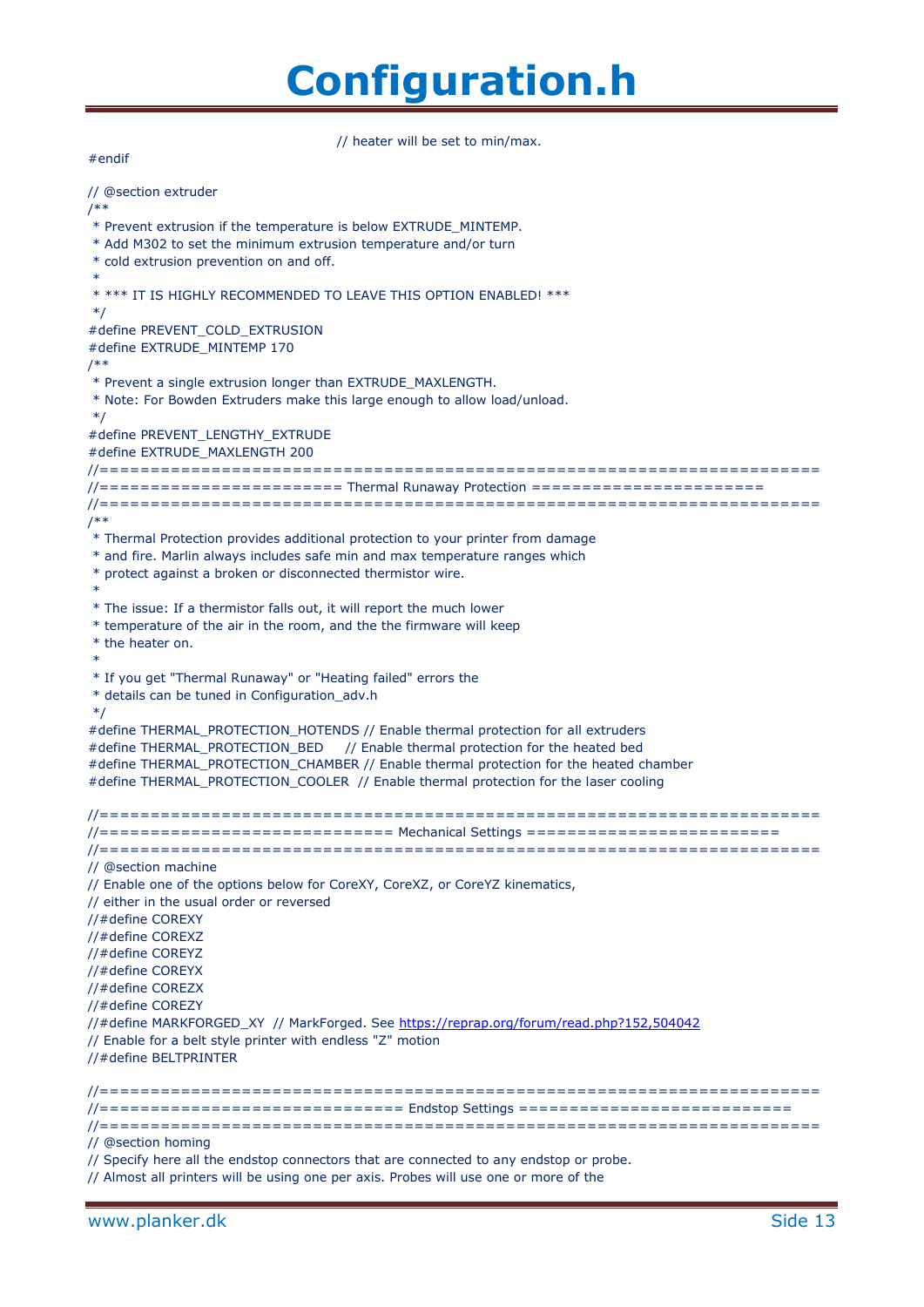// extra connectors. Leave undefined any used for non-endstop and non-probe purposes. #define USE\_XMIN\_PLUG #define USE\_YMIN\_PLUG #define USE\_ZMIN\_PLUG //#define USE\_IMIN\_PLUG //#define USE\_JMIN\_PLUG //#define USE\_KMIN\_PLUG //#define USE\_XMAX\_PLUG //#define USE\_YMAX\_PLUG //#define USE\_ZMAX\_PLUG //#define USE\_IMAX\_PLUG //#define USE\_JMAX\_PLUG //#define USE\_KMAX\_PLUG // Enable pullup for all endstops to prevent a floating state #define ENDSTOPPULLUPS #if DISABLED(ENDSTOPPULLUPS) // Disable ENDSTOPPULLUPS to set pullups individually //#define ENDSTOPPULLUP\_XMAX //#define ENDSTOPPULLUP\_YMAX //#define ENDSTOPPULLUP\_ZMAX //#define ENDSTOPPULLUP\_IMAX //#define ENDSTOPPULLUP\_JMAX //#define ENDSTOPPULLUP\_KMAX //#define ENDSTOPPULLUP\_XMIN //#define ENDSTOPPULLUP\_YMIN //#define ENDSTOPPULLUP\_ZMIN //#define ENDSTOPPULLUP\_IMIN //#define ENDSTOPPULLUP\_JMIN //#define ENDSTOPPULLUP\_KMIN //#define ENDSTOPPULLUP\_ZMIN\_PROBE #endif // Enable pulldown for all endstops to prevent a floating state //#define ENDSTOPPULLDOWNS #if DISABLED(ENDSTOPPULLDOWNS) // Disable ENDSTOPPULLDOWNS to set pulldowns individually //#define ENDSTOPPULLDOWN\_XMAX //#define ENDSTOPPULLDOWN\_YMAX //#define ENDSTOPPULLDOWN\_ZMAX //#define ENDSTOPPULLDOWN\_IMAX //#define ENDSTOPPULLDOWN\_JMAX //#define ENDSTOPPULLDOWN\_KMAX //#define ENDSTOPPULLDOWN\_XMIN //#define ENDSTOPPULLDOWN\_YMIN //#define ENDSTOPPULLDOWN\_ZMIN //#define ENDSTOPPULLDOWN\_IMIN //#define ENDSTOPPULLDOWN\_JMIN //#define ENDSTOPPULLDOWN\_KMIN //#define ENDSTOPPULLDOWN\_ZMIN\_PROBE #endif // Mechanical endstop with COM to ground and NC to Signal uses "false" here (most common setup). #define X\_MIN\_ENDSTOP\_INVERTING true // Set to true to invert the logic of the endstop. #define Y\_MIN\_ENDSTOP\_INVERTING true // Set to true to invert the logic of the endstop. #define Z\_MIN\_ENDSTOP\_INVERTING true // Set to true to invert the logic of the endstop. #define I\_MIN\_ENDSTOP\_INVERTING false // Set to true to invert the logic of the endstop. #define J\_MIN\_ENDSTOP\_INVERTING false // Set to true to invert the logic of the endstop. #define K\_MIN\_ENDSTOP\_INVERTING false // Set to true to invert the logic of the endstop. #define X\_MAX\_ENDSTOP\_INVERTING false // Set to true to invert the logic of the endstop. #define Y\_MAX\_ENDSTOP\_INVERTING false // Set to true to invert the logic of the endstop. #define Z\_MAX\_ENDSTOP\_INVERTING false // Set to true to invert the logic of the endstop. #define I\_MAX\_ENDSTOP\_INVERTING false // Set to true to invert the logic of the endstop. #define J\_MAX\_ENDSTOP\_INVERTING false // Set to true to invert the logic of the endstop.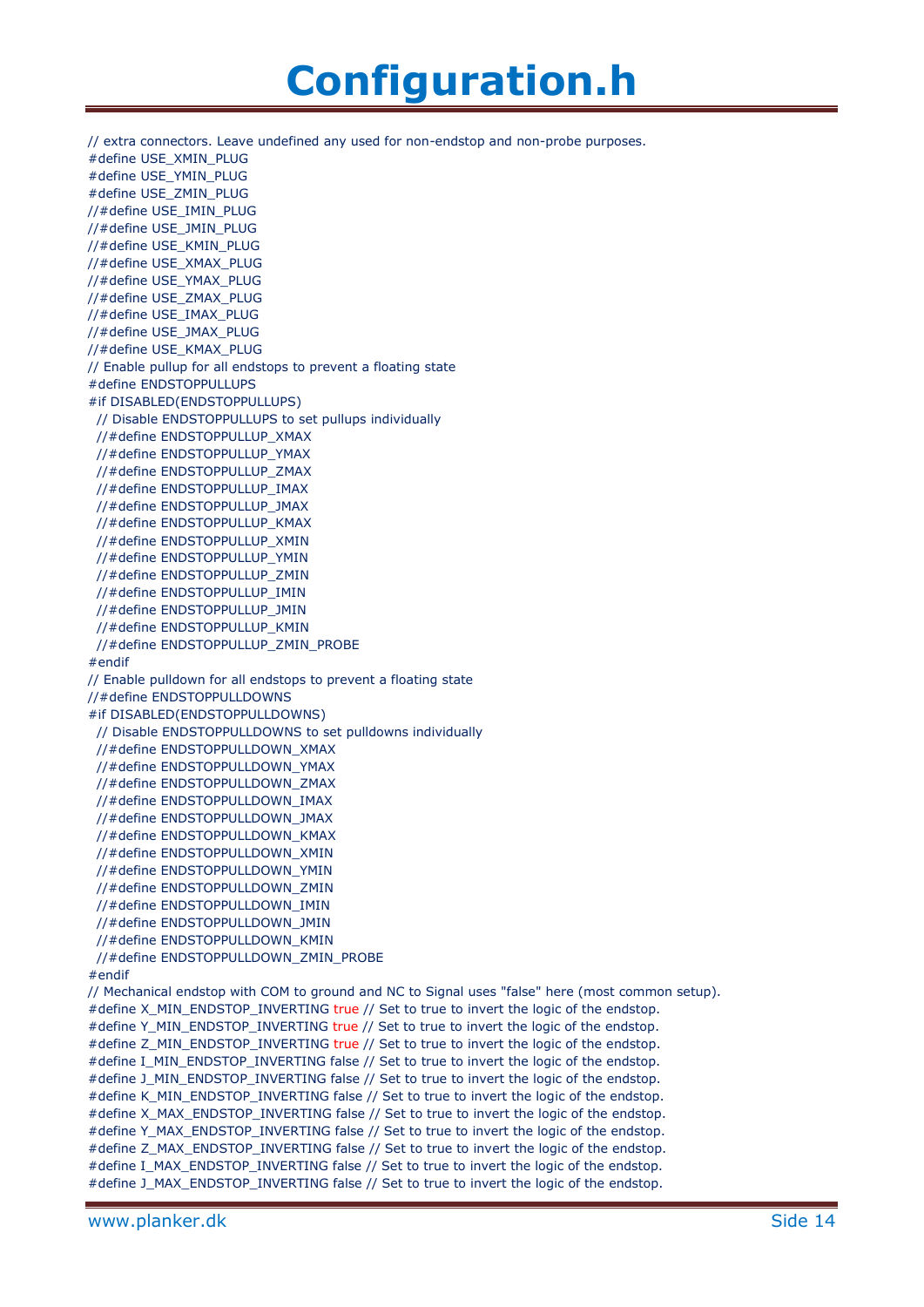```
#define K_MAX_ENDSTOP_INVERTING false // Set to true to invert the logic of the endstop.
#define Z_MIN_PROBE_ENDSTOP_INVERTING true // Set to true to invert the logic of the probe.
/**
 * Stepper Drivers
 *
 * These settings allow Marlin to tune stepper driver timing and enable advanced options for
 * stepper drivers that support them. You may also override timing options in Configuration_adv.h.
 *
 * A4988 is assumed for unspecified drivers.
 *
 * Use TMC2208/TMC2208_STANDALONE for TMC2225 drivers and TMC2209/TMC2209_STANDALONE for TMC2226
 * drivers.
 *
 * Options: A4988, A5984, DRV8825, LV8729, L6470, L6474, POWERSTEP01,
        TB6560, TB6600, TMC2100,
        TMC2130, TMC2130_STANDALONE, TMC2160, TMC2160_STANDALONE,
        TMC2208, TMC2208_STANDALONE, TMC2209, TMC2209_STANDALONE,
        TMC26X, TMC26X_STANDALONE, TMC2660, TMC2660_STANDALONE,
        TMC5130, TMC5130_STANDALONE, TMC5160, TMC5160_STANDALONE
 * :['A4988', 'A5984', 'DRV8825', 'LV8729', 'L6470', 'L6474', 'POWERSTEP01', 'TB6560', 'TB6600', 'TMC2100', 
'TMC2130', 'TMC2130_STANDALONE', 'TMC2160', 'TMC2160_STANDALONE', 'TMC2208', 'TMC2208_STANDALONE', 
'TMC2209', 'TMC2209_STANDALONE', 'TMC26X', 'TMC26X_STANDALONE', 'TMC2660', 'TMC2660_STANDALONE', 
'TMC5130', 'TMC5130_STANDALONE', 'TMC5160', 'TMC5160_STANDALONE']
*/
#define X_DRIVER_TYPE A4988
#define Y_DRIVER_TYPE A4988
#define Z_DRIVER_TYPE A4988
//#define X2_DRIVER_TYPE A4988
//#define Y2_DRIVER_TYPE A4988
//#define Z2_DRIVER_TYPE A4988
//#define Z3_DRIVER_TYPE A4988
//#define Z4_DRIVER_TYPE A4988
//#define I_DRIVER_TYPE A4988
//#define J_DRIVER_TYPE A4988
//#define K_DRIVER_TYPE A4988
#define E0_DRIVER_TYPE A4988
//#define E1_DRIVER_TYPE A4988
//#define E2_DRIVER_TYPE A4988
//#define E3_DRIVER_TYPE A4988
//#define E4_DRIVER_TYPE A4988
//#define E5_DRIVER_TYPE A4988
//#define E6_DRIVER_TYPE A4988
//#define E7_DRIVER_TYPE A4988
// Enable this feature if all enabled endstop pins are interrupt-capable.
// This will remove the need to poll the interrupt pins, saving many CPU cycles.
//#define ENDSTOP_INTERRUPTS_FEATURE
/**
 * Endstop Noise Threshold
 *
 * Enable if your probe or endstops falsely trigger due to noise.
 *
 * - Higher values may affect repeatability or accuracy of some bed probes.
 * - To fix noise install a 100nF ceramic capacitor in parallel with the switch.
 * - This feature is not required for common micro-switches mounted on PCBs
 * based on the Makerbot design, which already have the 100nF capacitor.
 *
 *:[2,3,4,5,6,7]
 */
//#define ENDSTOP_NOISE_THRESHOLD 2
```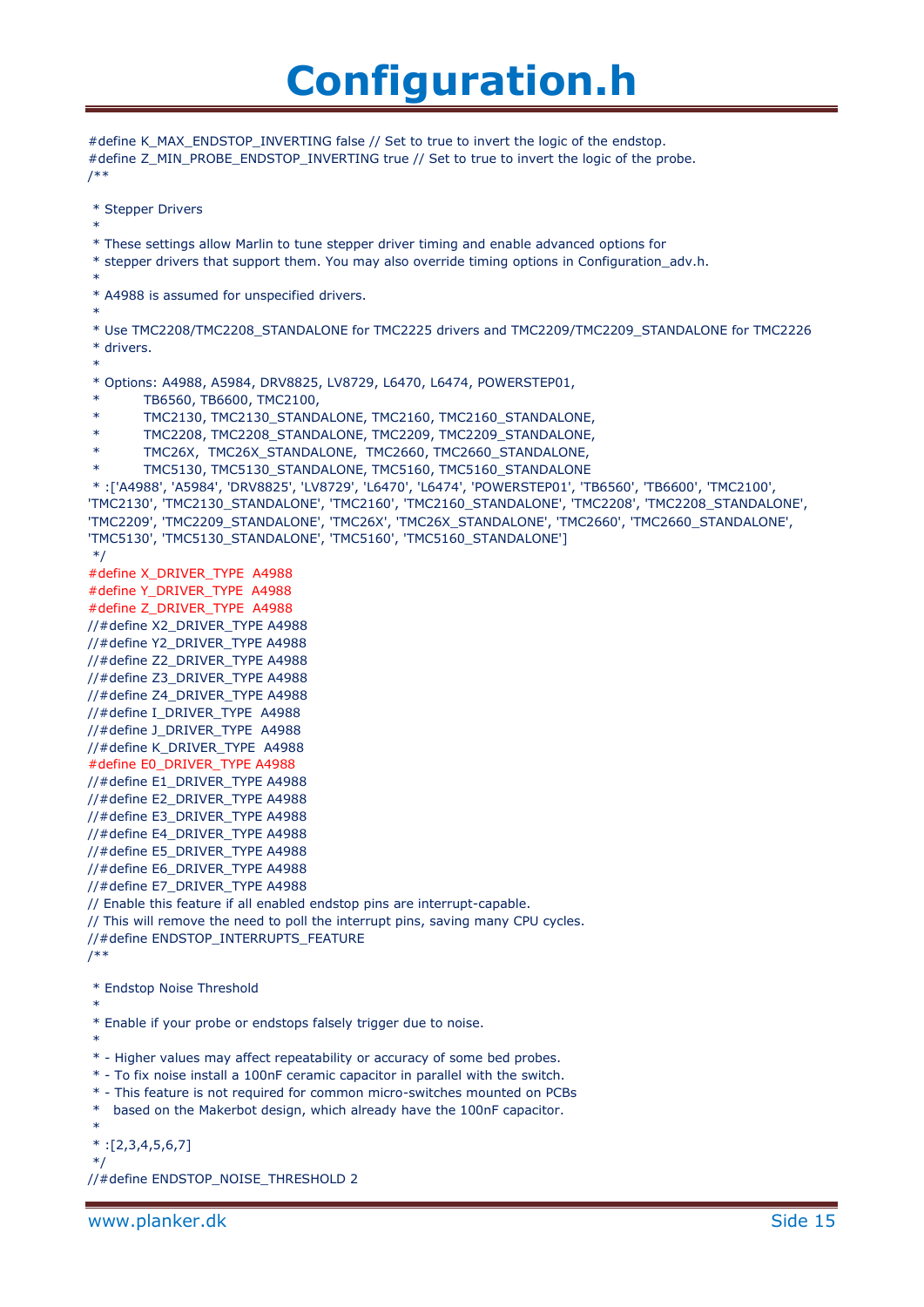// Check for stuck or disconnected endstops during homing moves. //#define DETECT\_BROKEN\_ENDSTOP

```
//========================================================================
//============================== Movement Settings ============================
//========================================================================
// @section motion
/**
* Default Settings
 *
* These settings can be reset by M502
 *
* Note that if EEPROM is enabled, saved values will override these.
*/
/**
* With this option each E stepper can have its own factors for the
* following movement settings. If fewer factors are given than the
* total number of extruders, the last value applies to the rest.
*/
//#define DISTINCT_E_FACTORS
/**
* Default Axis Steps Per Unit (steps/mm)
* Override with M92
                         * X, Y, Z [, I [, J [, K]]], E0 [, E1[, E2...]]
*/
// X, Y, Z, E = VIGTIGE PARAMETRE og er meget afhængig af, hvilke type steppermotorer der er benyttet.
// Brug evt. PRUSA CALCULATOR som nævnt øverst oppe i denne configuration.h
// Det er disse data, der bestemmer hvor meget en steppermotor flytter sig pr step.
#define DEFAULT_AXIS_STEPS_PER_UNIT { 80, 80, 400, 65 } 
/**
* Default Max Feed Rate (mm/s)
* Override with M203
* X, Y, Z [, I [, J [, K]]], E0 [, E1[, E2...]]
*/
#define DEFAULT_MAX_FEEDRATE { 200, 200, 5, 25}
//#define LIMITED_MAX_FR_EDITING // Limit edit via M203 or LCD to DEFAULT_MAX_FEEDRATE * 2
#if ENABLED(LIMITED_MAX_FR_EDITING)
 #define MAX_FEEDRATE_EDIT_VALUES { 600, 600, 10, 50 } // ...or, set your own edit limits
#endif
/**
* Default Max Acceleration (change/s) change = mm/s
* (Maximum start speed for accelerated moves)
* Override with M201
                         * X, Y, Z [, I [, J [, K]]], E0 [, E1[, E2...]]
*/
#define DEFAULT_MAX_ACCELERATION { 200,200,50,1000 }
//#define LIMITED_MAX_ACCEL_EDITING // Limit edit via M201 or LCD to DEFAULT_MAX_ACCELERATION * 2
#if ENABLED(LIMITED_MAX_ACCEL_EDITING)
  #define MAX_ACCEL_EDIT_VALUES { 600, 600, 200, 20000 } // ...or, set your own edit limits
#endif
/**
* Default Acceleration (change/s) change = mm/s
* Override with M204
 *
* M204 P Acceleration
  M204 R Retract Acceleration
  M204 T Travel Acceleration
*/
```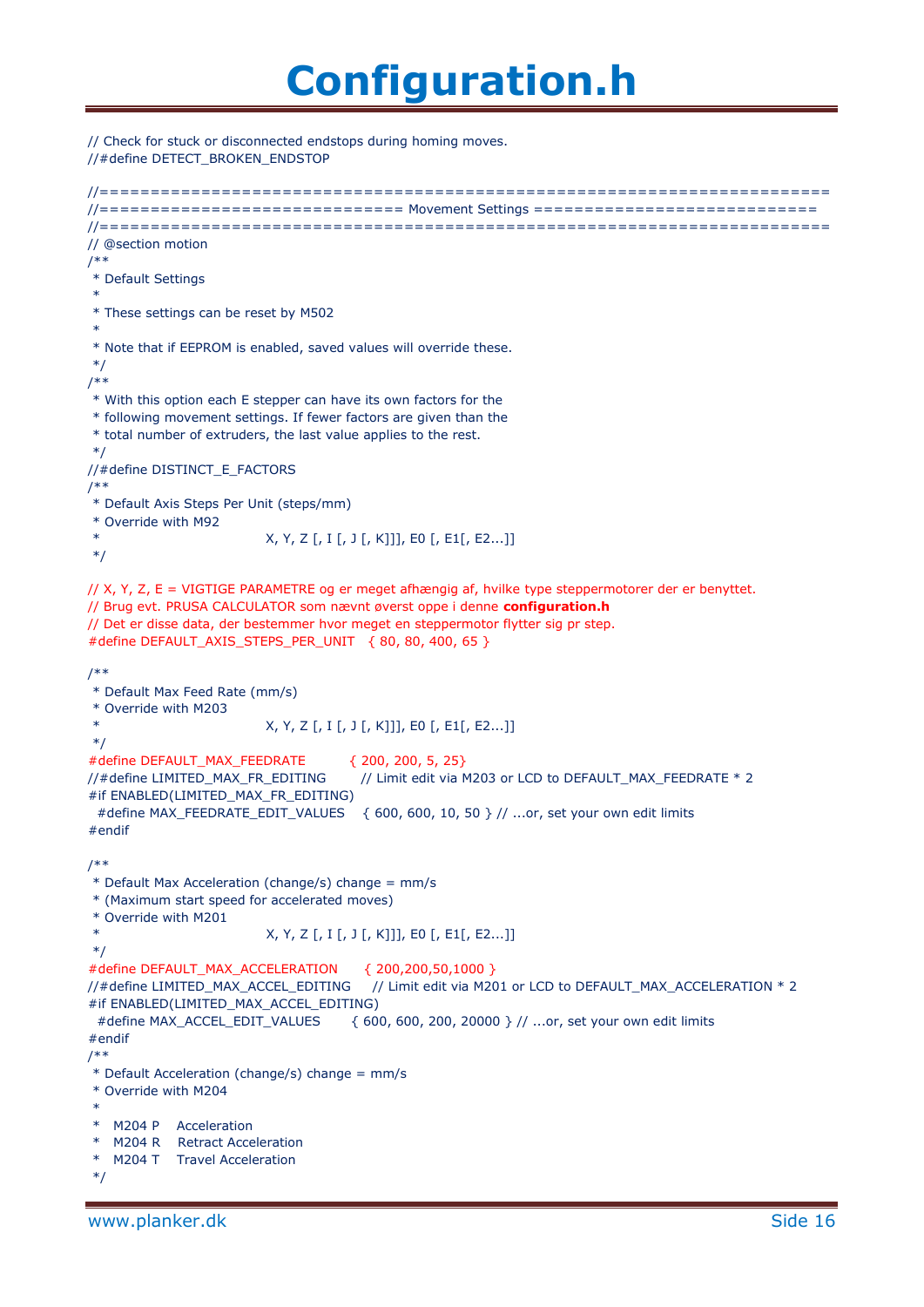#define DEFAULT\_ACCELERATION 100 // X, Y, Z and E acceleration for printing moves #define DEFAULT\_RETRACT\_ACCELERATION 100 // E acceleration for retracts #define DEFAULT\_TRAVEL\_ACCELERATION 100 // X, Y, Z acceleration for travel (non printing) moves /\*\* \* Default Jerk limits (mm/s) \* Override with M205 X Y Z E \* \* "Jerk" specifies the minimum speed change that requires acceleration. \* When changing speed and direction, if the difference is less than the \* value set here, it may happen instantaneously. \*/ #define CLASSIC\_JERK #if ENABLED(CLASSIC\_JERK) #define DEFAULT\_XJERK 5.0 #define DEFAULT\_YJERK 5.0 #define DEFAULT\_ZJERK 0.4 //#define DEFAULT\_IJERK 0.3 //#define DEFAULT\_JJERK 0.3 //#define DEFAULT\_KJERK 0.3 //#define TRAVEL\_EXTRA\_XYJERK 0.0 // Additional jerk allowance for all travel moves //#define LIMITED\_JERK\_EDITING // Limit edit via M205 or LCD to DEFAULT aJERK \* 2 #if ENABLED(LIMITED\_JERK\_EDITING) #define MAX\_JERK\_EDIT\_VALUES { 20, 20, 0.6, 10 } // ...or, set your own edit limits #endif #endif #define DEFAULT\_EJERK 5.0 // May be used by Linear Advance /\*\* \* Junction Deviation Factor \* \* See: <https://reprap.org/forum/read.php?1,739819> \* <https://blog.kyneticcnc.com/2018/10/computing-junction-deviation-for-marlin.html> \*/ #if DISABLED(CLASSIC\_JERK) #define JUNCTION\_DEVIATION\_MM 0.013 // (mm) Distance from real junction edge #define JD\_HANDLE\_SMALL\_SEGMENTS // Use curvature estimation instead of just the junction angle // for small segments  $(< 1$ mm) with large junction angles  $(> 135^{\circ})$ . #endif /\*\* \* S-Curve Acceleration \* \* This option eliminates vibration during printing by fitting a Bézier \* curve to move acceleration, producing much smoother direction changes. \* \* See<https://github.com/synthetos/TinyG/wiki/Jerk-Controlled-Motion-Explained> \*/ #define S\_CURVE\_ACCELERATION //======================================================================= //============================= Z Probe Options ============================= //======================================================================= // @section probes // // See<https://marlinfw.org/docs/configuration/probes.html> // /\*\* \* Enable this option for a probe connected to the Z-MIN pin. \* The probe replaces the Z-MIN endstop and is used for Z homing. \* (Automatically enables USE\_PROBE\_FOR\_Z\_HOMING.) \*/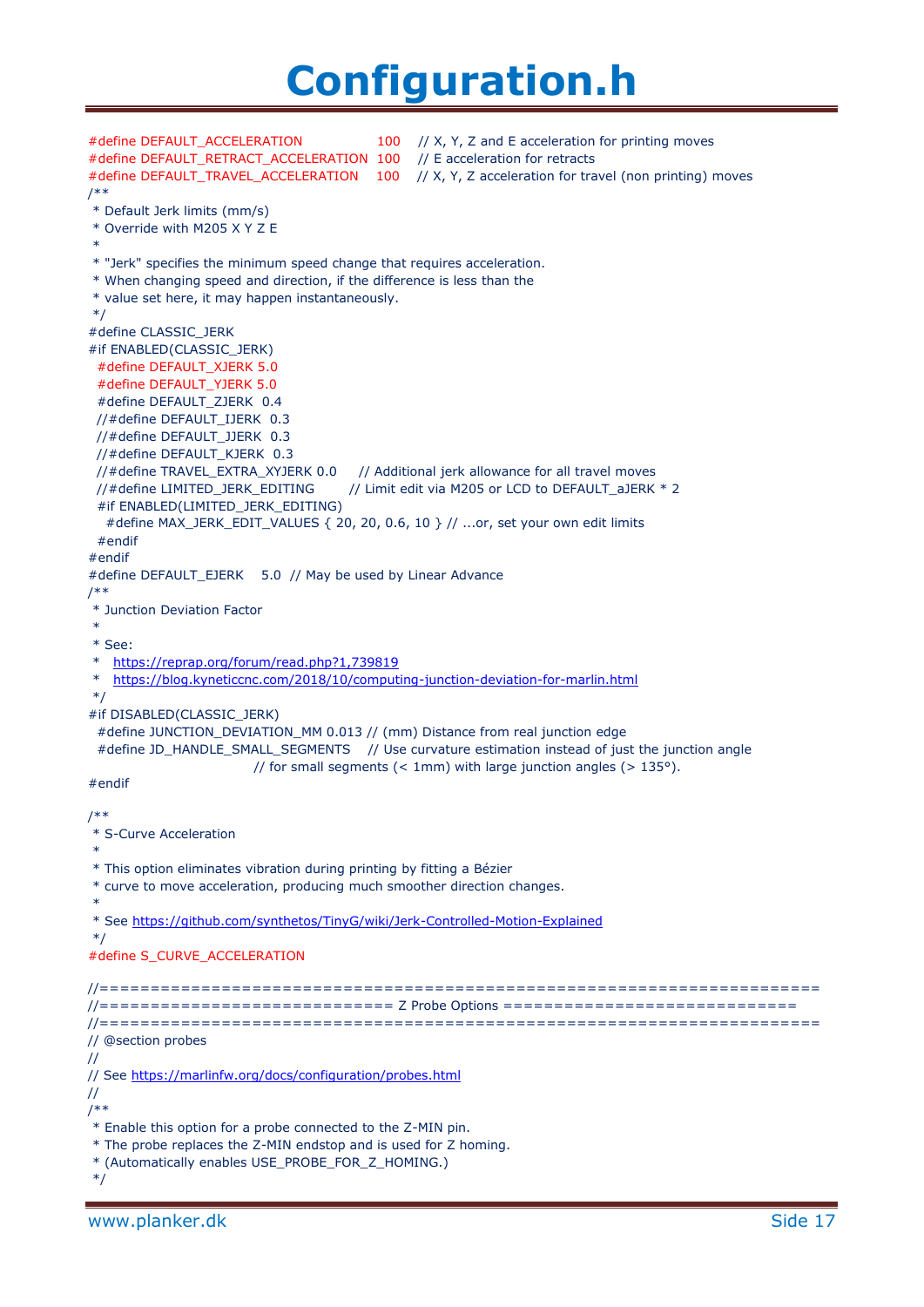```
#define Z_MIN_PROBE_USES_Z_MIN_ENDSTOP_PIN
// Force the use of the probe for Z-axis homing
//#define USE_PROBE_FOR_Z_HOMING
/**
 * Z_MIN_PROBE_PIN
 *
 * Define this pin if the probe is not connected to Z_MIN_PIN.
 * If not defined the default pin for the selected MOTHERBOARD
 * will be used. Most of the time the default is what you want.
 *
 * - The simplest option is to use a free endstop connector.
 * - Use 5V for powered (usually inductive) sensors.
 *
 * - RAMPS 1.3/1.4 boards may use the 5V, GND, and Aux4->D32 pin:
 * - For simple switches connect...
 * - normally-closed switches to GND and D32.
 * - normally-open switches to 5V and D32.
 */
//#define Z_MIN_PROBE_PIN 32 // Pin 32 is the RAMPS default
/**
* Probe Type
 *
 * Allen Key Probes, Servo Probes, Z-Sled Probes, FIX_MOUNTED_PROBE, etc.
 * Activate one of these to use Auto Bed Leveling below.
 */
/**
 * The "Manual Probe" provides a means to do "Auto" Bed Leveling without a probe.
 * Use G29 repeatedly, adjusting the Z height at each point with movement commands
 * or (with LCD_BED_LEVELING) the LCD controller.
 */
//#define PROBE_MANUALLY
/**
 * A Fix-Mounted Probe either doesn't deploy or needs manual deployment.
 * (e.g., an inductive probe or a nozzle-based probe-switch.)
 */
#define FIX_MOUNTED_PROBE // Min probe skal have 12 volt for at virke
                                 // se: https://planker.dk/Projects/Arduino/3D-print/Softwareinstallation.htm
/**
* Use the nozzle as the probe, as with a conductive
 * nozzle system or a piezo-electric smart effector.
 */
//#define NOZZLE_AS_PROBE
/**
 * Z Servo Probe, such as an endstop switch on a rotating arm.
*/
//#define Z_PROBE_SERVO_NR 0 // Defaults to SERVO 0 connector.
//#define Z_SERVO_ANGLES { 70, 0 } // Z Servo Deploy and Stow angles
/**
 * The BLTouch probe uses a Hall effect sensor and emulates a servo.
 */
//#define BLTOUCH
/**
 * Touch-MI Probe by hotends.fr
 *
 * This probe is deployed and activated by moving the X-axis to a magnet at the edge of the bed.
 * By default, the magnet is assumed to be on the left and activated by a home. If the magnet is
 * on the right, enable and set TOUCH_MI_DEPLOY_XPOS to the deploy position.
 *
 * Also requires: BABYSTEPPING, BABYSTEP_ZPROBE_OFFSET, Z_SAFE_HOMING,
```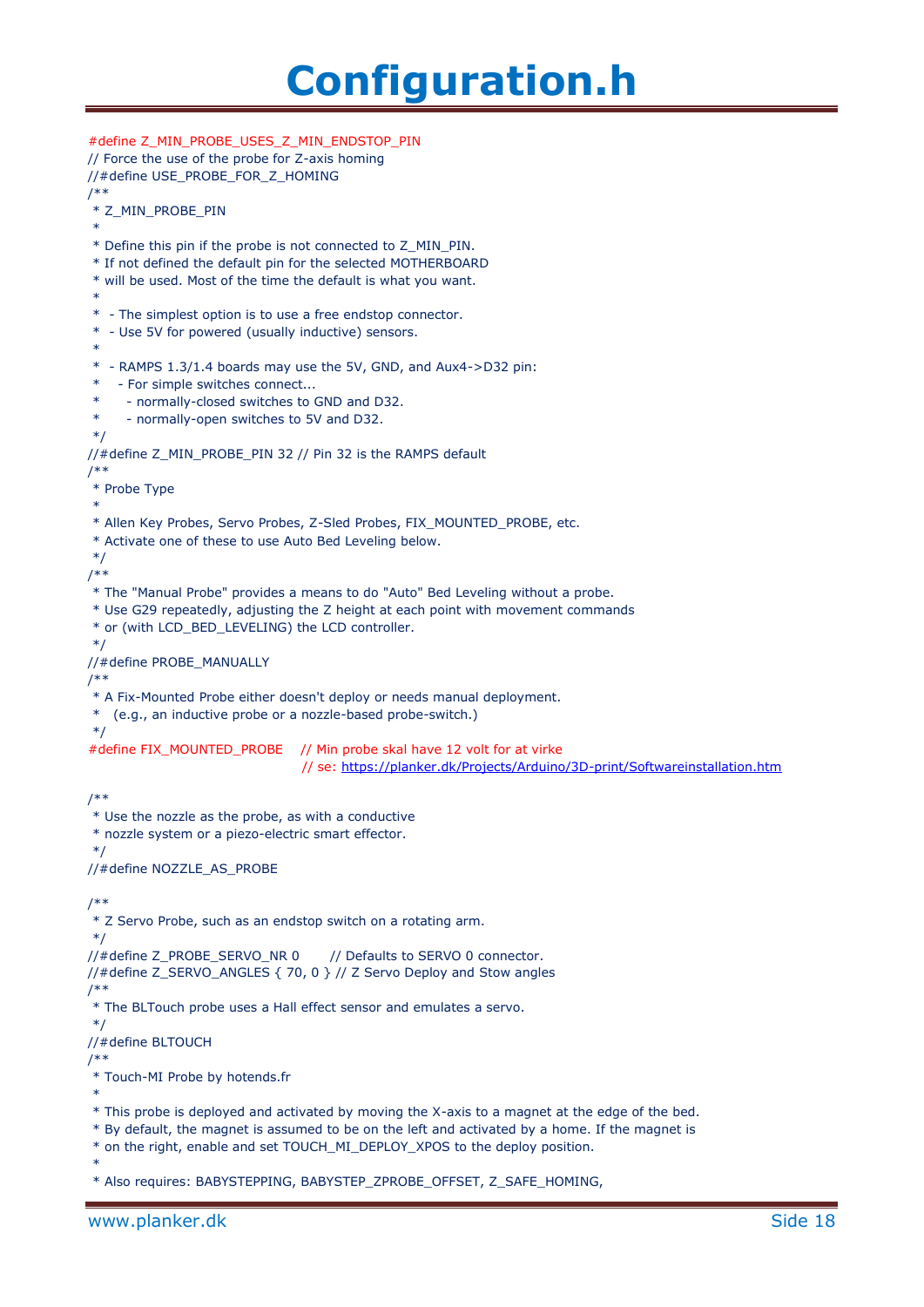| $\ast$<br>and a minimum Z_HOMING_HEIGHT of 10.                                                                                                                                              |
|---------------------------------------------------------------------------------------------------------------------------------------------------------------------------------------------|
| $*$ /                                                                                                                                                                                       |
| //#define TOUCH_MI_PROBE                                                                                                                                                                    |
| #if ENABLED(TOUCH_MI_PROBE)<br>#define TOUCH_MI_RETRACT_Z 0.5<br>// Height at which the probe retracts                                                                                      |
| //#define TOUCH_MI_DEPLOY_XPOS (X_MAX_BED + 2) // For a magnet on the right side of the bed                                                                                                 |
| //#define TOUCH_MI_MANUAL_DEPLOY<br>// For manual deploy (LCD menu)                                                                                                                         |
| #endif                                                                                                                                                                                      |
| // A probe that is deployed and stowed with a solenoid pin (SOL1_PIN)                                                                                                                       |
| //#define SOLENOID_PROBE                                                                                                                                                                    |
| // A sled-mounted probe like those designed by Charles Bell.<br>//#define Z_PROBE_SLED                                                                                                      |
| //#define SLED_DOCKING_OFFSET 5 // The extra distance the X axis must travel to pickup the sled. 0 should be fine                                                                           |
| // but you can push it further if you'd like.                                                                                                                                               |
| // A probe deployed by moving the x-axis, such as the Wilson II's rack-and-pinion probe designed by Marty Rice.                                                                             |
| //#define RACK_AND_PINION_PROBE                                                                                                                                                             |
| #if ENABLED(RACK_AND_PINION_PROBE)                                                                                                                                                          |
| #define Z_PROBE_DEPLOY_X X_MIN_POS                                                                                                                                                          |
| #define Z_PROBE_RETRACT_X X_MAX_POS<br>#endif                                                                                                                                               |
| // Duet Smart Effector (for delta printers) - https://bit.ly/2ul5U7J                                                                                                                        |
| // When the pin is defined you can use M672 to set/reset the probe sensitivity.                                                                                                             |
| //#define DUET_SMART_EFFECTOR                                                                                                                                                               |
| #if ENABLED(DUET_SMART_EFFECTOR)                                                                                                                                                            |
| #define SMART_EFFECTOR_MOD_PIN -1 // Connect a GPIO pin to the Smart Effector MOD pin                                                                                                       |
| #endif<br>$^{**}$                                                                                                                                                                           |
| * Use StallGuard2 to probe the bed with the nozzle.                                                                                                                                         |
| * Requires stallGuard-capable Trinamic stepper drivers.                                                                                                                                     |
| * CAUTION: This can damage machines with Z lead screws.                                                                                                                                     |
| $\ast$<br>Take extreme care when setting up this feature.                                                                                                                                   |
| $*$ /                                                                                                                                                                                       |
| //#define SENSORLESS_PROBING                                                                                                                                                                |
| // For Z_PROBE_ALLEN_KEY see the Delta example configurations.                                                                                                                              |
| 77                                                                                                                                                                                          |
| $/**$                                                                                                                                                                                       |
| * Nozzle-to-Probe offsets { X, Y, Z }                                                                                                                                                       |
| * X and Y offset                                                                                                                                                                            |
| Use a caliper or ruler to measure the distance from the tip of<br>$\ast$                                                                                                                    |
| the Nozzle to the center-point of the Probe in the X and Y axes.<br>$\ast$                                                                                                                  |
| $\ast$                                                                                                                                                                                      |
| * Z offset                                                                                                                                                                                  |
| * - For the Z offset use your best known value and adjust at runtime.                                                                                                                       |
| * - Common probes trigger below the nozzle and have negative values for Z offset.                                                                                                           |
| * - Probes triggering above the nozzle height are uncommon but do exist. When using<br>$\ast$<br>probes such as this, carefully set Z_CLEARANCE_DEPLOY_PROBE and Z_CLEARANCE_BETWEEN_PROBES |
| to avoid collisions during probing.<br>$\ast$                                                                                                                                               |
| $\ast$                                                                                                                                                                                      |
| * Tune and Adjust                                                                                                                                                                           |
| * - Probe Offsets can be tuned at runtime with 'M851', LCD menus, babystepping, etc.                                                                                                        |
| * - PROBE_OFFSET_WIZARD (configuration_adv.h) can be used for setting the Z offset.<br>$\ast$                                                                                               |
| * Assuming the typical work area orientation:                                                                                                                                               |
| * - Probe to RIGHT of the Nozzle has a Positive X offset                                                                                                                                    |
| * - Probe to LEFT of the Nozzle has a Negative X offset                                                                                                                                     |
| * - Probe in BACK of the Nozzle has a Positive Y offset                                                                                                                                     |
| * - Probe in FRONT of the Nozzle has a Negative Y offset                                                                                                                                    |
| * Some examples:                                                                                                                                                                            |
|                                                                                                                                                                                             |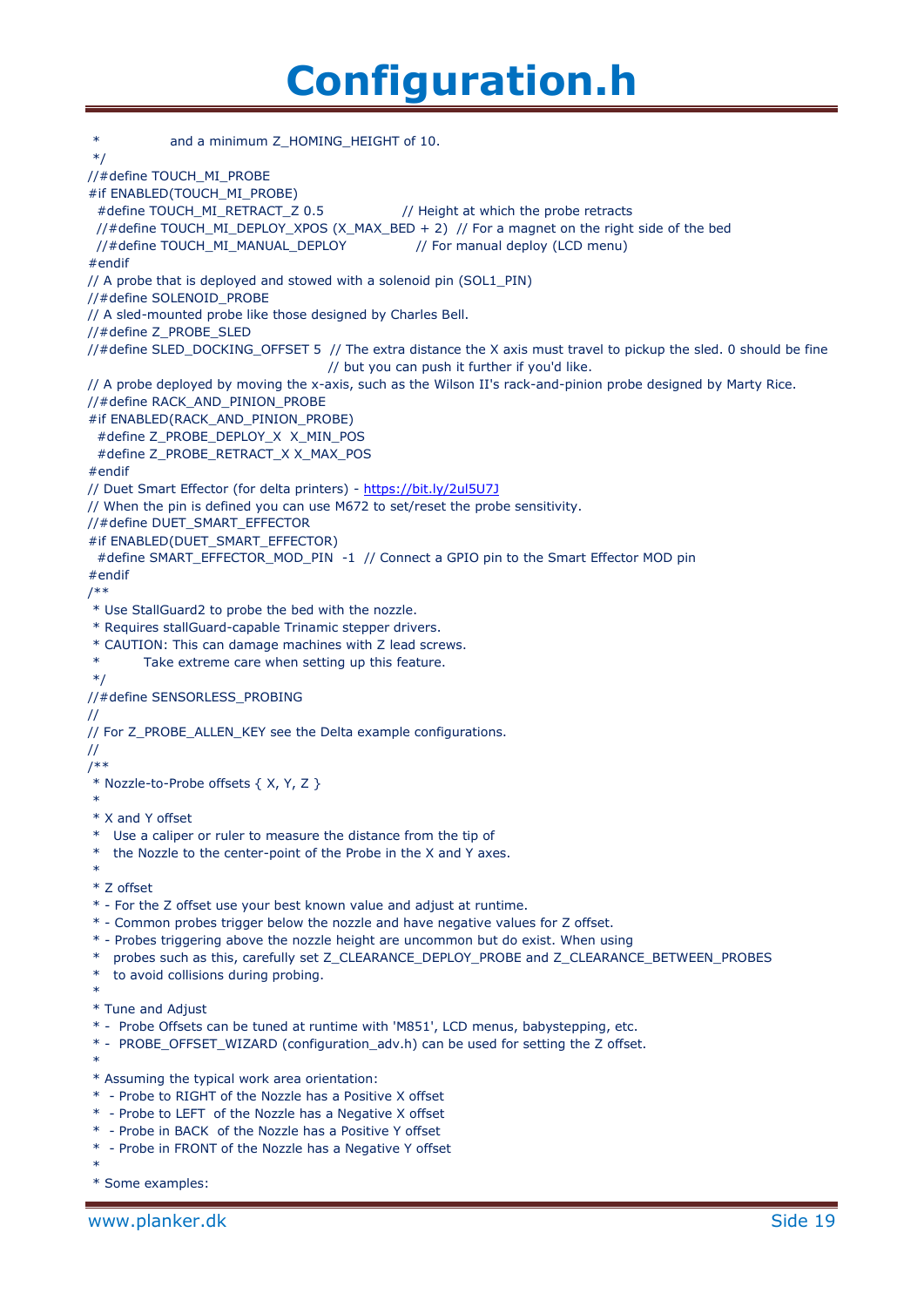```
* #define NOZZLE_TO_PROBE_OFFSET { 10, 10, -1 } // Example "1"
* #define NOZZLE_TO_PROBE_OFFSET {-10, 5, -1 } // Example "2"
* #define NOZZLE_TO_PROBE_OFFSET { 5, -5, -1 } // Example "3"
  * #define NOZZLE_TO_PROBE_OFFSET {-15,-10, -1 } // Example "4"
 *
       +-- BACK ---+<br>| [+] |<br>|
 * | [+] |
 \star L | 1 | R <-- Example "1" (right+, back+)
 * E | 2 | I <-- Example "2" ( left-, back+)
     F | [-] N [+] | G < -- NozzleT | 3 | H <-- Example "3" (right+, front-)
 * | 4 \rangle | T <-- Example "4" ( left-, front-)
 * | [-] |
 * 0-- FRONT --+
*/
#define NOZZLE_TO_PROBE_OFFSET { -20, 0, 0 } // X= -20, Y= 0, Z= 0
// Most probes should stay away from the edges of the bed, but
// with NOZZLE_AS_PROBE this can be negative for a wider probing area.
#define PROBING_MARGIN 10
// X and Y axis travel speed (mm/min) between probes
#define XY_PROBE_FEEDRATE (50*60) // was: 133
// Feedrate (mm/min) for the first approach when double-probing (MULTIPLE_PROBING == 2)
#define Z_PROBE_FEEDRATE_FAST (4*60)
// Feedrate (mm/min) for the "accurate" probe of each point
#define Z_PROBE_FEEDRATE_SLOW (Z_PROBE_FEEDRATE_FAST / 2)
/**
* Probe Activation Switch
* A switch indicating proper deployment, or an optical
* switch triggered when the carriage is near the bed.
*/
//#define PROBE_ACTIVATION_SWITCH
#if ENABLED(PROBE_ACTIVATION_SWITCH)
  #define PROBE_ACTIVATION_SWITCH_STATE LOW // State indicating probe is active
  //#define PROBE_ACTIVATION_SWITCH_PIN PC6 // Override default pin
#endif
/**
* Tare Probe (determine zero-point) prior to each probe.
* Useful for a strain gauge or piezo sensor that needs to factor out
* elements such as cables pulling on the carriage.
*/
//#define PROBE_TARE
#if ENABLED(PROBE_TARE)
 #define PROBE_TARE_TIME_200 // (ms) Time to hold tare pin
 #define PROBE_TARE_DELAY 200 // (ms) Delay after tare before
 #define PROBE_TARE_STATE HIGH // State to write pin for tare
  //#define PROBE_TARE_PIN PA5 // Override default pin
 #if ENABLED(PROBE_ACTIVATION_SWITCH)
   //#define PROBE_TARE_ONLY_WHILE_INACTIVE // Fail to tare/probe if PROBE_ACTIVATION_SWITCH is active
  #endif
#endif
/**
* Multiple Probing
 *
* You may get improved results by probing 2 or more times.
* With EXTRA_PROBING the more atypical reading(s) will be disregarded.
 *
* A total of 2 does fast/slow probes with a weighted average.
* A total of 3 or more adds more slow probes, taking the average.
*/
#define MULTIPLE_PROBING 2
#define EXTRA_PROBING 1
```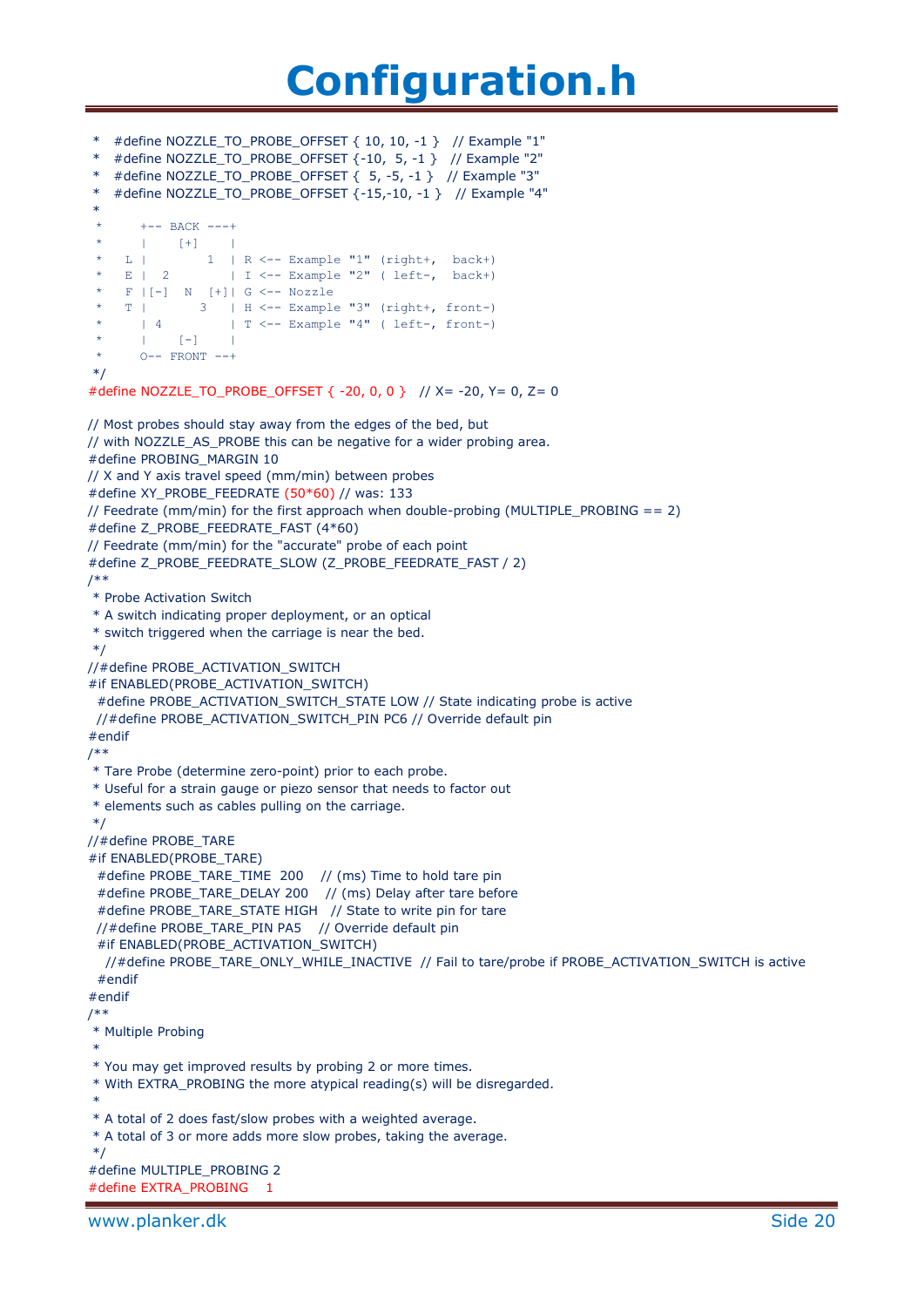/\*\* \* Z probes require clearance when deploying, stowing, and moving between \* probe points to avoid hitting the bed and other hardware. \* Servo-mounted probes require extra space for the arm to rotate. \* Inductive probes need space to keep from triggering early. \* \* Use these settings to specify the distance (mm) to raise the probe (or \* lower the bed). The values set here apply over and above any (negative) \* probe Z Offset set with NOZZLE\_TO\_PROBE\_OFFSET, M851, or the LCD.  $*$  Only integer values  $>= 1$  are valid here. \* \* Example: `M851 Z-5` with a CLEARANCE of 4 => 9mm from bed to nozzle. But: `M851 Z+1` with a CLEARANCE of 2 => 2mm from bed to nozzle. \*/ #define Z\_CLEARANCE\_DEPLOY\_PROBE 10 // Z Clearance for Deploy/Stow #define Z\_CLEARANCE\_BETWEEN\_PROBES 5 // Z Clearance between probe points #define Z\_CLEARANCE\_MULTI\_PROBE 5 // Z Clearance between multiple probes //#define Z\_AFTER\_PROBING 5 // Z position after probing is done #define Z\_PROBE\_LOW\_POINT -2 // Farthest distance below the trigger-point to go before stopping // For M851 give a range for adjusting the Z probe offset #define Z\_PROBE\_OFFSET\_RANGE\_MIN -20 #define Z\_PROBE\_OFFSET\_RANGE\_MAX 20 // Enable the M48 repeatability test to test probe accuracy //#define Z\_MIN\_PROBE\_REPEATABILITY\_TEST // Before deploy/stow pause for user confirmation //#define PAUSE\_BEFORE\_DEPLOY\_STOW #if ENABLED(PAUSE\_BEFORE\_DEPLOY\_STOW) //#define PAUSE\_PROBE\_DEPLOY\_WHEN\_TRIGGERED // For Manual Deploy Allenkey Probe #endif /\*\* \* Enable one or more of the following if probing seems unreliable. \* Heaters and/or fans can be disabled during probing to minimize electrical \* noise. A delay can also be added to allow noise and vibration to settle. \* These options are most useful for the BLTouch probe, but may also improve \* readings with inductive probes and piezo sensors. \*/ //#define PROBING\_HEATERS\_OFF // Turn heaters off when probing #if ENABLED(PROBING\_HEATERS\_OFF) //#define WAIT\_FOR\_BED\_HEATER // Wait for bed to heat back up between probes (to improve accuracy) //#define WAIT\_FOR\_HOTEND // Wait for hotend to heat back up between probes (to improve accuracy & // revent cold extrude) #endif //#define PROBING\_FANS\_OFF // Turn fans off when probing //#define PROBING\_ESTEPPERS\_OFF // Turn all extruder steppers off when probing //#define PROBING\_STEPPERS\_OFF // Turn all steppers off (unless needed to hold position) when probing // (including extruders) //#define DELAY\_BEFORE\_PROBING 200 // (ms) To prevent vibrations from triggering piezo sensors // Require minimum nozzle and/or bed temperature for probing //#define PREHEAT\_BEFORE\_PROBING #if ENABLED(PREHEAT\_BEFORE\_PROBING) #define PROBING\_NOZZLE\_TEMP 120 // (°C) Only applies to E0 at this time #define PROBING\_BED\_TEMP 50 #endif // For Inverting Stepper Enable Pins (Active Low) use 0, Non Inverting (Active High) use 1 // :{ 0:'Low', 1:'High' } #define X\_ENABLE\_ON 0 #define Y\_ENABLE\_ON 0 #define Z\_ENABLE\_ON 0 #define E\_ENABLE\_ON 0 // For all extruders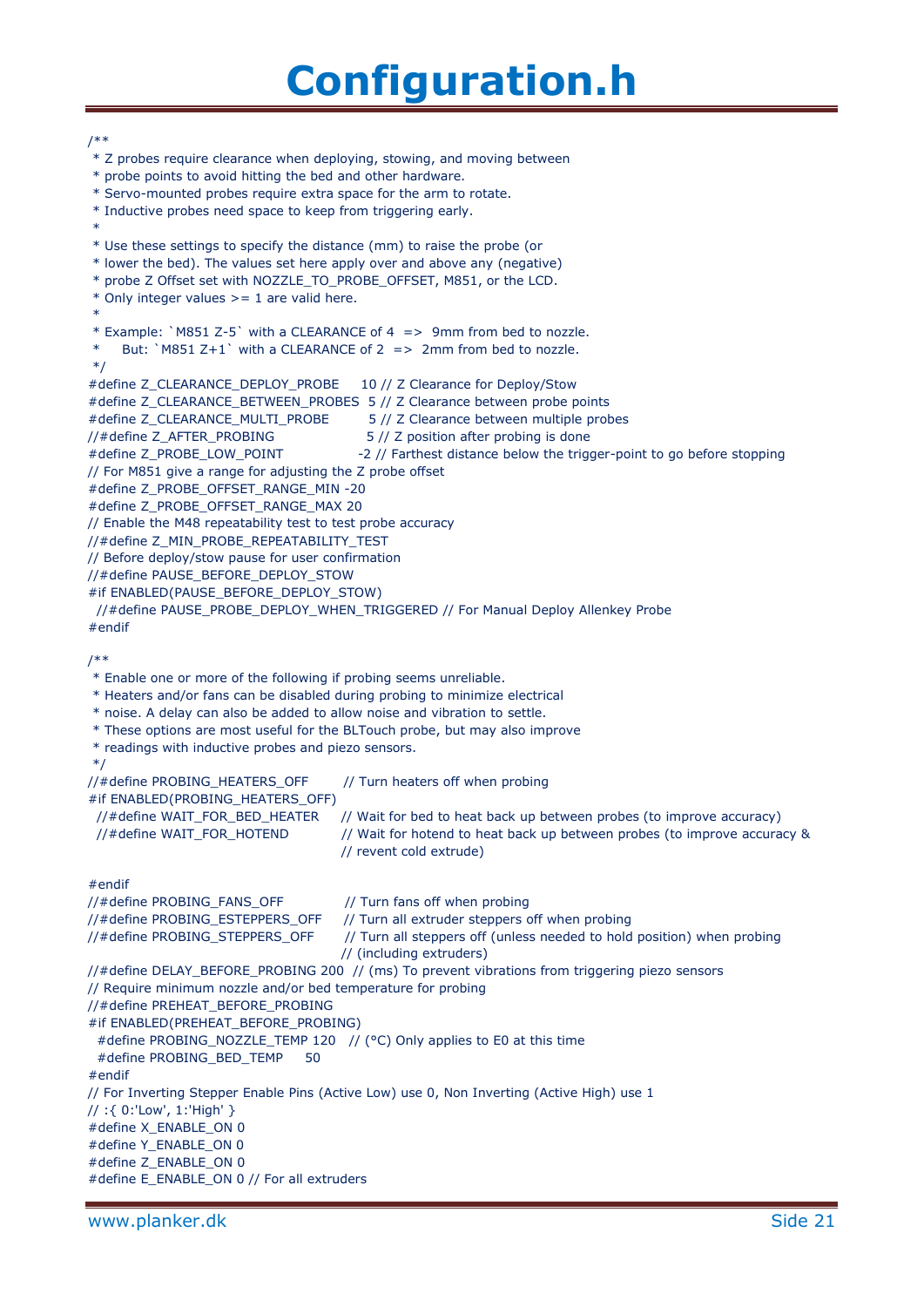//#define I\_ENABLE\_ON 0 //#define J\_ENABLE\_ON 0 //#define K\_ENABLE\_ON 0 // Disable axis steppers immediately when they're not being stepped. // WARNING: When motors turn off there is a chance of losing position accuracy! #define DISABLE\_X false #define DISABLE\_Y false #define DISABLE\_Z false //#define DISABLE\_I false //#define DISABLE\_J false //#define DISABLE\_K false // Turn off the display blinking that warns about possible accuracy reduction //#define DISABLE\_REDUCED\_ACCURACY\_WARNING // @section extruder #define DISABLE\_E false // Disable the extruder when not stepping #define DISABLE\_INACTIVE\_EXTRUDER // Keep only the active extruder enabled // @section machine // Invert the stepper direction. Change (or reverse the motor connector) if an axis goes the wrong way. #define INVERT\_X\_DIR false #define INVERT\_Y\_DIR false #define INVERT\_Z\_DIR false //#define INVERT\_I\_DIR false //#define INVERT\_J\_DIR false //#define INVERT\_K\_DIR false // @section extruder // For direct drive extruder v9 set to true, for geared extruder set to false. #define INVERT\_E0\_DIR false //#define INVERT\_E1\_DIR false //#define INVERT\_E2\_DIR false //#define INVERT\_E3\_DIR false //#define INVERT\_E4\_DIR false //#define INVERT\_E5\_DIR false //#define INVERT\_E6\_DIR false //#define INVERT\_E7\_DIR false // @section homing #define NO\_MOTION\_BEFORE\_HOMING // Inhibit movement until all axes have been homed. Also enable // HOME\_AFTER\_DEACTIVATE for extra safety. #define HOME\_AFTER\_DEACTIVATE // Require rehoming after steppers are deactivated. Also enable // NO\_MOTION\_BEFORE\_HOMING for extra safety. /\*\* \* Set Z\_IDLE\_HEIGHT if the Z-Axis moves on its own when steppers are disabled. \* - Use a low value (i.e., Z\_MIN\_POS) if the nozzle falls down to the bed. \* - Use a large value (i.e., Z\_MAX\_POS) if the bed falls down, away from the nozzle. \*/ //#define Z\_IDLE\_HEIGHT Z\_HOME\_POS #define Z\_HOMING\_HEIGHT 4 // (mm) Minimal Z height before homing (G28) for Z clearance above the bed, // clamps, ... // Be sure to have this much clearance over your Z\_MAX\_POS to prevent grinding. #define Z\_AFTER\_HOMING 10 // (mm) Height to move to after homing Z // Direction of endstops when homing; 1=MAX, -1=MIN  $//$  :[-1,1] #define X\_HOME\_DIR -1 #define Y\_HOME\_DIR -1 #define Z\_HOME\_DIR -1 //#define I\_HOME\_DIR -1 //#define J\_HOME\_DIR -1 //#define K\_HOME\_DIR -1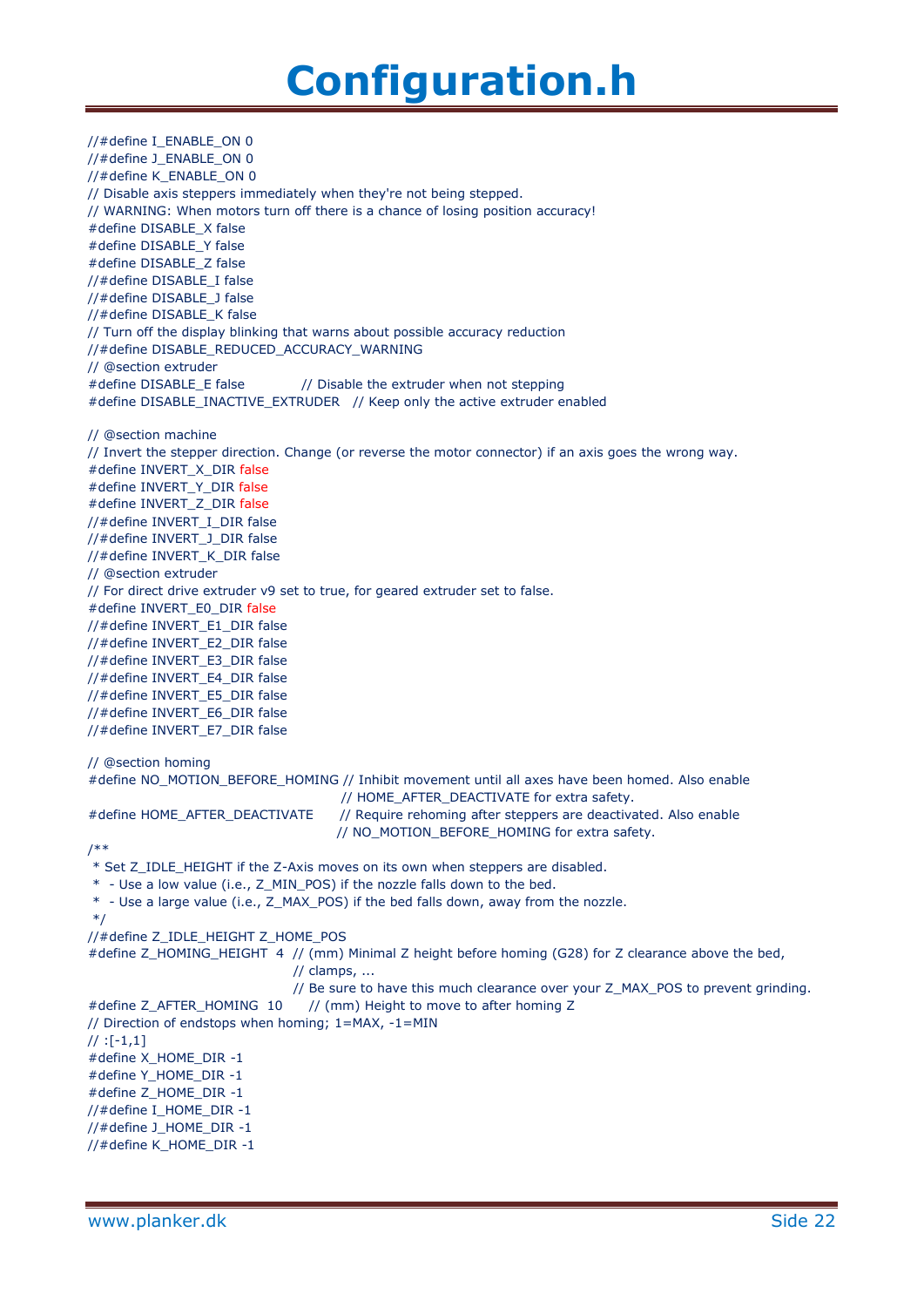```
// @section machine
// The size of the printable area
#define X_BED_SIZE 155
#define Y_BED_SIZE 170
// Travel limits (mm) after homing, corresponding to endstop positions.
#define X_MIN_POS 0
#define Y_MIN_POS 0
#define Z_MIN_POS 0
#define X_MAX_POS X_BED_SIZE
#define Y_MAX_POS Y_BED_SIZE
#define Z_MAX_POS 140
//#define I_MIN_POS 0
//#define I_MAX_POS 50
//#define J_MIN_POS 0
//#define J_MAX_POS 50
//#define K_MIN_POS 0
//#define K_MAX_POS 50
/**
* Software Endstops
*
* - Prevent moves outside the set machine bounds.
* - Individual axes can be disabled, if desired.
* - X and Y only apply to Cartesian robots.
* - Use 'M211' to set software endstops on/off or report current state
*/
// Min software endstops constrain movement within minimum coordinate bounds
#define MIN_SOFTWARE_ENDSTOPS
#if ENABLED(MIN_SOFTWARE_ENDSTOPS)
 #define MIN_SOFTWARE_ENDSTOP_X
 #define MIN_SOFTWARE_ENDSTOP_Y
 #define MIN_SOFTWARE_ENDSTOP_Z
  #define MIN_SOFTWARE_ENDSTOP_I
  #define MIN_SOFTWARE_ENDSTOP_J
  #define MIN_SOFTWARE_ENDSTOP_K
#endif
// Max software endstops constrain movement within maximum coordinate bounds
#define MAX_SOFTWARE_ENDSTOPS
#if ENABLED(MAX_SOFTWARE_ENDSTOPS)
  #define MAX_SOFTWARE_ENDSTOP_X
  #define MAX_SOFTWARE_ENDSTOP_Y
  #define MAX_SOFTWARE_ENDSTOP_Z
  #define MAX_SOFTWARE_ENDSTOP_I
  #define MAX_SOFTWARE_ENDSTOP_J
  #define MAX_SOFTWARE_ENDSTOP_K
#endif
#if EITHER(MIN_SOFTWARE_ENDSTOPS, MAX_SOFTWARE_ENDSTOPS)
  //#define SOFT_ENDSTOPS_MENU_ITEM // Enable/Disable software endstops from the LCD
#endif
/**
* Filament Runout Sensors
* Mechanical or opto endstops are used to check for the presence of filament.
 *
* IMPORTANT: Runout will only trigger if Marlin is aware that a print job is running.
* Marlin knows a print job is running when:
 * 1. Running a print job from media started with M24.
* 2. The Print Job Timer has been started with M75.
* 3. The heaters were turned on and PRINTJOB_TIMER_AUTOSTART is enabled.
 *
* RAMPS-based boards use SERVO3_PIN for the first runout sensor.
```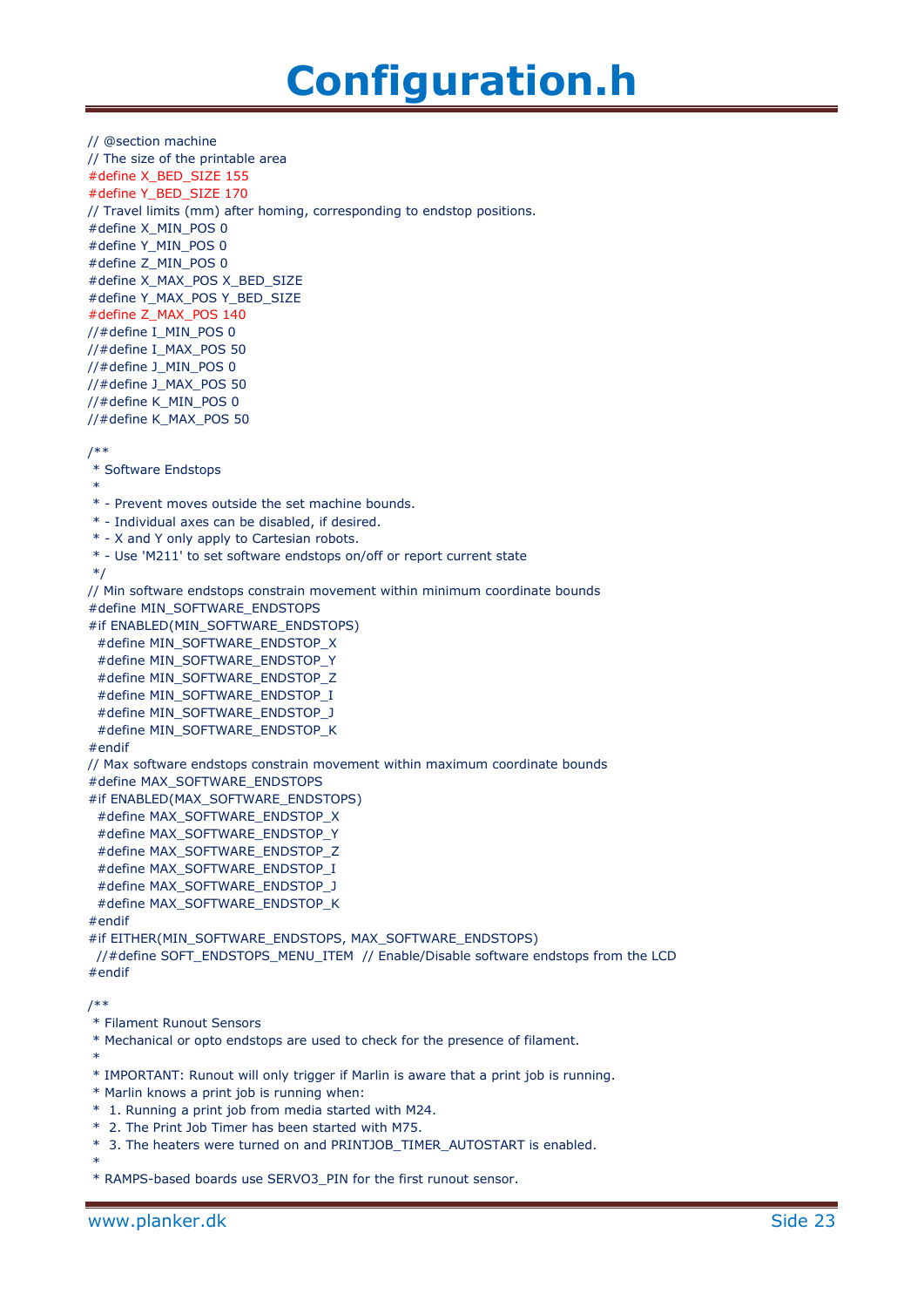| * For other boards you may need to define FIL_RUNOUT_PIN, FIL_RUNOUT2_PIN, etc.<br>$*$ /                               |  |  |
|------------------------------------------------------------------------------------------------------------------------|--|--|
| #define FILAMENT RUNOUT SENSOR                                                                                         |  |  |
| #if ENABLED(FILAMENT_RUNOUT_SENSOR)                                                                                    |  |  |
| #define FIL_RUNOUT_ENABLED_DEFAULT true // Enable the sensor on startup. Override with M412 followed by<br>1/500.      |  |  |
| #define NUM_RUNOUT_SENSORS 1<br>// Number of sensors, up to one per extruder.<br>// Define a FIL_RUNOUT#_PIN for each. |  |  |
| // Pin state indicating that filament is NOT present.<br>#define FIL RUNOUT STATE<br>LOW                               |  |  |
| #define FIL RUNOUT PULLUP<br>// Use internal pullup for filament runout pins.                                          |  |  |
| // Use internal pulldown for filament runout pins.<br>//#define FIL_RUNOUT_PULLDOWN                                    |  |  |
| // Execute runout script on any triggering sensor, not only for the<br>//#define WATCH_ALL_RUNOUT_SENSORS              |  |  |
| // active extruder.                                                                                                    |  |  |
| // This is automatically enabled for MIXING_EXTRUDERs.                                                                 |  |  |
| // Override individually if the runout sensors vary                                                                    |  |  |
| //#define FIL_RUNOUT1_STATE LOW                                                                                        |  |  |
| //#define FIL_RUNOUT1_PULLUP                                                                                           |  |  |
| //#define FIL_RUNOUT1_PULLDOWN                                                                                         |  |  |
| //#define FIL_RUNOUT2_STATE LOW                                                                                        |  |  |
| //#define FIL RUNOUT2 PULLUP                                                                                           |  |  |
| //#define FIL_RUNOUT2_PULLDOWN                                                                                         |  |  |
| //#define FIL_RUNOUT3_STATE LOW                                                                                        |  |  |
| //#define FIL_RUNOUT3_PULLUP                                                                                           |  |  |
| //#define FIL RUNOUT3 PULLDOWN                                                                                         |  |  |
| //#define FIL_RUNOUT4_STATE LOW                                                                                        |  |  |
| //#define FIL_RUNOUT4_PULLUP                                                                                           |  |  |
| //#define FIL_RUNOUT4_PULLDOWN                                                                                         |  |  |
| //#define FIL_RUNOUT5_STATE LOW                                                                                        |  |  |
| //#define FIL_RUNOUT5_PULLUP                                                                                           |  |  |
| //#define FIL RUNOUT5 PULLDOWN                                                                                         |  |  |
| //#define FIL_RUNOUT6_STATE LOW                                                                                        |  |  |
| //#define FIL_RUNOUT6_PULLUP                                                                                           |  |  |
| //#define FIL_RUNOUT6_PULLDOWN                                                                                         |  |  |
| //#define FIL_RUNOUT7_STATE LOW                                                                                        |  |  |
| //#define FIL RUNOUT7 PULLUP                                                                                           |  |  |
| //#define FIL_RUNOUT7_PULLDOWN                                                                                         |  |  |
| //#define FIL_RUNOUT8_STATE LOW<br>//#define FIL_RUNOUT8_PULLUP                                                        |  |  |
| //#define FIL_RUNOUT8_PULLDOWN                                                                                         |  |  |
| // Commands to execute on filament runout.                                                                             |  |  |
| // With multiple runout sensors use the %c placeholder for the current tool in commands (e.g., "M600 T%c")             |  |  |
| // NOTE: After 'M412 H1' the host handles filament runout and this script does not apply.                              |  |  |
| #define FILAMENT_RUNOUT_SCRIPT "M600"                                                                                  |  |  |
| // After a runout is detected, continue printing this length of filament                                               |  |  |
| // before executing the runout script. Useful for a sensor at the end of                                               |  |  |
| // a feed tube. Requires 4 bytes SRAM per sensor, plus 4 bytes overhead.                                               |  |  |
| #define FILAMENT_RUNOUT_DISTANCE_MM 450                                                                                |  |  |
| #ifdef FILAMENT_RUNOUT_DISTANCE_MM                                                                                     |  |  |
| // Enable this option to use an encoder disc that toggles the runout pin                                               |  |  |
| // as the filament moves. (Be sure to set FILAMENT_RUNOUT_DISTANCE_MM                                                  |  |  |
| // large enough to avoid false positives.)                                                                             |  |  |
| //#define FILAMENT_MOTION_SENSOR                                                                                       |  |  |
| $#$ endif                                                                                                              |  |  |
| #endif                                                                                                                 |  |  |
|                                                                                                                        |  |  |
|                                                                                                                        |  |  |
| //================================ Bed Leveling ================================                                       |  |  |
| // @section calibrate                                                                                                  |  |  |
| /**                                                                                                                    |  |  |
|                                                                                                                        |  |  |

\* Choose one of the options below to enable G29 Bed Leveling.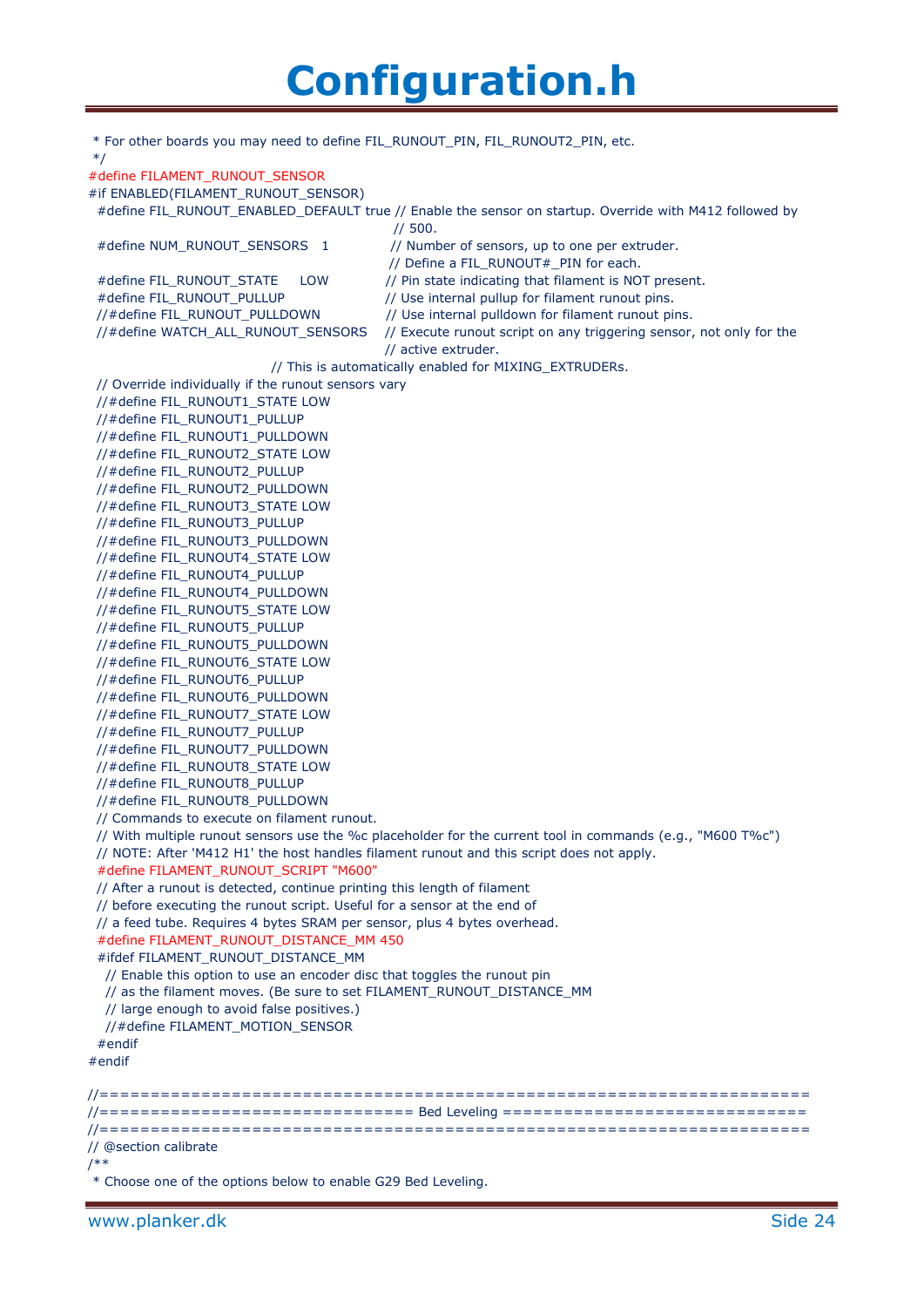\* The parameters and behavior of G29 will change depending on your selection. \* \* If using a Probe for Z Homing, enable Z\_SAFE\_HOMING also! \* \* - AUTO\_BED\_LEVELING\_3POINT \* Probe 3 arbitrary points on the bed (that aren't collinear) \* You specify the XY coordinates of all 3 points. \* The result is a single tilted plane. Best for a flat bed. \* \* - AUTO\_BED\_LEVELING\_LINEAR \* Probe several points in a grid. \* You specify the rectangle and the density of sample points. \* The result is a single tilted plane. Best for a flat bed. \* \* - AUTO\_BED\_LEVELING\_BILINEAR \* Probe several points in a grid. \* You specify the rectangle and the density of sample points. \* The result is a mesh, best for large or uneven beds. \* \* - AUTO\_BED\_LEVELING\_UBL (Unified Bed Leveling) \* A comprehensive bed leveling system combining the features and benefits \* of other systems. UBL also includes integrated Mesh Generation, Mesh \* Validation and Mesh Editing systems. \* \* - MESH\_BED\_LEVELING \* Probe a grid manually The result is a mesh, suitable for large or uneven beds. (See BILINEAR.) \* For machines without a probe, Mesh Bed Leveling provides a method to perform \* leveling in steps so you can manually adjust the Z height at each grid-point. \* With an LCD controller the process is guided step-by-step. \*/ //#define AUTO\_BED\_LEVELING\_3POINT //#define AUTO\_BED\_LEVELING\_LINEAR #define AUTO\_BED\_LEVELING\_BILINEAR //#define AUTO\_BED\_LEVELING\_UBL //#define MESH\_BED\_LEVELING /\*\* \* Normally G28 leaves leveling disabled on completion. Enable one of \* these options to restore the prior leveling state or to always enable \* leveling immediately after G28. \*/ #define RESTORE\_LEVELING\_AFTER\_G28 //#define ENABLE\_LEVELING\_AFTER\_G28 /\*\* \* Auto-leveling needs preheating \*/ //#define PREHEAT\_BEFORE\_LEVELING #if ENABLED(PREHEAT\_BEFORE\_LEVELING) #define LEVELING\_NOZZLE\_TEMP 120 // (°C) Only applies to E0 at this time #define LEVELING BED TEMP 50 #endif /\*\* \* Enable detailed logging of G28, G29, M48, etc. \* Turn on with the command 'M111 S32'. \* NOTE: Requires a lot of PROGMEM! \*/ //#define DEBUG\_LEVELING\_FEATURE #if ANY(MESH\_BED\_LEVELING, AUTO\_BED\_LEVELING\_UBL, PROBE\_MANUALLY) // Set a height for the start of manual adjustment #define MANUAL\_PROBE\_START\_Z 0.2 // (mm) Comment out to use the last-measured height #endif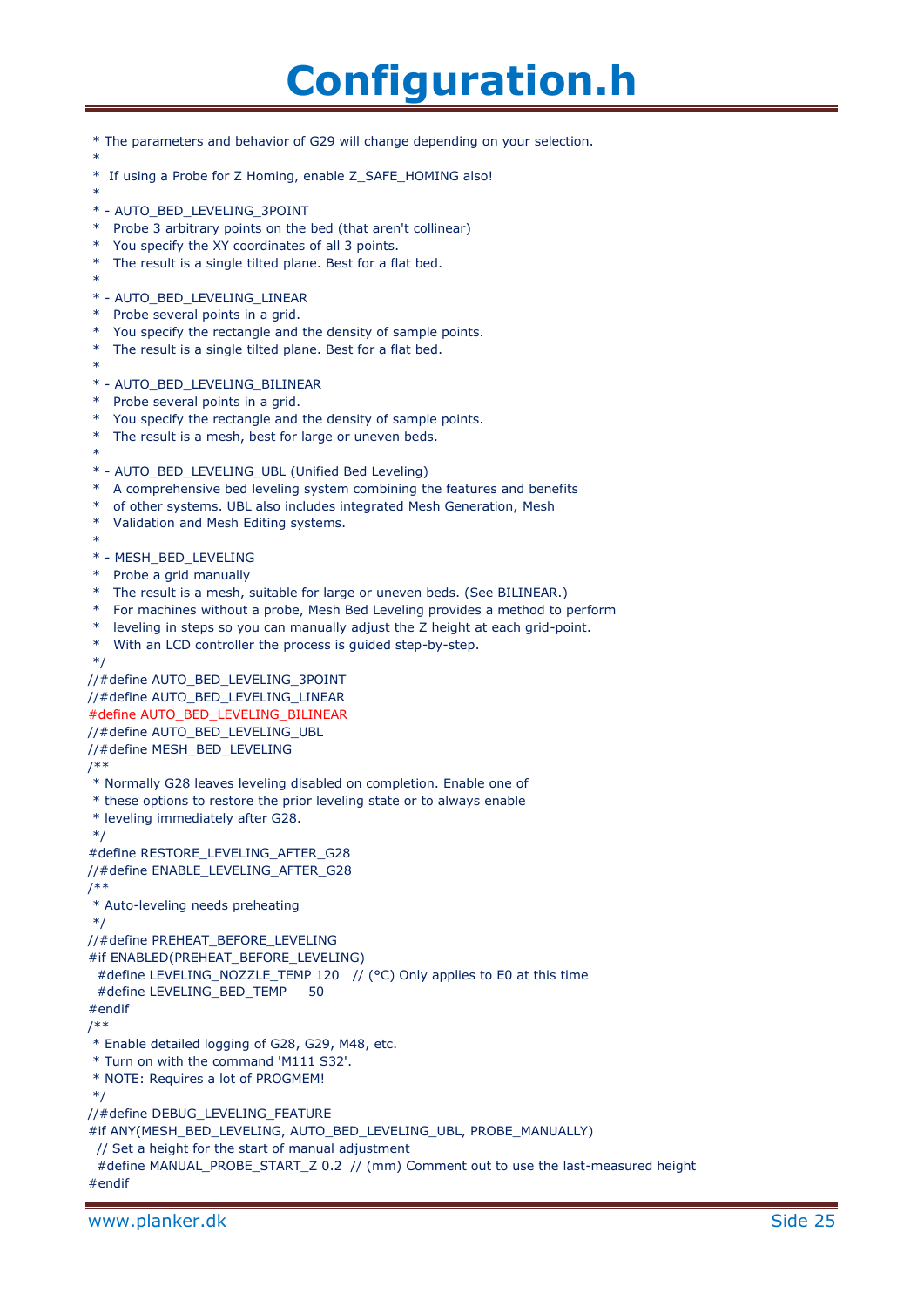#if ANY(MESH\_BED\_LEVELING, AUTO\_BED\_LEVELING\_BILINEAR, AUTO\_BED\_LEVELING\_UBL) // Gradually reduce leveling correction until a set height is reached, // at which point movement will be level to the machine's XY plane. // The height can be set with M420 Z<height> #define ENABLE\_LEVELING\_FADE\_HEIGHT #if ENABLED(ENABLE\_LEVELING\_FADE\_HEIGHT) #define DEFAULT\_LEVELING\_FADE\_HEIGHT 10.0 // (mm) Default fade height. #endif // For Cartesian machines, instead of dividing moves on mesh boundaries, // split up moves into short segments like a Delta. This follows the // contours of the bed more closely than edge-to-edge straight moves. #define SEGMENT\_LEVELED\_MOVES #define LEVELED\_SEGMENT\_LENGTH 5.0 // (mm) Length of all segments (except the last one) /\*\* \* Enable the G26 Mesh Validation Pattern tool. \*/ //#define G26\_MESH\_VALIDATION #if ENABLED(G26\_MESH\_VALIDATION) #define MESH\_TEST\_NOZZLE\_SIZE 0.4 // (mm) Diameter of primary nozzle. #define MESH\_TEST\_LAYER\_HEIGHT 0.2 // (mm) Default layer height for G26. #define MESH\_TEST\_HOTEND\_TEMP 205 // (°C) Default nozzle temperature for G26. #define MESH\_TEST\_BED\_TEMP 60 // (°C) Default bed temperature for G26. #define G26\_XY\_FEEDRATE 20 // (mm/s) Feedrate for G26 XY moves. #define G26\_XY\_FEEDRATE\_TRAVEL 100 // (mm/s) Feedrate for G26 XY travel moves. #define G26\_RETRACT\_MULTIPLIER 1.0 // G26 Q (retraction) used by default between mesh test elements. #endif #endif #if EITHER(AUTO\_BED\_LEVELING\_LINEAR, AUTO\_BED\_LEVELING\_BILINEAR) // Set the number of grid points per dimension. #define GRID\_MAX\_POINTS\_X 3 #define GRID\_MAX\_POINTS\_Y GRID\_MAX\_POINTS\_X // Probe along the Y axis, advancing X after each column //#define PROBE\_Y\_FIRST #if ENABLED(AUTO\_BED\_LEVELING\_BILINEAR) // Beyond the probed grid, continue the implied tilt? // Default is to maintain the height of the nearest edge. //#define EXTRAPOLATE\_BEYOND\_GRID // // Experimental Subdivision of the grid by Catmull-Rom method. // Synthesizes intermediate points to produce a more detailed mesh. // #define ABL\_BILINEAR\_SUBDIVISION #if ENABLED(ABL\_BILINEAR\_SUBDIVISION) // Number of subdivisions between probe points #define BILINEAR\_SUBDIVISIONS 3 #endif #endif #elif ENABLED(AUTO\_BED\_LEVELING\_UBL) //======================================================================= //========================= Unified Bed Leveling ============================ //======================================================================= //#define MESH\_EDIT\_GFX\_OVERLAY // Display a graphics overlay while editing the mesh #define MESH\_INSET 1 // Set Mesh bounds as an inset region of the bed #define GRID\_MAX\_POINTS\_X 10 // Don't use more than 15 points per axis, implementation limited. #define GRID\_MAX\_POINTS\_Y GRID\_MAX\_POINTS\_X //#define UBL\_HILBERT\_CURVE // Use Hilbert distribution for less travel when probing multiple points #define UBL\_MESH\_EDIT\_MOVES\_Z // Sophisticated users prefer no movement of nozzle #define UBL\_SAVE\_ACTIVE\_ON\_M500 // Save the currently active mesh in the current slot on M500 //#define UBL\_Z\_RAISE\_WHEN\_OFF\_MESH 2.5 // When the nozzle is off the mesh, this value is used // as the Z-Height correction value. //#define UBL\_MESH\_WIZARD // Run several commands in a row to get a complete mesh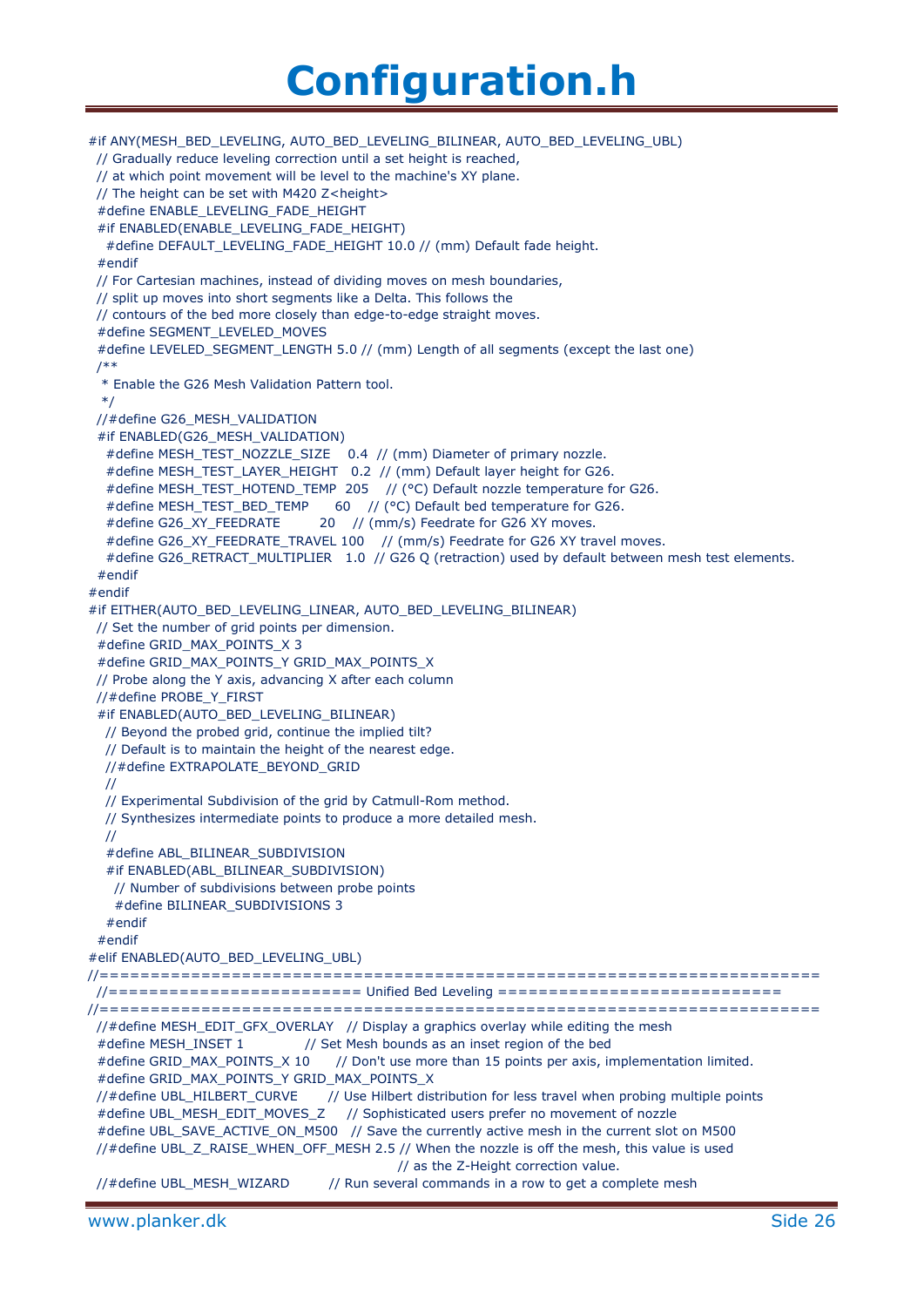#### #elif ENABLED(MESH\_BED\_LEVELING)

//======================================================================= //=================================== Mesh ============================== //======================================================================= #define MESH\_INSET 10 // Set Mesh bounds as an inset region of the bed #define GRID\_MAX\_POINTS\_X 2 // Don't use more than 7 points per axis, implementation limited. #define GRID\_MAX\_POINTS\_Y GRID\_MAX\_POINTS\_X //#define MESH\_G28\_REST\_ORIGIN // After homing all axes ('G28' or 'G28 XYZ') rest Z at Z\_MIN\_POS #endif // BED\_LEVELING /\*\* \* Add a bed leveling sub-menu for ABL or MBL. \* Include a guided procedure if manual probing is enabled. \*/ //#define LCD\_BED\_LEVELING #if ENABLED(LCD\_BED\_LEVELING) #define MESH\_EDIT\_Z\_STEP\_0.025 // (mm) Step size while manually probing Z axis. #define LCD\_PROBE\_Z\_RANGE 4 // (mm) Z Range centered on Z\_MIN\_POS for LCD Z adjustment //#define MESH\_EDIT\_MENU // Add a menu to edit mesh points #endif // Add a menu item to move between bed corners for manual bed adjustment //#define LEVEL\_BED\_CORNERS #if ENABLED(LEVEL BED CORNERS) #define LEVEL\_CORNERS\_INSET\_LFRB { 30, 30, 30, 30 } // (mm) Left, Front, Right, Back insets #define LEVEL\_CORNERS\_HEIGHT 0.0 // (mm) Z height of nozzle at leveling points #define LEVEL\_CORNERS\_Z\_HOP 4.0 // (mm) Z height of nozzle between leveling points //#define LEVEL\_CENTER\_TOO // Move to the center after the last corner //#define LEVEL\_CORNERS\_USE\_PROBE #if ENABLED(LEVEL\_CORNERS\_USE\_PROBE) #define LEVEL\_CORNERS\_PROBE\_TOLERANCE 0.1 #define LEVEL\_CORNERS\_VERIFY\_RAISED // After adjustment triggers the probe, re-probe to verify //#define LEVEL\_CORNERS\_AUDIO\_FEEDBACK #endif /\*\* \* Corner Leveling Order \* \* Set 2 or 4 points. When 2 points are given, the 3rd is the center of the opposite edge. \* \* LF Left-Front RF Right-Front \* LB Left-Back RB Right-Back \* \* Examples: \* \* Default {LF,RB,LB,RF} {LF,RF} {LB,LF} LB --------- RB LB --------- RB LB --------- RB LB --------- RB \* | 4 3 | | 3 2 | | <3> | | 1 | \* | | | | | | | <3>| \* | 1 2 | | 1 4 | | 1 2 | | 2 | \* LF --------- RF LF --------- RF LF --------- RF LF --------- RF \*/ #define LEVEL\_CORNERS\_LEVELING\_ORDER { LF, RF, RB, LB } **// Aktivated**

#endif

```
*/
```

```
//#define Z_PROBE_END_SCRIPT "G1 Z10 F12000\nG1 X15 Y330\nG1 Z0.5\nG1 Z10"
```
<sup>/\*\*</sup> \* Commands to execute at the end of G29 probing.

<sup>\*</sup> Useful to retract or move the Z probe out of the way.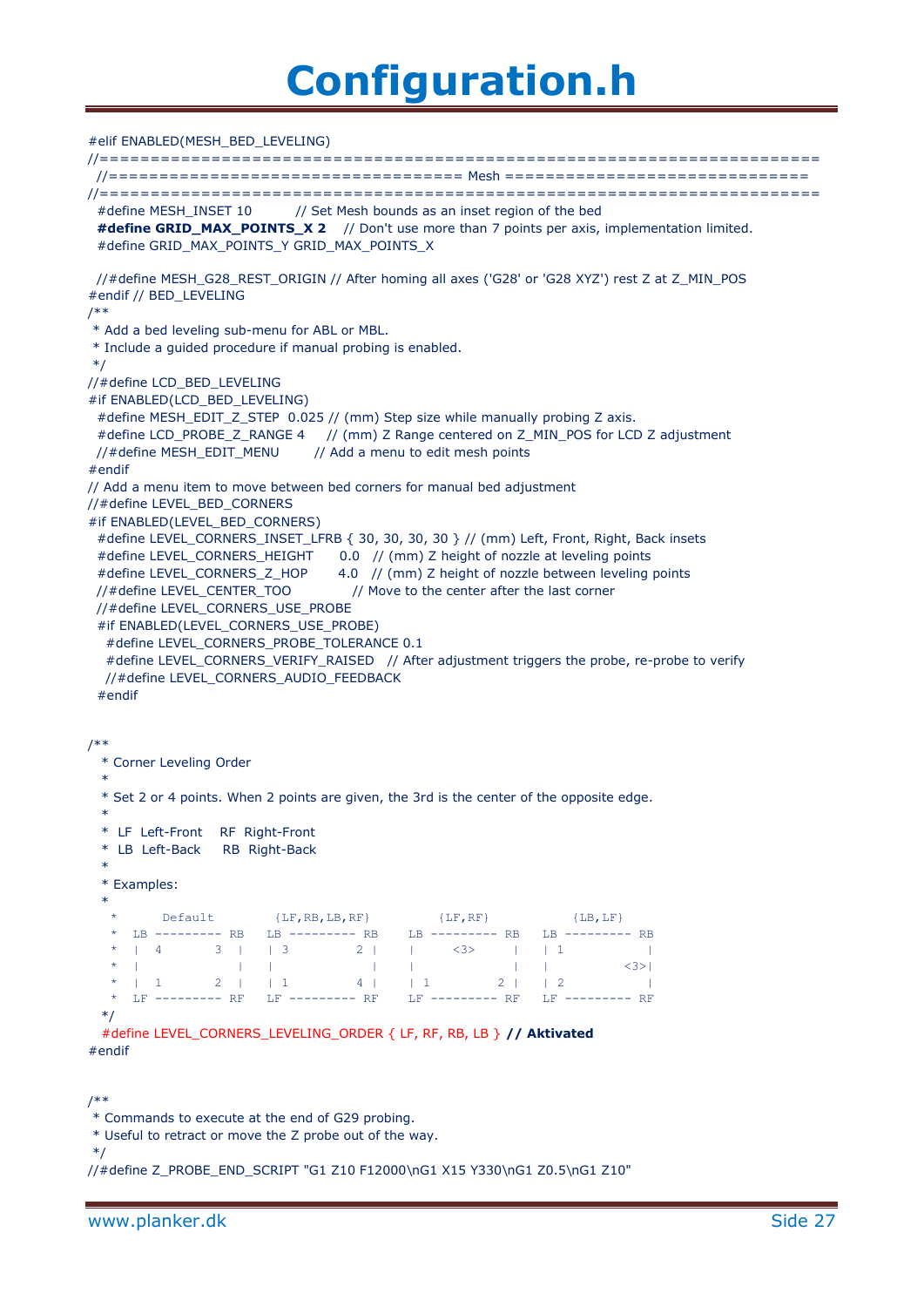// @section homing // The center of the bed is at  $(X=0, Y=0)$ //#define BED\_CENTER\_AT\_0\_0 // Manually set the home position. Leave these undefined for automatic settings. // For DELTA this is the top-center of the Cartesian print volume. //#define MANUAL\_X\_HOME\_POS 0 //#define MANUAL\_Y\_HOME\_POS 0 //#define MANUAL\_Z\_HOME\_POS 0 //#define MANUAL\_I\_HOME\_POS 0 //#define MANUAL\_J\_HOME\_POS 0 //#define MANUAL\_K\_HOME\_POS 0 /\*\* \* Use "Z Safe Homing" to avoid homing with a Z probe outside the bed area. \* \* - Moves the Z probe (or nozzle) to a defined XY point before Z homing. \* - Allows Z homing only when XY positions are known and trusted. \* - If stepper drivers sleep, XY homing may be required again before Z homing. \*/ #define Z\_SAFE\_HOMING #if ENABLED(Z\_SAFE\_HOMING) #define Z\_SAFE\_HOMING\_X\_POINT X\_CENTER // X point for Z homing #define Z\_SAFE\_HOMING\_Y\_POINT Y\_CENTER // Y point for Z homing #endif // Homing speeds (mm/min) #define HOMING\_FEEDRATE\_MM\_M { (50\*60), (50\*60), (4\*60) } // Validate that endstops are triggered on homing moves #define VALIDATE\_HOMING\_ENDSTOPS // @section calibrate /\*\* \* Bed Skew Compensation \* \* This feature corrects for misalignment in the XYZ axes. \* Take the following steps to get the bed skew in the XY plane: \* 1. Print a test square (e.g.,<https://www.thingiverse.com/thing:2563185> ) \* 2. For XY\_DIAG\_AC measure the diagonal A to C \* 3. For XY\_DIAG\_BD measure the diagonal B to D \* 4. For XY\_SIDE\_AD measure the edge A to D \* \* Marlin automatically computes skew factors from these measurements. \* Skew factors may also be computed and set manually: \* \* - Compute AB : SQRT(2\*AC\*AC+2\*BD\*BD-4\*AD\*AD)/2 \* - XY\_SKEW\_FACTOR : TAN(PI/2-ACOS((AC\*AC-AB\*AB-AD\*AD)/(2\*AB\*AD))) \* \* If desired, follow the same procedure for XZ and YZ. \* Use these diagrams for reference: \*  $\star$  Y  $\qquad$  Z  $\qquad$  Z \* ^ B-------C ^ B-------C ^ B-------C \* | / / | / / | / / \* | / / / | / / / | / / \* | A--------D | A--------D | A--------D \* +-------------->X +-------------->X +-------------->Y \* XY\_SKEW\_FACTOR XZ\_SKEW\_FACTOR YZ\_SKEW\_FACTOR \*/ //#define SKEW\_CORRECTION #if ENABLED(SKEW\_CORRECTION) // Input all length measurements here: #define XY\_DIAG\_AC 282.8427124746 #define XY\_DIAG\_BD 282.8427124746 #define XY\_SIDE\_AD 200 // Or, set the default skew factors directly here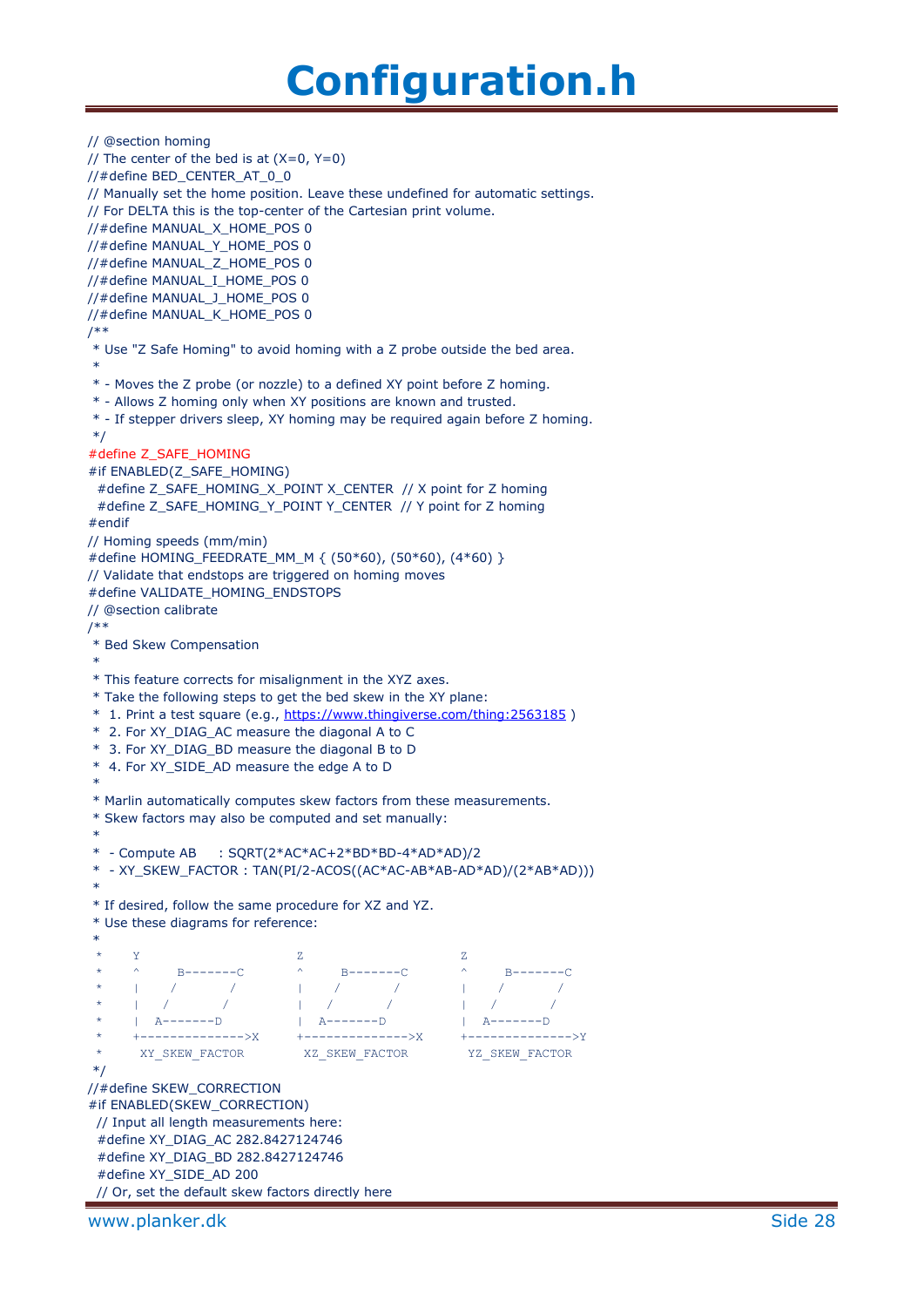```
 // to override the above measurements:
  #define XY_SKEW_FACTOR 0.0
  //#define SKEW_CORRECTION_FOR_Z
  #if ENABLED(SKEW_CORRECTION_FOR_Z)
   #define XZ_DIAG_AC 282.8427124746
   #define XZ_DIAG_BD 282.8427124746
   #define YZ_DIAG_AC 282.8427124746
   #define YZ_DIAG_BD 282.8427124746
   #define YZ_SIDE_AD 200
   #define XZ_SKEW_FACTOR 0.0
   #define YZ_SKEW_FACTOR 0.0
  #endif
  // Enable this option for M852 to set skew at runtime
  //#define SKEW_CORRECTION_GCODE
#endif
//=======================================================================
//============================= Additional Features ===========================
//=======================================================================
// @section extras
/**
* EEPROM
*
* Persistent storage to preserve configurable settings across reboots.
 *
* M500 - Store settings to EEPROM.
* M501 - Read settings from EEPROM. (i.e., Throw away unsaved changes)
* M502 - Revert settings to "factory" defaults. (Follow with M500 to init the EEPROM.)
*/
#define EEPROM_SETTINGS // Persistent storage with M500 and M501
#define DISABLE_M503 // Saves ~2700 bytes of PROGMEM. Disable for release!
#define EEPROM_CHITCHAT // Give feedback on EEPROM commands. Disable to save PROGMEM.
#define EEPROM_BOOT_SILENT // Keep M503 quiet and only give errors during first load
#if ENABLED(EEPROM_SETTINGS)
 #define EEPROM_AUTO_INIT // Init EEPROM automatically on any errors.
#endif
//
// Host Keepalive
//
// When enabled Marlin will send a busy status message to the host
// every couple of seconds when it can't accept commands.
//
#define HOST_KEEPALIVE_FEATURE // Disable this if your host doesn't like keepalive messages
#define DEFAULT_KEEPALIVE_INTERVAL 2 // Number of seconds between "busy" messages. Set with M113.
#define BUSY_WHILE_HEATING // Some hosts require "busy" messages even during heating
//
// G20/G21 Inch mode support
//
//#define INCH_MODE_SUPPORT
//
// M149 Set temperature units support
//
//#define TEMPERATURE_UNITS_SUPPORT
// @section temperature
//
// Preheat Constants - Up to 5 are supported without changes
//
#define PREHEAT_1_LABEL "PLA"
#define PREHEAT_1_TEMP_HOTEND 180
#define PREHEAT_1_TEMP_BED 70
#define PREHEAT_1_TEMP_CHAMBER 35
```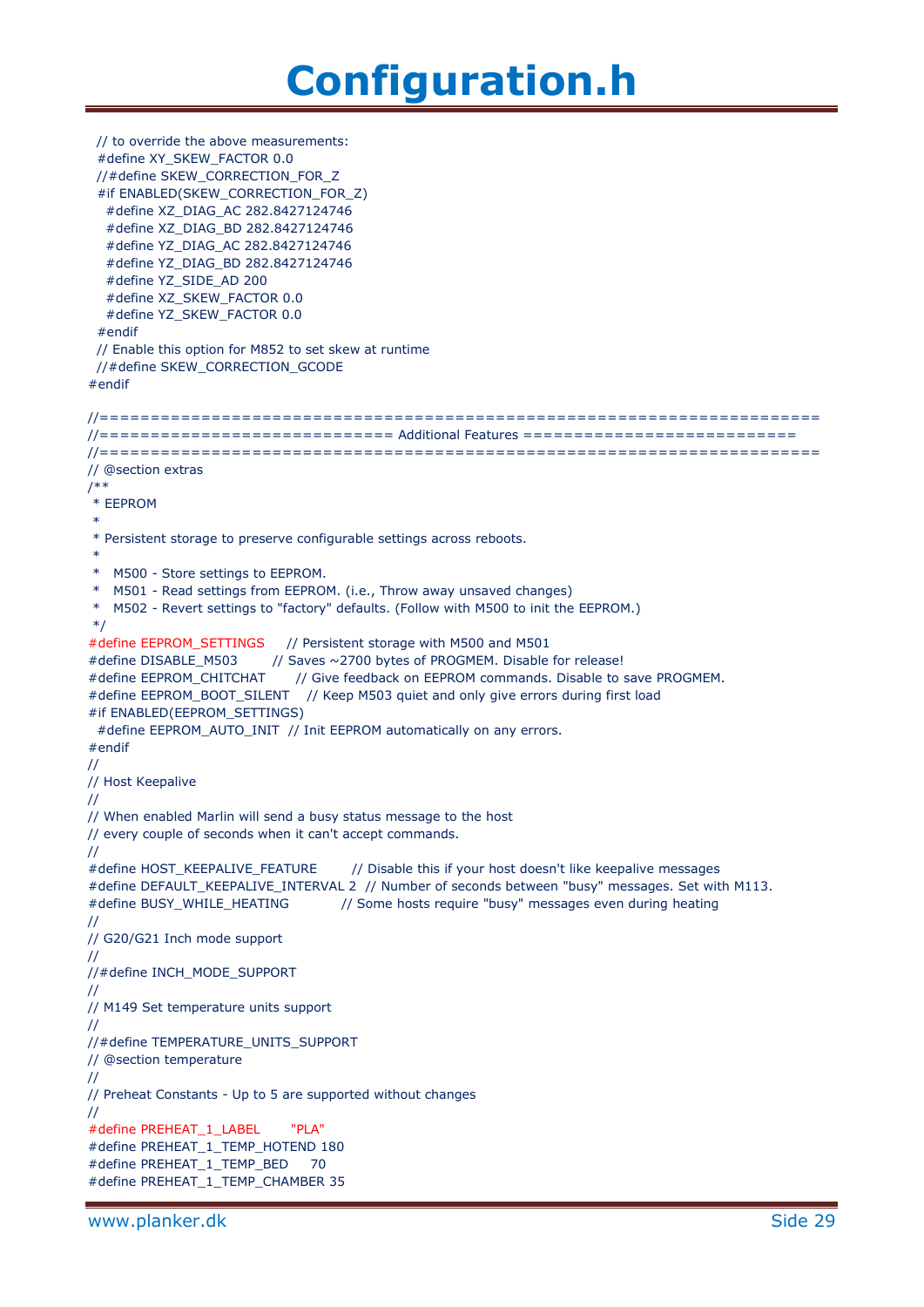```
#define PREHEAT_1_FAN_SPEED 0 // Value from 0 to 255
#define PREHEAT_2_LABEL "ABS"
#define PREHEAT_2_TEMP_HOTEND 240
#define PREHEAT_2_TEMP_BED 110
#define PREHEAT_2_TEMP_CHAMBER 35
#define PREHEAT_2_FAN_SPEED 0 // Value from 0 to 255
/**
* Nozzle Park
 *
* Park the nozzle at the given XYZ position on idle or G27.
 *
* The "P" parameter controls the action applied to the Z axis:
 *
  P0 (Default) If Z is below park Z raise the nozzle.
   P1 Raise the nozzle always to Z-park height.
* P2 Raise the nozzle by Z-park amount, limited to Z_MAX_POS.
*/
#define NOZZLE_PARK_FEATURE
#if ENABLED(NOZZLE_PARK_FEATURE)
 // Specify a park position as \{ X, Y, Z \text{ raise } \} #define NOZZLE_PARK_POINT { (X_MIN_POS + 10), (Y_MAX_POS - 10), 20 }
 //#define NOZZLE_PARK_X_ONLY // X move only is required to park
 //#define NOZZLE_PARK_Y_ONLY // Y move only is required to park
 \frac{1}{4} define NOZZLE_PARK_Z_RAISE_MIN 2 // (mm) Always raise Z by at least this distance
  #define NOZZLE_PARK_XY_FEEDRATE 100 // (mm/s) X and Y axes feedrate (also used for delta Z axis)
 #define NOZZLE_PARK_Z_FEEDRATE 5 // (mm/s) Z axis feedrate (not used for delta printers)
#endif
/**
* Clean Nozzle Feature – EXPERIMENTAL
 *
* Adds the G12 command to perform a nozzle cleaning process.
 *
* Parameters:
 * P Pattern
* S Strokes / Repetitions
* T Triangles (P1 only)
 *
* Patterns:
* P0 Straight line (default). This process requires a sponge type material
      at a fixed bed location. "S" specifies strokes (i.e. back-forth motions)
      between the start / end points.
 *
* P1 Zig-zag pattern between (X0, Y0) and (X1, Y1), "T" specifies the
      number of zig-zag triangles to do. "S" defines the number of strokes.
      Zig-zags are done in whichever is the narrower dimension.
      For example, "G12 P1 S1 T3" will execute:
 *
 * --
                (X0, Y1) / / / / / / (XI, Y1)* | | / \ / \ / \ |
 * A | / \ \ / \ / \ \ |
 * | | / \ / \ / \ |
               (X0, Y0) | / \qquad \qquad \setminus / \qquad \qquad \setminus / \qquad \qquad \setminus (X1, Y0)* -- +--------------------------------+
 \star \qquad \qquad \qquad \qquad \qquad \qquad \qquad \qquad \qquad \qquad \qquad \qquad \qquad \qquad \qquad \qquad \qquad \qquad \qquad \qquad \qquad \qquad \qquad \qquad \qquad \qquad \qquad \qquad \qquad \qquad \qquad \qquad \qquad \qquad \qquad \qquad 
 \star T1 T2 T3
 *
* P2 Circular pattern with middle at NOZZLE_CLEAN_CIRCLE_MIDDLE.
* "R" specifies the radius. "S" specifies the stroke count.
      Before starting, the nozzle moves to NOZZLE_CLEAN_START_POINT.
 *
```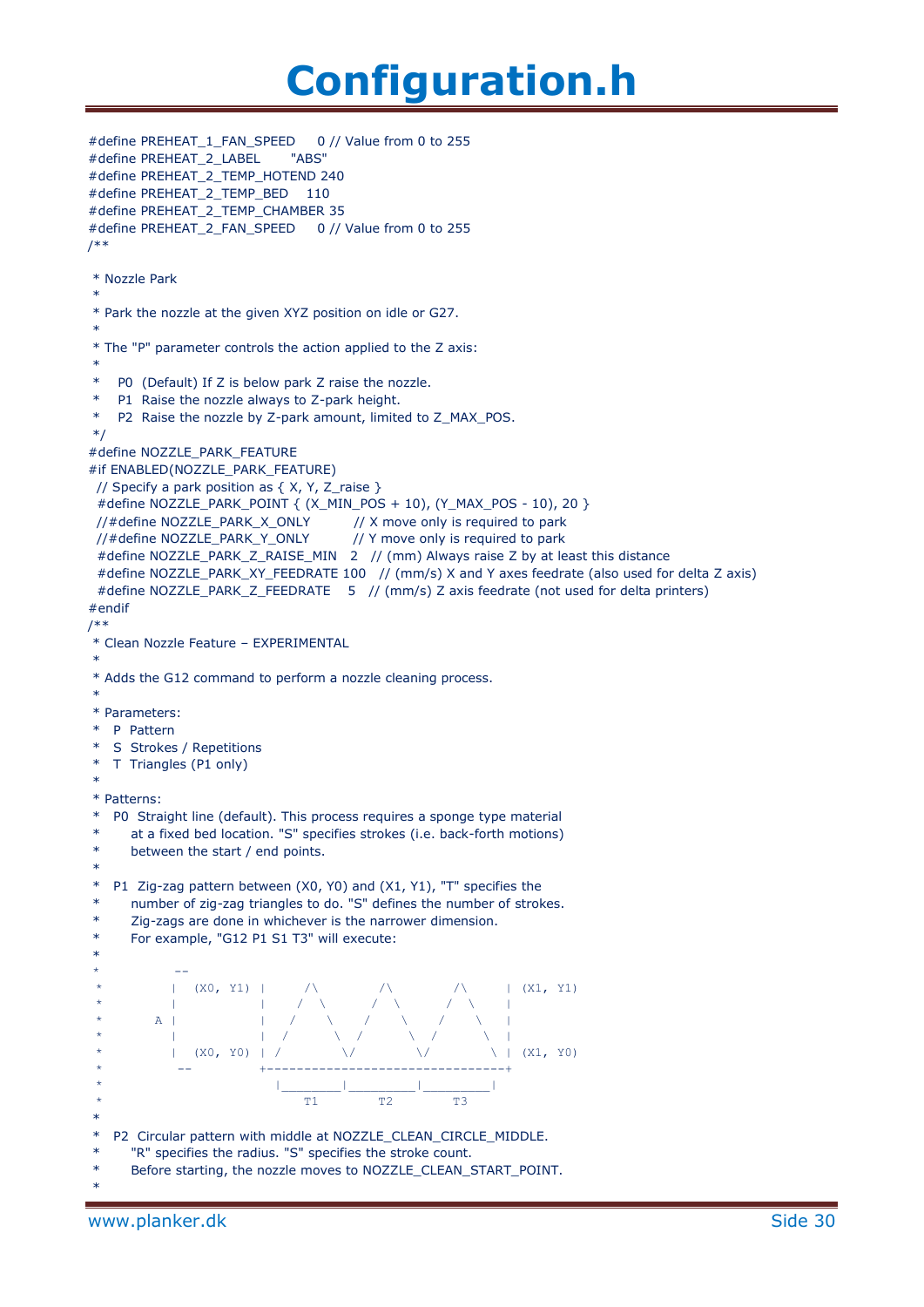\* Caveats: The ending Z should be the same as starting Z. \* Attention: EXPERIMENTAL. G-code arguments may change. \*/ //#define NOZZLE\_CLEAN\_FEATURE #if ENABLED(NOZZLE\_CLEAN\_FEATURE) // Default number of pattern repetitions #define NOZZLE\_CLEAN\_STROKES 12 // Default number of triangles #define NOZZLE\_CLEAN\_TRIANGLES 3 // Specify positions for each tool as  $\{ \{ X, Y, Z \} , \{ X, Y, Z \} \}$  // Dual hotend system may use { { -20, (Y\_BED\_SIZE / 2), (Z\_MIN\_POS + 1) }, { 420, (Y\_BED\_SIZE / 2), (Z\_MIN\_POS + 1) }} #define NOZZLE\_CLEAN\_START\_POINT { { 30, 30, (Z\_MIN\_POS + 1) } } #define NOZZLE\_CLEAN\_END\_POINT { { 100, 60, (Z\_MIN\_POS + 1) } } // Circular pattern radius #define NOZZLE\_CLEAN\_CIRCLE\_RADIUS 6.5 // Circular pattern circle fragments number #define NOZZLE\_CLEAN\_CIRCLE\_FN 10 // Middle point of circle #define NOZZLE\_CLEAN\_CIRCLE\_MIDDLE NOZZLE\_CLEAN\_START\_POINT // Move the nozzle to the initial position after cleaning #define NOZZLE\_CLEAN\_GOBACK // For a purge/clean station that's always at the gantry height (thus no Z move) //#define NOZZLE\_CLEAN\_NO\_Z // For a purge/clean station mounted on the X axis //#define NOZZLE\_CLEAN\_NO\_Y // Require a minimum hotend temperature for cleaning #define NOZZLE\_CLEAN\_MIN\_TEMP 170 //#define NOZZLE\_CLEAN\_HEATUP // Heat up the nozzle instead of skipping wipe // Explicit wipe G-code script applies to a G12 with no arguments. //#define WIPE\_SEQUENCE\_COMMANDS "G1 X-17 Y25 Z10 F4000\nG1 Z1\nM114\nG1 X-17 Y25\nG1 X-17 Y95\nG1 X-17 Y25\nG1 X-17 Y95\nG1 X-17 Y25\nG1 X-17 Y95\nG1 X-17 Y25\nG1 X-17 Y95\nG1 X-17 Y25\nG1 X-17 Y95\nG1 X-17 Y25\nG1 X-17 Y95\nG1 Z15\nM400\nG0 X-10.0 Y-9.0" #endif /\*\* \* Print Job Timer \* \* Automatically start and stop the print job timer on M104/M109/M140/M190/M141/M191. \* The print job timer will only be stopped if the bed/chamber target temp is \* below BED\_MINTEMP/CHAMBER\_MINTEMP. \*  $*$  M104 (hotend, no wait) - high temp = none, low temp = stop timer \* M109 (hotend, wait) - high temp = start timer, low temp = stop timer  $*$  M140 (bed, no wait) - high temp = none, low temp = stop timer  $*$  M190 (bed, wait) - high temp = start timer, low temp = none  $*$  M141 (chamber, no wait) - high temp = none, low temp = stop timer  $*$  M191 (chamber, wait) - high temp = start timer, low temp = none \* \* For M104/M109, high temp is anything over EXTRUDE\_MINTEMP / 2. \* For M140/M190, high temp is anything over BED\_MINTEMP. \* For M141/M191, high temp is anything over CHAMBER\_MINTEMP. \* \* The timer can also be controlled with the following commands: \* \* M75 - Start the print job timer \* M76 - Pause the print job timer \* M77 - Stop the print job timer \*/ #define PRINTJOB\_TIMER\_AUTOSTART /\*\* \* Print Counter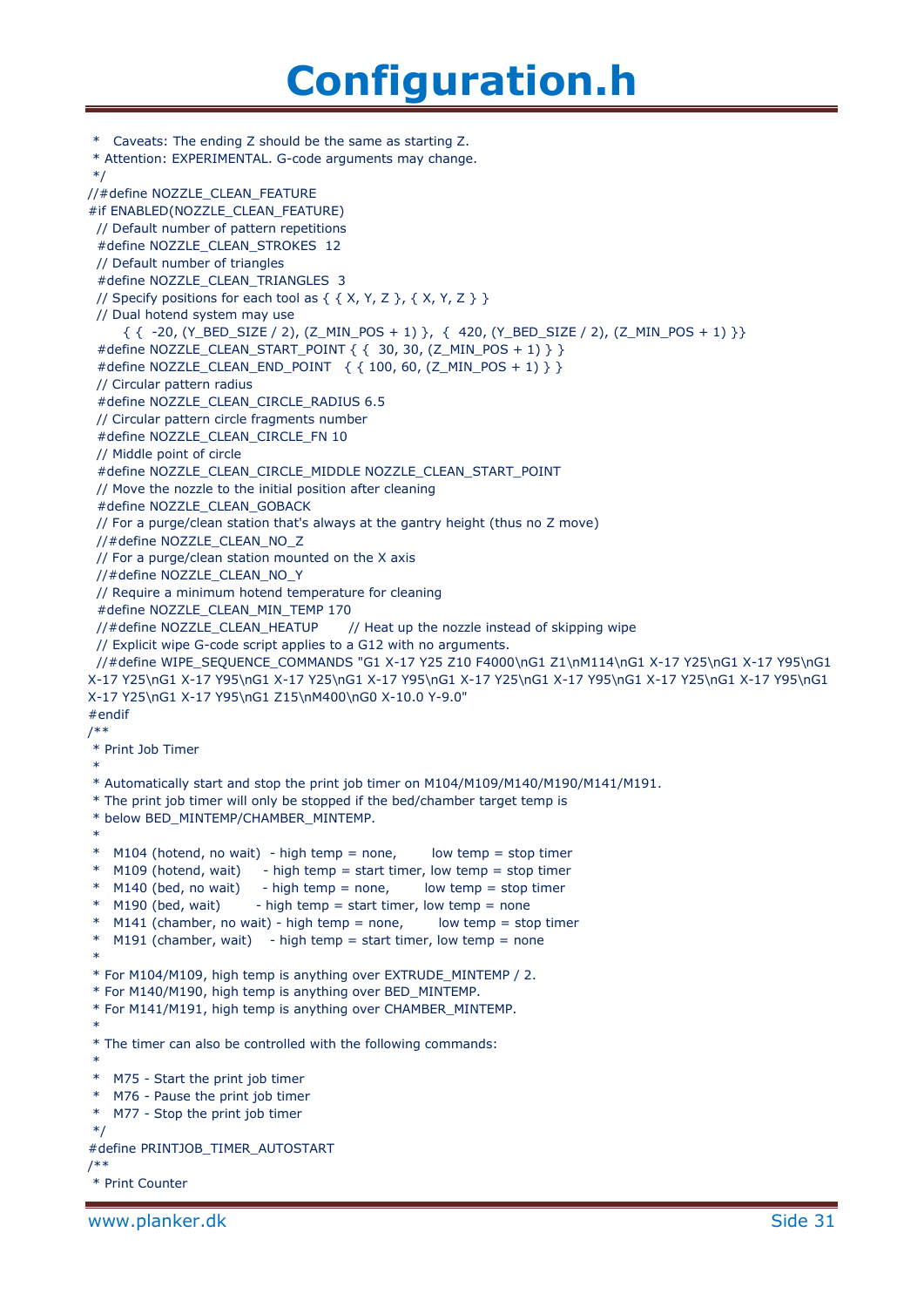\* \* Track statistical data such as: \* \* - Total print jobs \* - Total successful print jobs \* - Total failed print jobs \* - Total time printing \* \* View the current statistics with M78. \*/ //#define PRINTCOUNTER #if ENABLED(PRINTCOUNTER) #define PRINTCOUNTER\_SAVE\_INTERVAL 60 // (minutes) EEPROM save interval during print #endif /\*\* \* Password \* \* Set a numerical password for the printer which can be requested: \* \* - When the printer boots up \* - Upon opening the 'Print from Media' Menu \* - When SD printing is completed or aborted \* \* The following G-codes can be used: \* \* M510 - Lock Printer. Blocks all commands except M511. \* M511 - Unlock Printer. \* M512 - Set, Change and Remove Password. \* \* If you forget the password and get locked out you'll need to re-flash \* the firmware with the feature disabled, reset EEPROM, and (optionally) \* re-flash the firmware again with this feature enabled. \*/ //#define PASSWORD\_FEATURE #if ENABLED(PASSWORD\_FEATURE) #define PASSWORD\_LENGTH 4 // (#) Number of digits (1-9). 3 or 4 is recommended #define PASSWORD\_ON\_STARTUP #define PASSWORD\_UNLOCK\_GCODE // Unlock with the M511 P<password> command. Disable to prevent // brute-force attack. #define PASSWORD\_CHANGE\_GCODE // Change the password with M512 P<old> S<new>. //#define PASSWORD\_ON\_SD\_PRINT\_MENU // This does not prevent gcodes from running //#define PASSWORD\_AFTER\_SD\_PRINT\_END //#define PASSWORD\_AFTER\_SD\_PRINT\_ABORT //#include "Configuration\_Secure.h" // External file with PASSWORD\_DEFAULT\_VALUE #endif //======================================================================= //============================= LCD and SD support ============================ //======================================================================= // @section lcd /\*\* \* LCD LANGUAGE \* \* Select the language to display on the LCD. These languages are available: \* \* en, an, bg, ca, cz, da, de, el, el\_CY, es, eu, fi, fr, gl, hr, hu, it, \* jp\_kana, ko\_KR, nl, pl, pt, pt\_br, ro, ru, sk, sv, tr, uk, vi, zh\_CN, zh\_TW \* \* :{ 'en':'English', 'an':'Aragonese', 'bg':'Bulgarian', 'ca':'Catalan', 'cz':'Czech', 'da':'Danish', 'de':'German', 'el':'Greek (Greece)', 'el\_CY':'Greek (Cyprus)', 'es':'Spanish', 'eu':'Basque-Euskera', 'fi':'Finnish', 'fr':'French', 'gl':'Galician',

'hr':'Croatian', 'hu':'Hungarian', 'it':'Italian', 'jp\_kana':'Japanese', 'ko\_KR':'Korean (South Korea)', 'nl':'Dutch',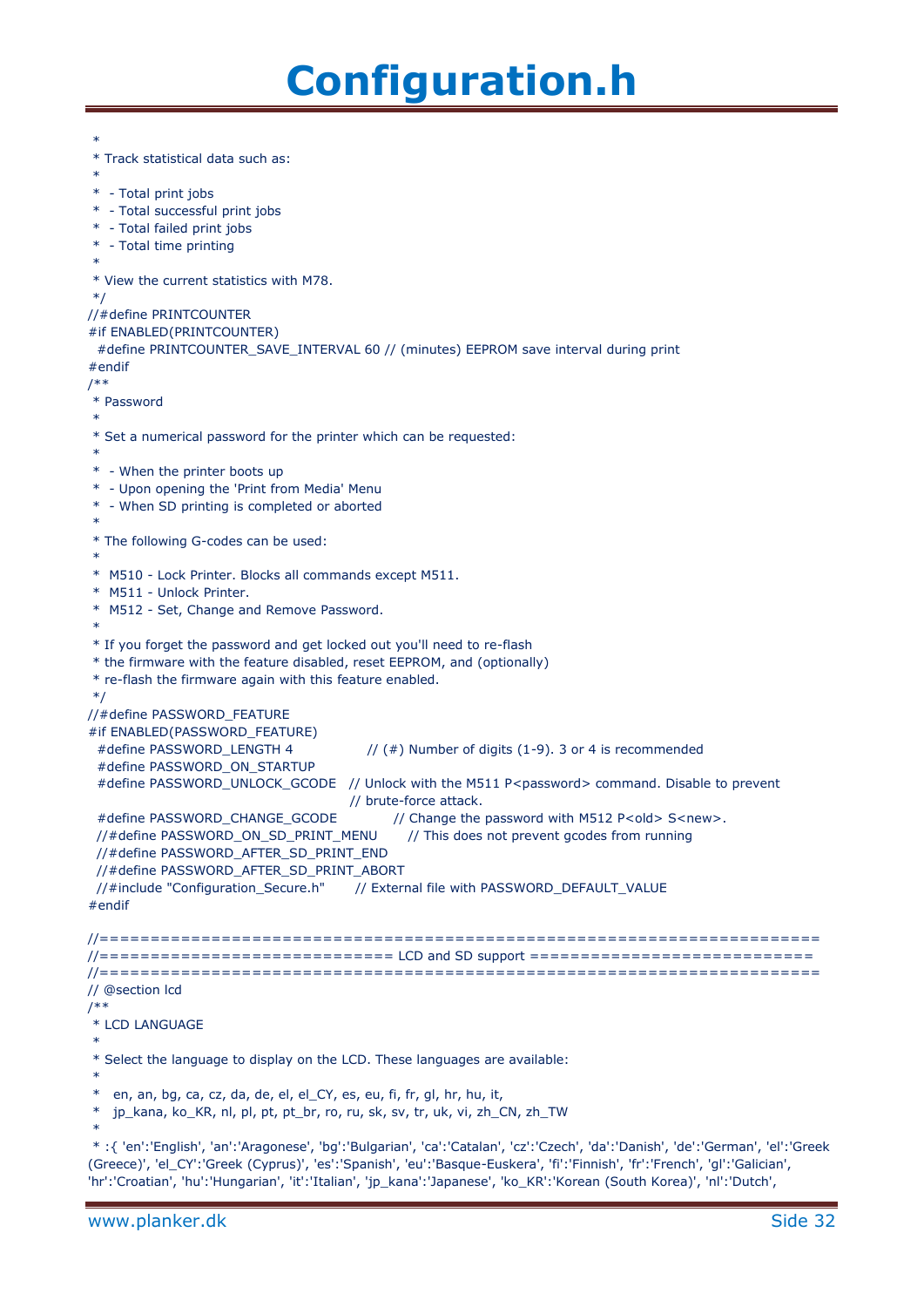```
'pl':'Polish', 'pt':'Portuguese', 'pt_br':'Portuguese (Brazilian)', 'ro':'Romanian', 'ru':'Russian', 'sk':'Slovak', 
'sv':'Swedish', 'tr':'Turkish', 'uk':'Ukrainian', 'vi':'Vietnamese', 'zh_CN':'Chinese (Simplified)', 'zh_TW':'Chinese 
(Traditional)' }
*/
#define LCD_LANGUAGE en // her kan der ændres til dansk ved indsættelse af "da" I stedet for "en"
/**
* LCD Character Set
*
* Note: This option is NOT applicable to Graphical Displays.
 *
* All character-based LCDs provide ASCII plus one of these
* language extensions:
 *
* - JAPANESE ... the most common
* - WESTERN ... with more accented characters
* - CYRILLIC ... for the Russian language
 *
* To determine the language extension installed on your controller:
 *
* - Compile and upload with LCD_LANGUAGE set to 'test'
* - Click the controller to view the LCD menu
* - The LCD will display Japanese, Western, or Cyrillic text
 *
* See https://marlinfw.org/docs/development/lcd_language.html
 *
* :['JAPANESE', 'WESTERN', 'CYRILLIC']
*/
#define DISPLAY_CHARSET_HD44780 JAPANESE
/**
* Info Screen Style (0:Classic, 1:Průša)
*
* :[0:'Classic', 1:'Průša']
*/
#define LCD_INFO_SCREEN_STYLE 0
/**
* SD CARD
*
* SD Card support is disabled by default. If your controller has an SD slot,
* you must uncomment the following option or it won't work.
*/
#define SDSUPPORT
/**
* SD CARD: ENABLE CRC
*
* Use CRC checks and retries on the SD communication.
*/
#define SD_CHECK_AND_RETRY
/**
* LCD Menu Items
 *
* Disable all menus and only display the Status Screen, or
* just remove some extraneous menu items to recover space.
*/
//#define NO_LCD_MENUS
//#define SLIM_LCD_MENUS
//
// ENCODER SETTINGS
//
// This option overrides the default number of encoder pulses needed to
// produce one step. Should be increased for high-resolution encoders.
//
```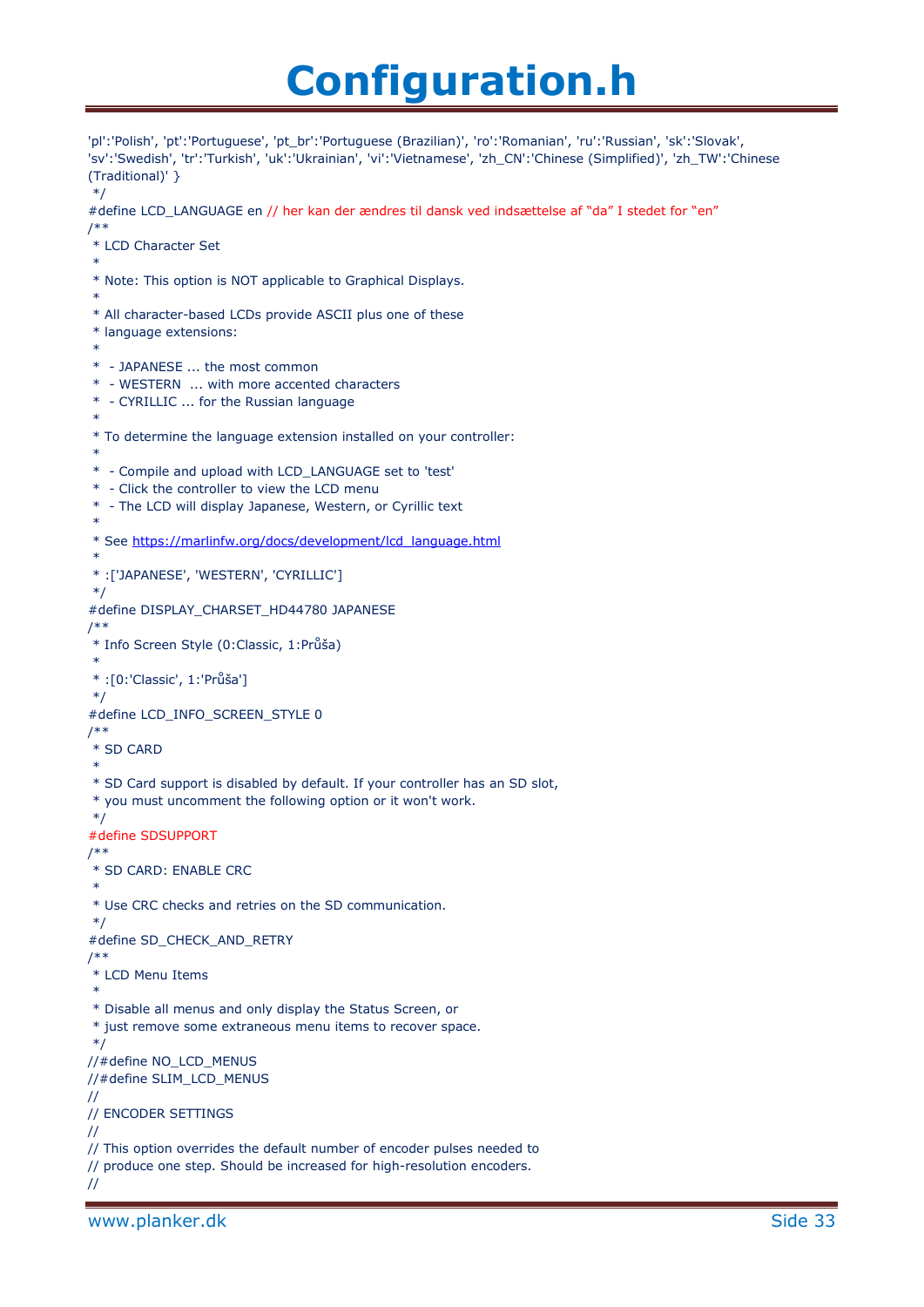```
#define ENCODER_PULSES_PER_STEP 4
//
// Use this option to override the number of step signals required to
// move between next/prev menu items.
//
#define ENCODER_STEPS_PER_MENU_ITEM 1
/**
* Encoder Direction Options
 *
* Test your encoder's behavior first with both options disabled.
 *
* Reversed Value Edit and Menu Nav? Enable REVERSE_ENCODER_DIRECTION.
* Reversed Menu Navigation only? Enable REVERSE_MENU_DIRECTION.
* Reversed Value Editing only? Enable BOTH options.
*/
//
// This option reverses the encoder direction everywhere.
//
// Set this option if CLOCKWISE causes values to DECREASE
//
#define REVERSE_ENCODER_DIRECTION
//
// This option reverses the encoder direction for navigating LCD menus.
//
// If CLOCKWISE normally moves DOWN this makes it go UP.
// If CLOCKWISE normally moves UP this makes it go DOWN.
//
//#define REVERSE_MENU_DIRECTION
//
// This option reverses the encoder direction for Select Screen.
//
// If CLOCKWISE normally moves LEFT this makes it go RIGHT.
// If CLOCKWISE normally moves RIGHT this makes it go LEFT.
//
//#define REVERSE_SELECT_DIRECTION
//
// Individual Axis Homing
//
// Add individual axis homing items (Home X, Home Y, and Home Z) to the LCD menu.
//
#define INDIVIDUAL_AXIS_HOMING_MENU
#define INDIVIDUAL_AXIS_HOMING_SUBMENU
//
// SPEAKER/BUZZER
//
// If you have a speaker that can produce tones, enable it here.
// By default Marlin assumes you have a buzzer with a fixed frequency.
//
#define SPEAKER
//
// The duration and frequency for the UI feedback sound.
// Set these to 0 to disable audio feedback in the LCD menus.
//
// Note: Test audio output with the G-Code:
// M300 S<frequency Hz> P<duration ms>
//
//#define LCD_FEEDBACK_FREQUENCY_DURATION_MS 2
//#define LCD_FEEDBACK_FREQUENCY_HZ 5000
```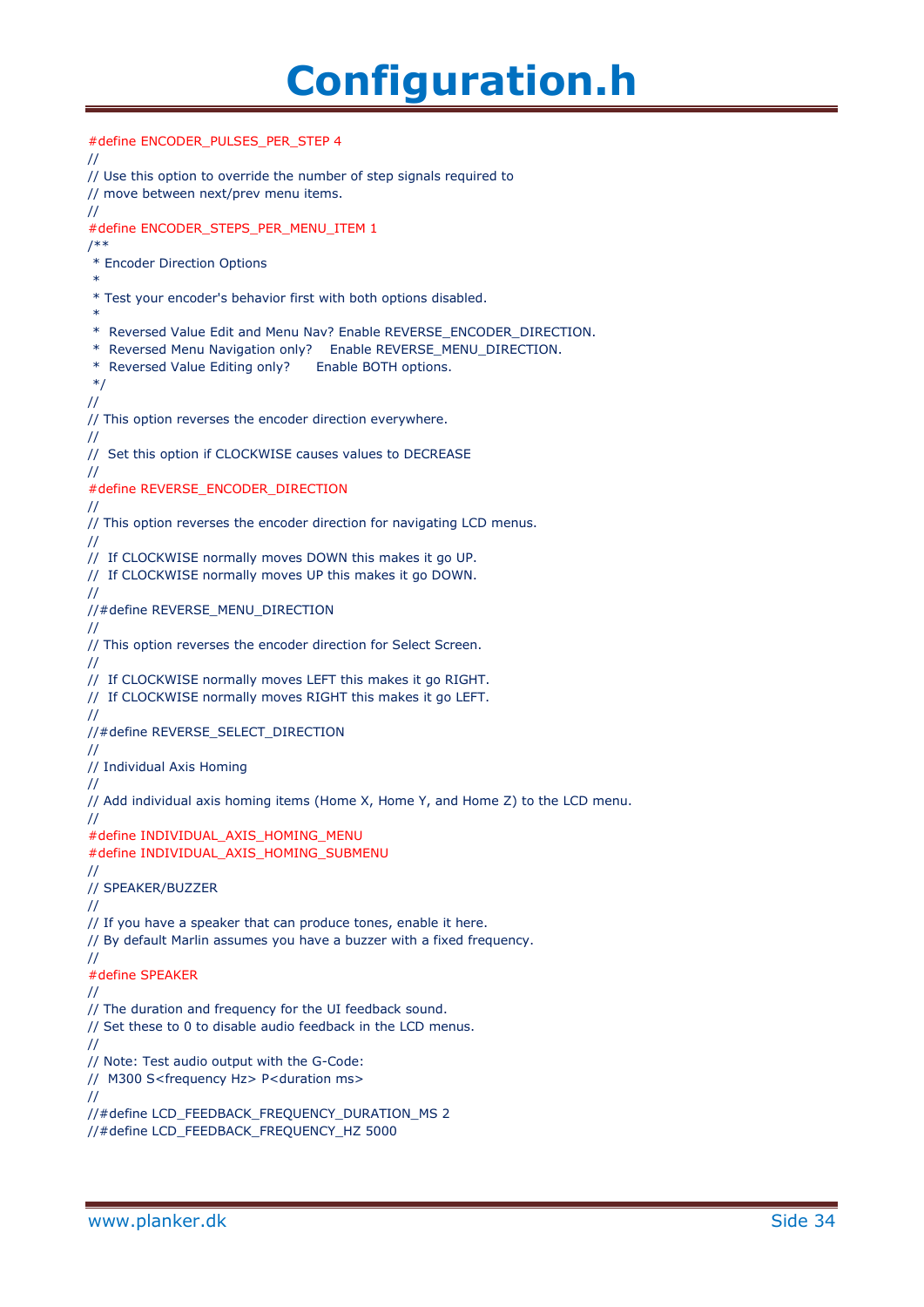//======================================================================= //======================== LCD / Controller Selection ========================= //======================== (Character-based LCDs) ========================= //======================================================================= // // RepRapDiscount Smart Controller. // [https://reprap.org/wiki/RepRapDiscount\\_Smart\\_Controller](https://reprap.org/wiki/RepRapDiscount_Smart_Controller) // // Note: Usually sold with a white PCB. // //#define REPRAP\_DISCOUNT\_SMART\_CONTROLLER // // GT2560 (YHCB2004) LCD Display // // Requires Testato, Koepel softwarewire library and // Andriy Golovnya's LiquidCrystal\_AIP31068 library. // //#define YHCB2004 // // Original RADDS LCD Display+Encoder+SDCardReader // http://doku.radds.org/dokumentation/lcd-display/ // //#define RADDS\_DISPLAY // // ULTIMAKER Controller. // //#define ULTIMAKERCONTROLLER // // ULTIPANEL as seen on Thingiverse. // //#define ULTIPANEL // // PanelOne from T3P3 (via RAMPS 1.4 AUX2/AUX3) //<https://reprap.org/wiki/PanelOne> // //#define PANEL\_ONE // // GADGETS3D G3D LCD/SD Controller // [https://reprap.org/wiki/RAMPS\\_1.3/1.4\\_GADGETS3D\\_Shield\\_with\\_Panel](https://reprap.org/wiki/RAMPS_1.3/1.4_GADGETS3D_Shield_with_Panel) // // Note: Usually sold with a blue PCB. // //#define G3D\_PANEL // // RigidBot Panel V1.0 //<http://www.inventapart.com/> // //#define RIGIDBOT\_PANEL // // Makeboard 3D Printer Parts 3D Printer Mini Display 1602 Mini Controller //<https://www.aliexpress.com/item/32765887917.html> // //#define MAKEBOARD\_MINI\_2\_LINE\_DISPLAY\_1602 // // ANET and Tronxy 20x4 Controller // //#define ZONESTAR\_LCD // Requires ADC\_KEYPAD\_PIN to be assigned to an analog pin. // This LCD is known to be susceptible to electrical interference // which scrambles the display. Pressing any button clears it up. // This is a LCD2004 display with 5 analog buttons. //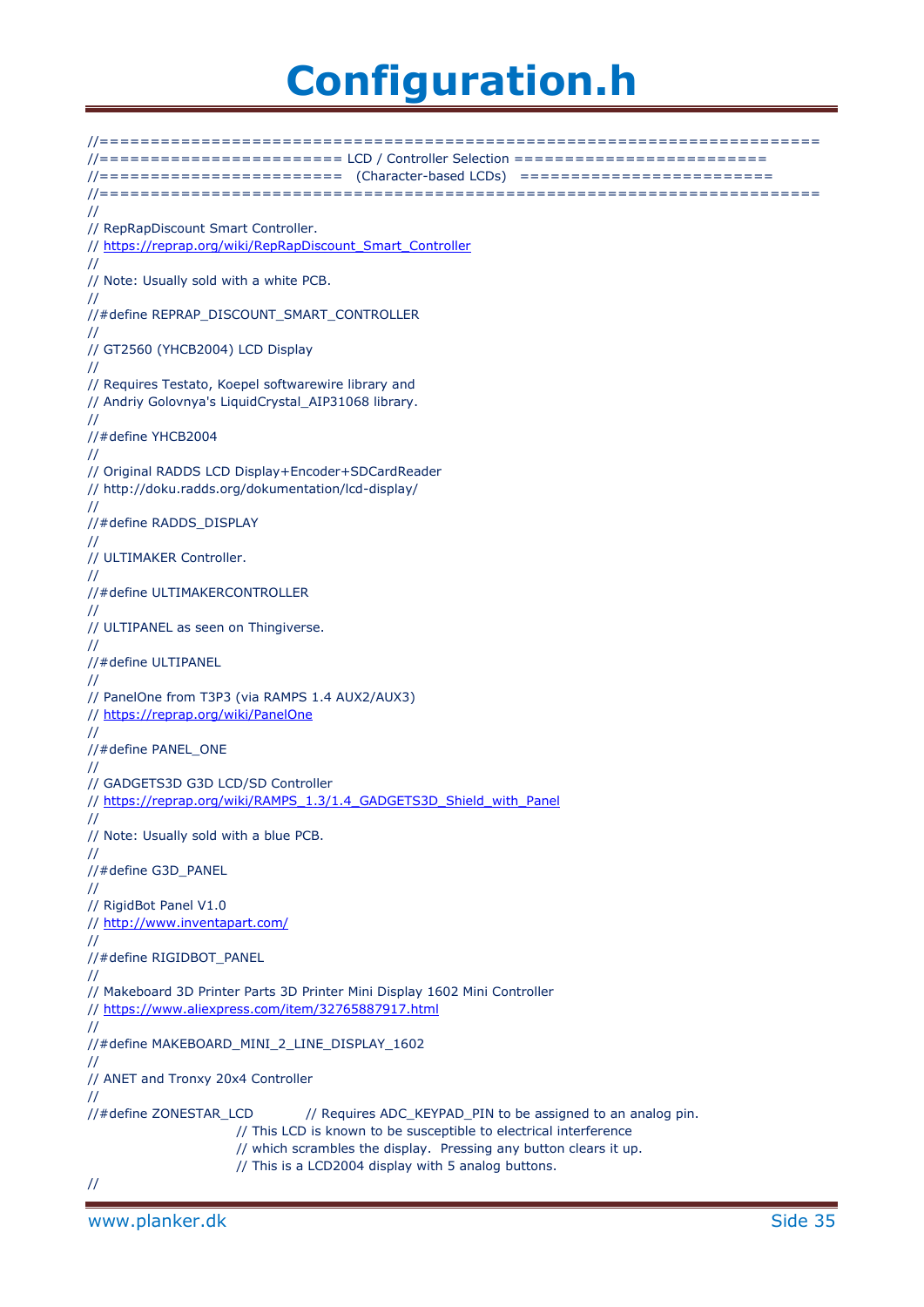```
// Generic 16x2, 16x4, 20x2, or 20x4 character-based LCD.
//
//#define ULTRA_LCD
//========================================================================
//======================== LCD / Controller Selection =========================
//===================== (I2C and Shift-Register LCDs) =====================
//========================================================================
//
// CONTROLLER TYPE: I2C
//
// Note: These controllers require the installation of Arduino's LiquidCrystal_I2C
// library. For more info: https://github.com/kiyoshigawa/LiquidCrystal_I2C
//
//
// Elefu RA Board Control Panel
// http://www.elefu.com/index.php?route=product/product&product_id=53
//
//#define RA_CONTROL_PANEL
//
// Sainsmart (YwRobot) LCD Displays
//
// These require F.Malpartida's LiquidCrystal_I2C library
// https://bitbucket.org/fmalpartida/new-liquidcrystal/wiki/Home
//
//#define LCD_SAINSMART_I2C_1602
//#define LCD_SAINSMART_I2C_2004
//
// Generic LCM1602 LCD adapter
//
//#define LCM1602
//
// PANELOLU2 LCD with status LEDs,
// separate encoder and click inputs.
//
// Note: This controller requires Arduino's LiquidTWI2 library v1.2.3 or later.
 https://github.com/lincomatic/LiquidTWI2
//
// Note: The PANELOLU2 encoder click input can either be directly connected to
// a pin (if BTN_ENC defined to != -1) or read through I2C (when BTN_ENC == -1).
//
//#define LCD_I2C_PANELOLU2
//
// Panucatt VIKI LCD with status LEDs,
// integrated click & L/R/U/D buttons, separate encoder inputs.
//
//#define LCD_I2C_VIKI
//
// CONTROLLER TYPE: Shift register panels
//
//
// 2-wire Non-latching LCD SR from https://goo.gl/aJJ4sH
 https://reprap.org/wiki/SAV_3D_LCD
//
//#define SAV_3DLCD
//
// 3-wire SR LCD with strobe using 74HC4094
// https://github.com/mikeshub/SailfishLCD
// Uses the code directly from Sailfish
//
//#define FF_INTERFACEBOARD
//
```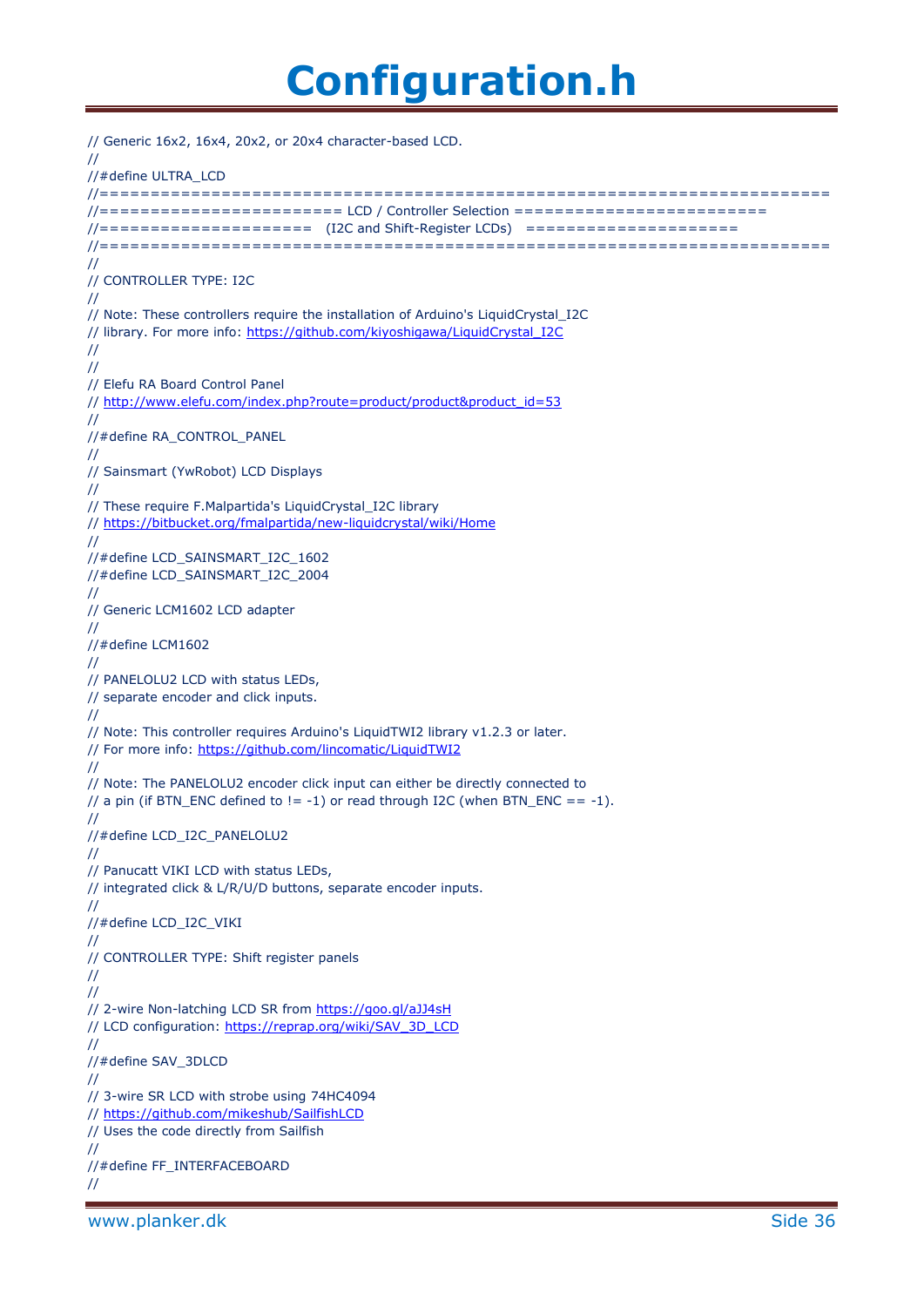// TFT GLCD Panel with Marlin UI // Panel connected to main board by SPI or I2C interface. // See<https://github.com/Serhiy-K/TFTGLCDAdapter> // //#define TFTGLCD\_PANEL\_SPI //#define TFTGLCD\_PANEL\_I2C //======================================================================= //======================= LCD / Controller Selection ======================= //========================= (Graphical LCDs) ======================== //======================================================================= // // CONTROLLER TYPE: Graphical 128x64 (DOGM) // // IMPORTANT: The U8glib library is required for Graphical Display! // [https://github.com/olikraus/U8glib\\_Arduino](https://github.com/olikraus/U8glib_Arduino) // // NOTE: If the LCD is unresponsive you may need to reverse the plugs. // // // RepRapDiscount FULL GRAPHIC Smart Controller // [https://reprap.org/wiki/RepRapDiscount\\_Full\\_Graphic\\_Smart\\_Controller](https://reprap.org/wiki/RepRapDiscount_Full_Graphic_Smart_Controller) // #define REPRAP\_DISCOUNT\_FULL\_GRAPHIC\_SMART\_CONTROLLER // // K.3D Full Graphic Smart Controller // //#define K3D\_FULL\_GRAPHIC\_SMART\_CONTROLLER // // ReprapWorld Graphical LCD // [https://reprapworld.com/?products\\_details&products\\_id/1218](https://reprapworld.com/?products_details&products_id/1218) // //#define REPRAPWORLD\_GRAPHICAL\_LCD // // Activate one of these if you have a Panucatt Devices // Viki 2.0 or mini Viki with Graphic LCD // [https://www.panucatt.com](https://www.panucatt.com/) // //#define VIKI2 //#define miniVIKI // // MakerLab Mini Panel with graphic // controller and SD support - [https://reprap.org/wiki/Mini\\_panel](https://reprap.org/wiki/Mini_panel) // //#define MINIPANEL // // MaKr3d Makr-Panel with graphic controller and SD support. // [https://reprap.org/wiki/MaKr3d\\_MaKrPanel](https://reprap.org/wiki/MaKr3d_MaKrPanel) // //#define MAKRPANEL // // Adafruit ST7565 Full Graphic Controller. //<https://github.com/eboston/Adafruit-ST7565-Full-Graphic-Controller/> // //#define ELB\_FULL\_GRAPHIC\_CONTROLLER // // BQ LCD Smart Controller shipped by // default with the BQ Hephestos 2 and Witbox 2. // //#define BQ\_LCD\_SMART\_CONTROLLER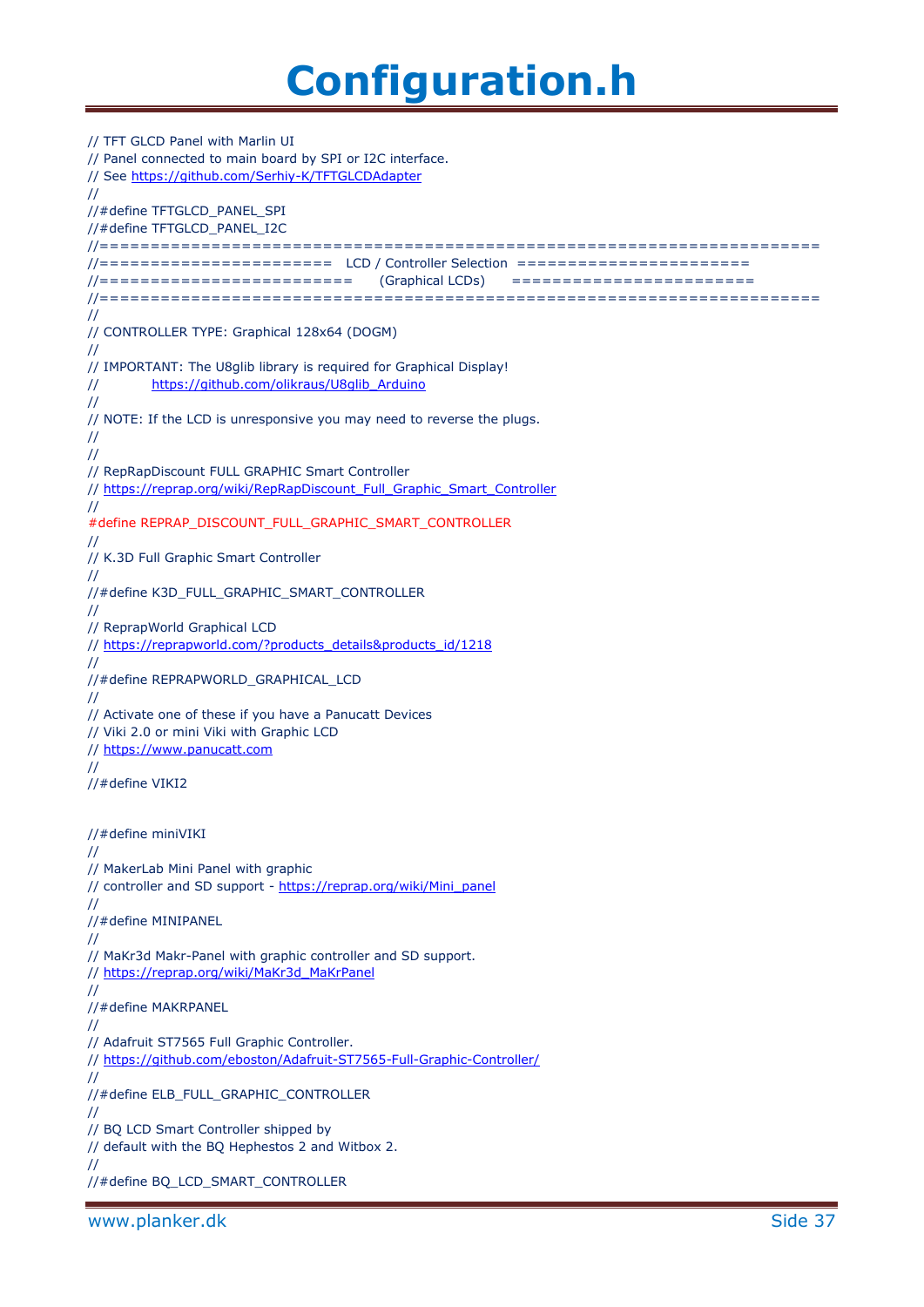```
//
// Cartesio UI
// http://mauk.cc/webshop/cartesio-shop/electronics/user-interface
//
//#define CARTESIO_UI
//
// LCD for Melzi Card with Graphical LCD
//
//#define LCD_FOR_MELZI
//
// Original Ulticontroller from Ultimaker 2 printer with SSD1309 I2C display and encoder
// https://github.com/Ultimaker/Ultimaker2/tree/master/1249_Ulticontroller_Board_(x1)
//
//#define ULTI_CONTROLLER
//
// MKS MINI12864 with graphic controller and SD support
// https://reprap.org/wiki/MKS_MINI_12864
//
//#define MKS_MINI_12864
//
// MKS MINI12864 V3 is an alias for FYSETC_MINI_12864_2_1. Type A/B. NeoPixel RGB Backlight.
//
//#define MKS_MINI_12864_V3
//
// MKS LCD12864A/B with graphic controller and SD support. Follows MKS_MINI_12864 pinout.
// https://www.aliexpress.com/item/33018110072.html
//
//#define MKS_LCD12864A
//#define MKS_LCD12864B
//
// FYSETC variant of the MINI12864 graphic controller with SD support
// https://wiki.fysetc.com/Mini12864_Panel/
//
//#define FYSETC_MINI_12864_X_X // Type C/D/E/F. No tunable RGB Backlight by default
//#define FYSETC_MINI_12864_1_2 // Type C/D/E/F. Simple RGB Backlight (always on)
//#define FYSETC_MINI_12864_2_0 // Type A/B. Discreet RGB Backlight
//#define FYSETC_MINI_12864_2_1 // Type A/B. NeoPixel RGB Backlight
//#define FYSETC_GENERIC_12864_1_1 // Larger display with basic ON/OFF backlight.
//
// Factory display for Creality CR-10
// https://www.aliexpress.com/item/32833148327.html
//
// This is RAMPS-compatible using a single 10-pin connector.
// (For CR-10 owners who want to replace the Melzi Creality board but retain the display)
//
//#define CR10_STOCKDISPLAY
//
// Ender-2 OEM display, a variant of the MKS_MINI_12864
//
//#define ENDER2_STOCKDISPLAY
//
// ANET and Tronxy Graphical Controller
//
// Anet 128x64 full graphics lcd with rotary encoder as used on Anet A6
// A clone of the RepRapDiscount full graphics display but with
// different pins/wiring (see pins_ANET_10.h). Enable one of these.
//
//#define ANET_FULL_GRAPHICS_LCD
//#define ANET_FULL_GRAPHICS_LCD_ALT_WIRING
//
// AZSMZ 12864 LCD with SD
```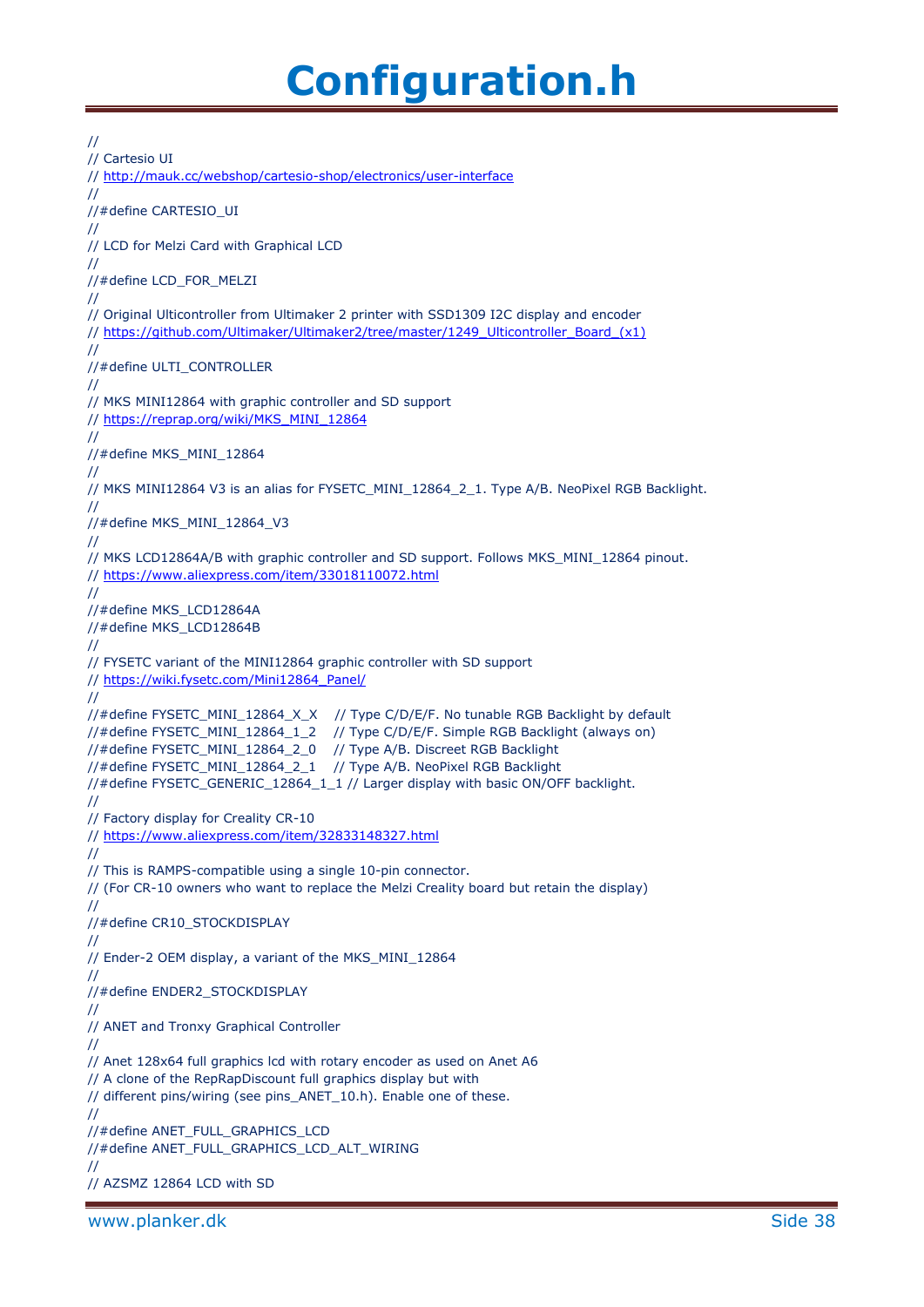```
// https://www.aliexpress.com/item/32837222770.html
//
//#define AZSMZ_12864
//
// Silvergate GLCD controller
// https://github.com/android444/Silvergate
//
//#define SILVER_GATE_GLCD_CONTROLLER
//=======================================================================
//============================== OLED Displays ==============================
//=======================================================================
//
// SSD1306 OLED full graphics generic display
//
//#define U8GLIB_SSD1306
//
// SAV OLEd LCD module support using either SSD1306 or SH1106 based LCD modules
//
//#define SAV_3DGLCD
#if ENABLED(SAV_3DGLCD)
 #define U8GLIB_SSD1306
  //#define U8GLIB_SH1106
#endif
//
// TinyBoy2 128x64 OLED / Encoder Panel
//
//#define OLED_PANEL_TINYBOY2
//
// MKS OLED 1.3" 128×64 Full Graphics Controller
// https://reprap.org/wiki/MKS_12864OLED
//
// Tiny, but very sharp OLED display
//
//#define MKS_12864OLED // Uses the SH1106 controller (default)
//#define MKS_12864OLED_SSD1306 // Uses the SSD1306 controller
//
// Zonestar OLED 128×64 Full Graphics Controller
//
//#define ZONESTAR_12864LCD // Graphical (DOGM) with ST7920 controller
//#define ZONESTAR_12864OLED // 1.3" OLED with SH1106 controller (default)
//#define ZONESTAR_12864OLED_SSD1306 // 0.96" OLED with SSD1306 controller
//
// Einstart S OLED SSD1306
//
//#define U8GLIB_SH1106_EINSTART
//
// Overlord OLED display/controller with i2c buzzer and LEDs
//
//#define OVERLORD_OLED
//
// FYSETC OLED 2.42" 128×64 Full Graphics Controller with WS2812 RGB
// Where to find : https://www.aliexpress.com/item/4000345255731.html
//#define FYSETC_242_OLED_12864 // Uses the SSD1309 controller
//
// K.3D SSD1309 OLED 2.42" 128×64 Full Graphics Controller
//
//#define K3D_242_OLED_CONTROLLER // Software SPI
//=======================================================================
//========================== Extensible UI Displays ===========================
//=======================================================================
//
```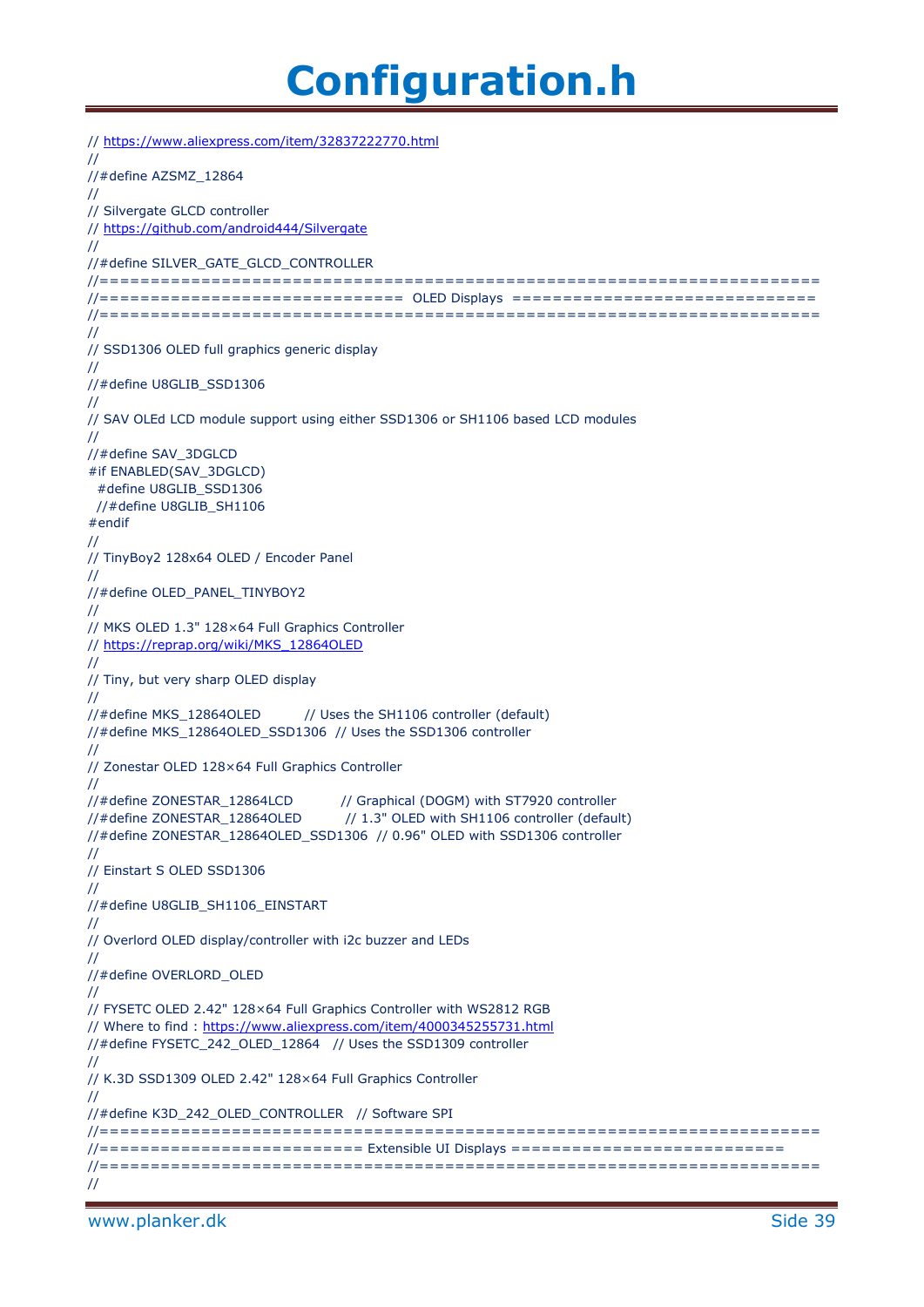// DGUS Touch Display with DWIN OS. (Choose one.) // ORIGIN :<https://www.aliexpress.com/item/32993409517.html> // FYSETC :<https://www.aliexpress.com/item/32961471929.html> // MKS :<https://www.aliexpress.com/item/1005002008179262.html> // // Flash display with DGUS Displays for Marlin: // - Format the SD card to FAT32 with an allocation size of 4kb. // - Download files as specified for your type of display. // - Plug the microSD card into the back of the display. // - Boot the display and wait for the update to complete. // // ORIGIN (Marlin DWIN\_SET) // - Download [https://github.com/coldtobi/Marlin\\_DGUS\\_Resources](https://github.com/coldtobi/Marlin_DGUS_Resources) // - Copy the downloaded DWIN\_SET folder to the SD card. // // FYSETC (Supplier default) // - Download<https://github.com/FYSETC/FYSTLCD-2.0> // - Copy the downloaded SCREEN folder to the SD card. // // HIPRECY (Supplier default) // - Download<https://github.com/HiPrecy/Touch-Lcd-LEO> // - Copy the downloaded DWIN\_SET folder to the SD card. // // MKS (MKS-H43) (Supplier default) // - Download<https://github.com/makerbase-mks/MKS-H43> // - Copy the downloaded DWIN\_SET folder to the SD card. // // RELOADED (T5UID1) // - Download<https://github.com/Desuuuu/DGUS-reloaded/releases> // - Copy the downloaded DWIN\_SET folder to the SD card. // //#define DGUS\_LCD\_UI\_ORIGIN //#define DGUS\_LCD\_UI\_FYSETC //#define DGUS\_LCD\_UI\_HIPRECY //#define DGUS\_LCD\_UI\_MKS //#define DGUS\_LCD\_UI\_RELOADED #if ENABLED(DGUS\_LCD\_UI\_MKS) #define USE\_MKS\_GREEN\_UI #endif // // Touch-screen LCD for Malyan M200/M300 printers // //#define MALYAN\_LCD #if ENABLED(MALYAN\_LCD) #define LCD\_SERIAL\_PORT 1 // Default is 1 for Malyan M200 #endif // // Touch UI for FTDI EVE (FT800/FT810) displays // See Configuration\_adv.h for all configuration options. // //#define TOUCH\_UI\_FTDI\_EVE // // Touch-screen LCD for Anycubic printers // //#define ANYCUBIC\_LCD\_I3MEGA //#define ANYCUBIC\_LCD\_CHIRON #if EITHER(ANYCUBIC\_LCD\_I3MEGA, ANYCUBIC\_LCD\_CHIRON) #define LCD\_SERIAL\_PORT 3 // Default is 3 for Anycubic //#define ANYCUBIC\_LCD\_DEBUG #endif //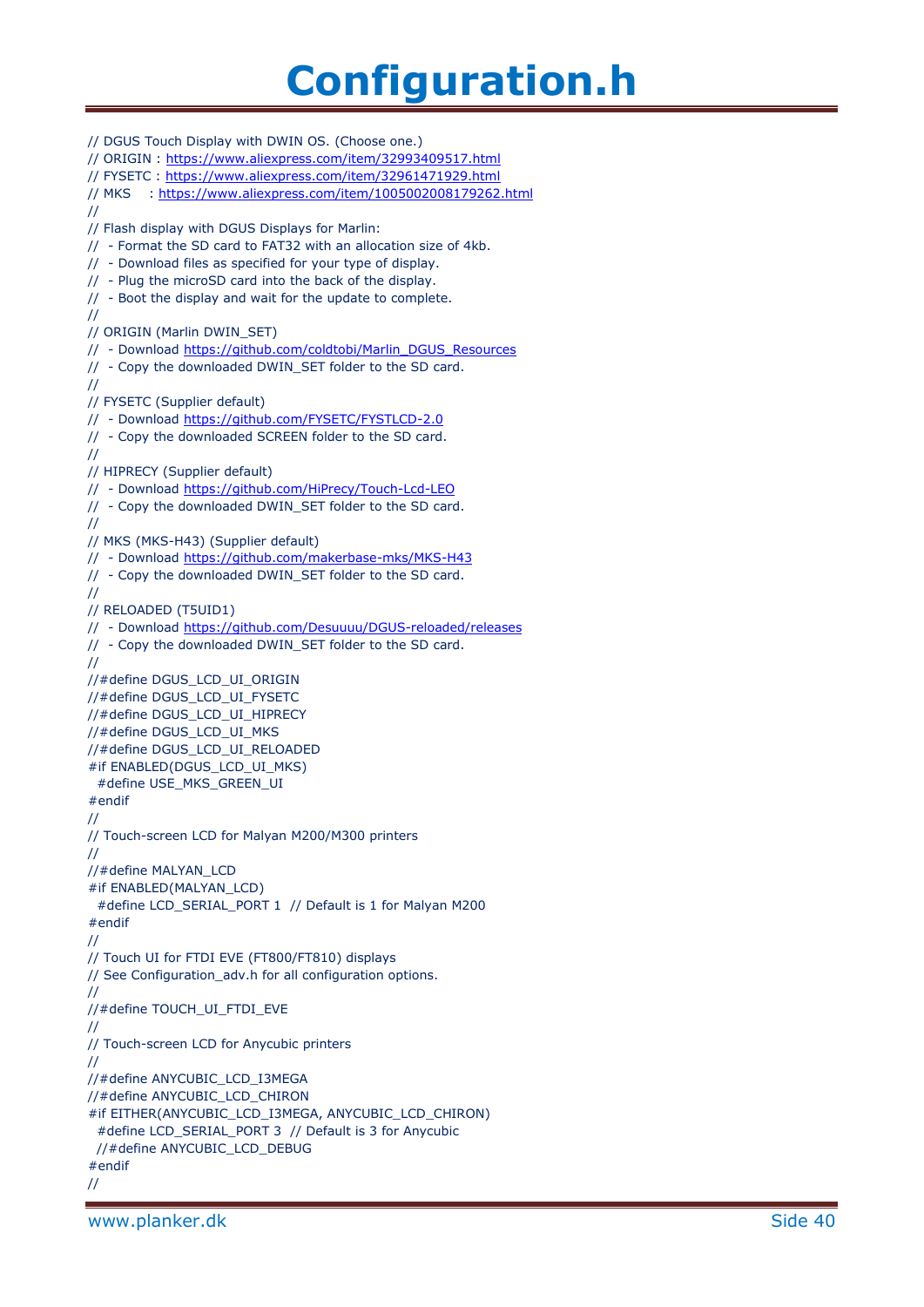```
// 320x240 Nextion 2.8" serial TFT Resistive Touch Screen NX3224T028
//
//#define NEXTION_TFT
#if ENABLED(NEXTION_TFT)
  #define LCD_SERIAL_PORT 1 // Default is 1 for Nextion
#endif
//
// Third-party or vendor-customized controller interfaces.
// Sources should be installed in 'src/lcd/extui'.
//
//#define EXTENSIBLE_UI
#if ENABLED(EXTENSIBLE_UI)
 //#define EXTUI_LOCAL_BEEPER // Enables use of local Beeper pin with external display
#endif
//=======================================================================
//=============================== Graphical TFTs ==============================
//=======================================================================
/**
* Specific TFT Model Presets. Enable one of the following options
* or enable TFT_GENERIC and set sub-options.
*/
//
// 480x320, 3.5", SPI Display From MKS
// Normally used in MKS Robin Nano V2
//
//#define MKS_TS35_V2_0
//
// 320x240, 2.4", FSMC Display From MKS
// Normally used in MKS Robin Nano V1.2
//
//#define MKS_ROBIN_TFT24
//
// 320x240, 2.8", FSMC Display From MKS
// Normally used in MKS Robin Nano V1.2
//
//#define MKS_ROBIN_TFT28
//
// 320x240, 3.2", FSMC Display From MKS
// Normally used in MKS Robin Nano V1.2
//
//#define MKS_ROBIN_TFT32
//
// 480x320, 3.5", FSMC Display From MKS
// Normally used in MKS Robin Nano V1.2
//
//#define MKS_ROBIN_TFT35
//
// 480x272, 4.3", FSMC Display From MKS
//
//#define MKS_ROBIN_TFT43
//
// 320x240, 3.2", FSMC Display From MKS
// Normally used in MKS Robin
//
//#define MKS_ROBIN_TFT_V1_1R
//
// 480x320, 3.5", FSMC Stock Display from TronxXY
//
//#define TFT_TRONXY_X5SA
//
```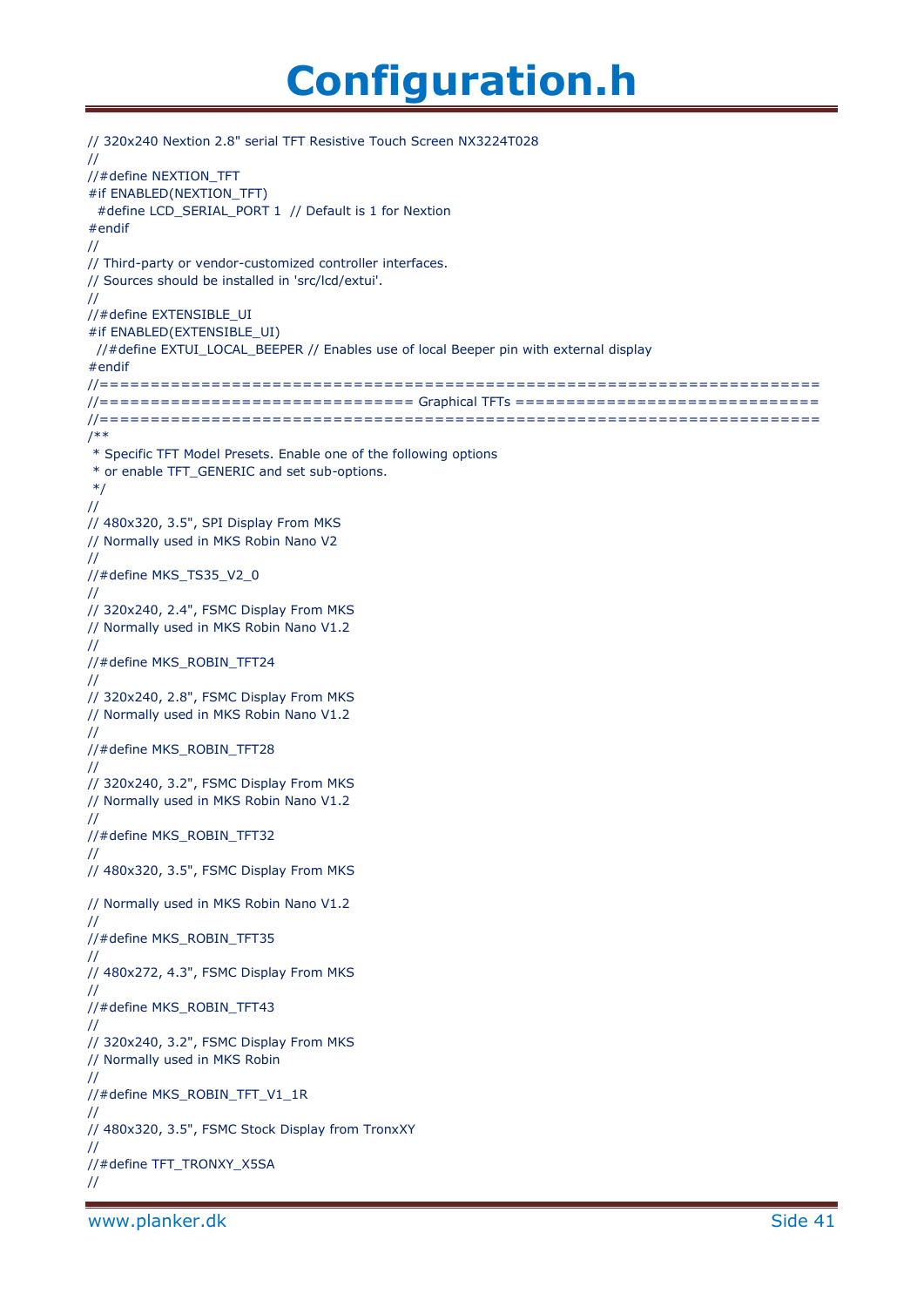```
// 480x320, 3.5", FSMC Stock Display from AnyCubic
//
//#define ANYCUBIC_TFT35
//
// 320x240, 2.8", FSMC Stock Display from Longer/Alfawise
//
//#define LONGER_LK_TFT28
//
// 320x240, 2.8", FSMC Stock Display from ET4
//
//#define ANET_ET4_TFT28
//
// 480x320, 3.5", FSMC Stock Display from ET5
//
//#define ANET_ET5_TFT35
//
// 1024x600, 7", RGB Stock Display from BIQU-BX
//
//#define BIQU_BX_TFT70
//
// Generic TFT with detailed options
//
//#define TFT_GENERIC
#if ENABLED(TFT_GENERIC)
  // :[ 'AUTO', 'ST7735', 'ST7789', 'ST7796', 'R61505', 'ILI9328', 'ILI9341', 'ILI9488' ]
  #define TFT_DRIVER AUTO
  // Interface. Enable one of the following options:
  //#define TFT_INTERFACE_FSMC
  //#define TFT_INTERFACE_SPI
  // TFT Resolution. Enable one of the following options:
  //#define TFT_RES_320x240
  //#define TFT_RES_480x272
  //#define TFT_RES_480x320
  //#define TFT_RES_1024x600
#endif
/**
* TFT UI - User Interface Selection. Enable one of the following options:
 *
* TFT_CLASSIC_UI - Emulated DOGM - 128x64 Upscaled
* TFT_COLOR_UI - Marlin Default Menus, Touch Friendly, using full TFT capabilities
* TFT_LVGL_UI - A Modern UI using LVGL
 *
* For LVGL_UI also copy the 'assets' folder from the build directory to the
* root of your SD card, together with the compiled firmware.
*/
//#define TFT_CLASSIC_UI
//#define TFT_COLOR_UI
//#define TFT_LVGL_UI
#if ENABLED(TFT_LVGL_UI)
  //#define MKS_WIFI_MODULE // MKS WiFi module
#endif
/**
* TFT Rotation. Set to one of the following values:
*
* TFT_ROTATE_90, TFT_ROTATE_90_MIRROR_X, TFT_ROTATE_90_MIRROR_Y,
* TFT_ROTATE_180, TFT_ROTATE_180_MIRROR_X, TFT_ROTATE_180_MIRROR_Y,
* TFT_ROTATE_270, TFT_ROTATE_270_MIRROR_X, TFT_ROTATE_270_MIRROR_Y,
* TFT_MIRROR_X, TFT_MIRROR_Y, TFT_NO_ROTATION
*/
//#define TFT_ROTATION TFT_NO_ROTATION
//========================================================================
```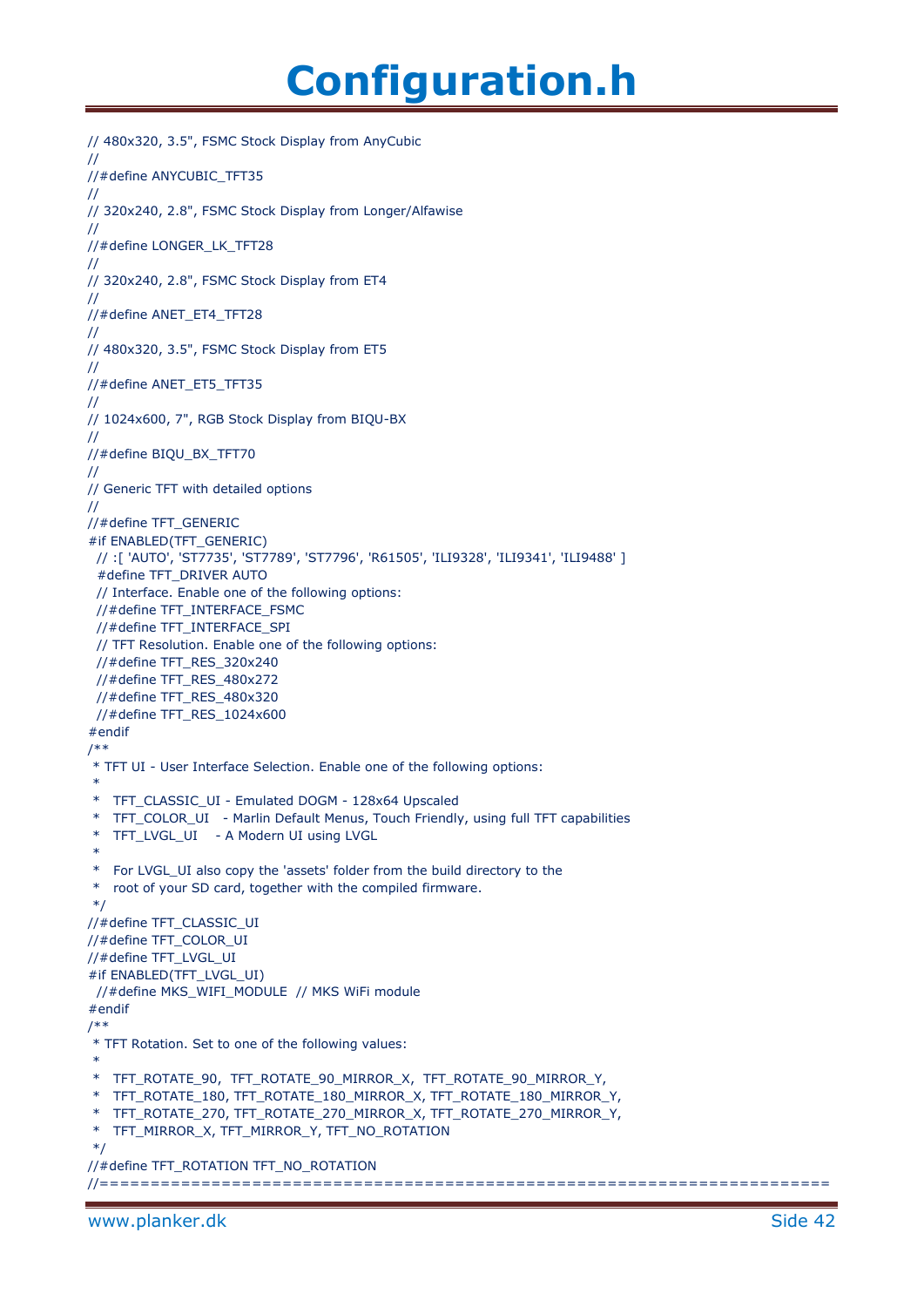//============================ Other Controllers ============================ //======================================================================== // // Ender-3 v2 OEM display. A DWIN display with Rotary Encoder. // //#define DWIN\_CREALITY\_LCD // // Ender-3 v2 OEM display, enhanced. // //#define DWIN\_CREALITY\_LCD\_ENHANCED // // Ender-3 v2 OEM display with enhancements by Jacob Myers // //#define DWIN\_CREALITY\_LCD\_JYERSUI // // MarlinUI for Creality's DWIN display (and others) // //#define DWIN\_MARLINUI\_PORTRAIT //#define DWIN\_MARLINUI\_LANDSCAPE // // Touch Screen Settings // //#define TOUCH\_SCREEN #if ENABLED(TOUCH\_SCREEN) #define BUTTON\_DELAY\_EDIT\_50 // (ms) Button repeat delay for edit screens #define BUTTON\_DELAY\_MENU 250 // (ms) Button repeat delay for menus //#define TOUCH\_IDLE\_SLEEP 300 // (secs) Turn off the TFT backlight if set (5mn) #define TOUCH\_SCREEN\_CALIBRATION //#define TOUCH\_CALIBRATION\_X 12316 //#define TOUCH\_CALIBRATION\_Y -8981 //#define TOUCH\_OFFSET\_X -43 //#define TOUCH OFFSET Y 257 //#define TOUCH\_ORIENTATION TOUCH\_LANDSCAPE #if BOTH(TOUCH\_SCREEN\_CALIBRATION, EEPROM\_SETTINGS) #define TOUCH\_CALIBRATION\_AUTO\_SAVE // Auto save successful calibration values to EEPROM #endif #if ENABLED(TFT\_COLOR\_UI) //#define SINGLE\_TOUCH\_NAVIGATION #endif #endif // // RepRapWorld REPRAPWORLD\_KEYPAD v1.1 // https://reprapworld.com/products/electronics/ramps/keypad\_v1\_0\_fully\_assembled/ // //#define REPRAPWORLD\_KEYPAD //#define REPRAPWORLD\_KEYPAD\_MOVE\_STEP 10.0 // (mm) Distance to move per key-press //======================================================================= //=============================== Extra Features ============================== //======================================================================= // @section extras // Set number of user-controlled fans. Disable to use all board-defined fans. // :[1,2,3,4,5,6,7,8] //#define NUM\_M106\_FANS 1 // Increase the FAN PWM frequency. Removes the PWM noise but increases heating in the FET/Arduino //#define FAST\_PWM\_FAN // Use software PWM to drive the fan, as for the heaters. This uses a very low frequency // which is not as annoying as with the hardware PWM. On the other hand, if this frequency // is too low, you should also increment SOFT\_PWM\_SCALE. //#define FAN\_SOFT\_PWM // Incrementing this by 1 will double the software PWM frequency,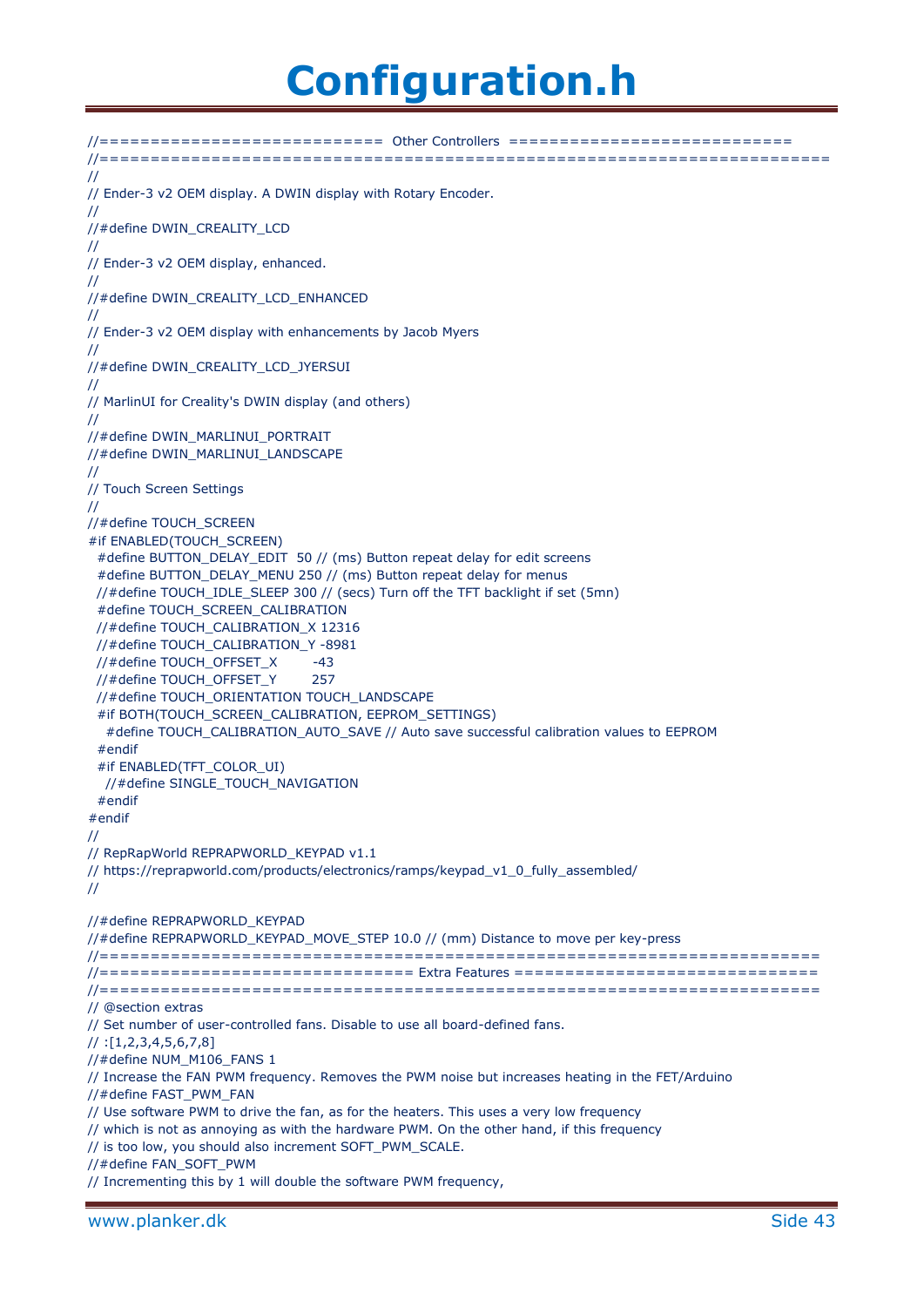// affecting heaters, and the fan if FAN\_SOFT\_PWM is enabled. // However, control resolution will be halved for each increment; // at zero value, there are 128 effective control positions.  $1/$ : [0,1,2,3,4,5,6,7] #define SOFT\_PWM\_SCALE 0 // If SOFT\_PWM\_SCALE is set to a value higher than 0, dithering can // be used to mitigate the associated resolution loss. If enabled, // some of the PWM cycles are stretched so on average the desired // duty cycle is attained. //#define SOFT\_PWM\_DITHER // Temperature status LEDs that display the hotend and bed temperature. // If all hotends, bed temperature, and target temperature are under 54C // then the BLUE led is on. Otherwise the RED led is on. (1C hysteresis) //#define TEMP\_STAT\_LEDS // Support for the BariCUDA Paste Extruder //#define BARICUDA // Support for BlinkM/CyzRgb //#define BLINKM // Support for PCA9632 PWM LED driver //#define PCA9632 // Support for PCA9533 PWM LED driver //#define PCA9533 /\*\* \*\* RGB LED / LED Strip Control \* \* Enable support for an RGB LED connected to 5V digital pins, or \* an RGB Strip connected to MOSFETs controlled by digital pins. \* \* Adds the M150 command to set the LED (or LED strip) color.  $*$  If pins are PWM capable (e.g., 4, 5, 6, 11) then a range of \* luminance values can be set from 0 to 255. \* For NeoPixel LED an overall brightness parameter is also available. \* \* \*\*\* CAUTION \*\*\* \* LED Strips require a MOSFET Chip between PWM lines and LEDs, \* as the Arduino cannot handle the current the LEDs will require. \* Failure to follow this precaution can destroy your Arduino! \* NOTE: A separate 5V power supply is required! The NeoPixel LED needs \* more current than the Arduino 5V linear regulator can produce. \* \*\*\* CAUTION \*\*\* \* \* LED Type. Enable only one of the following two options. \*/ //#define RGB\_LED //#define RGBW\_LED #if EITHER(RGB\_LED, RGBW\_LED) //#define RGB\_LED\_R\_PIN 34 //#define RGB\_LED\_G\_PIN 43 //#define RGB\_LED\_B\_PIN 35 //#define RGB\_LED\_W\_PIN -1 #endif // Support for Adafruit NeoPixel LED driver //#define NEOPIXEL\_LED #if ENABLED(NEOPIXEL\_LED) #define NEOPIXEL\_TYPE NEO\_GRBW // NEO\_GRBW / NEO\_GRB - four/three channel driver type //(defined in Adafruit\_NeoPixel.h) //#define NEOPIXEL\_PIN  $4$  // LED driving pin //#define NEOPIXEL2\_TYPE NEOPIXEL\_TYPE //#define NEOPIXEL2\_PIN 5 #define NEOPIXEL PIXELS 30 // Number of LEDs in the strip. // (Longest strip when NEOPIXEL2\_SEPARATE is disabled.)